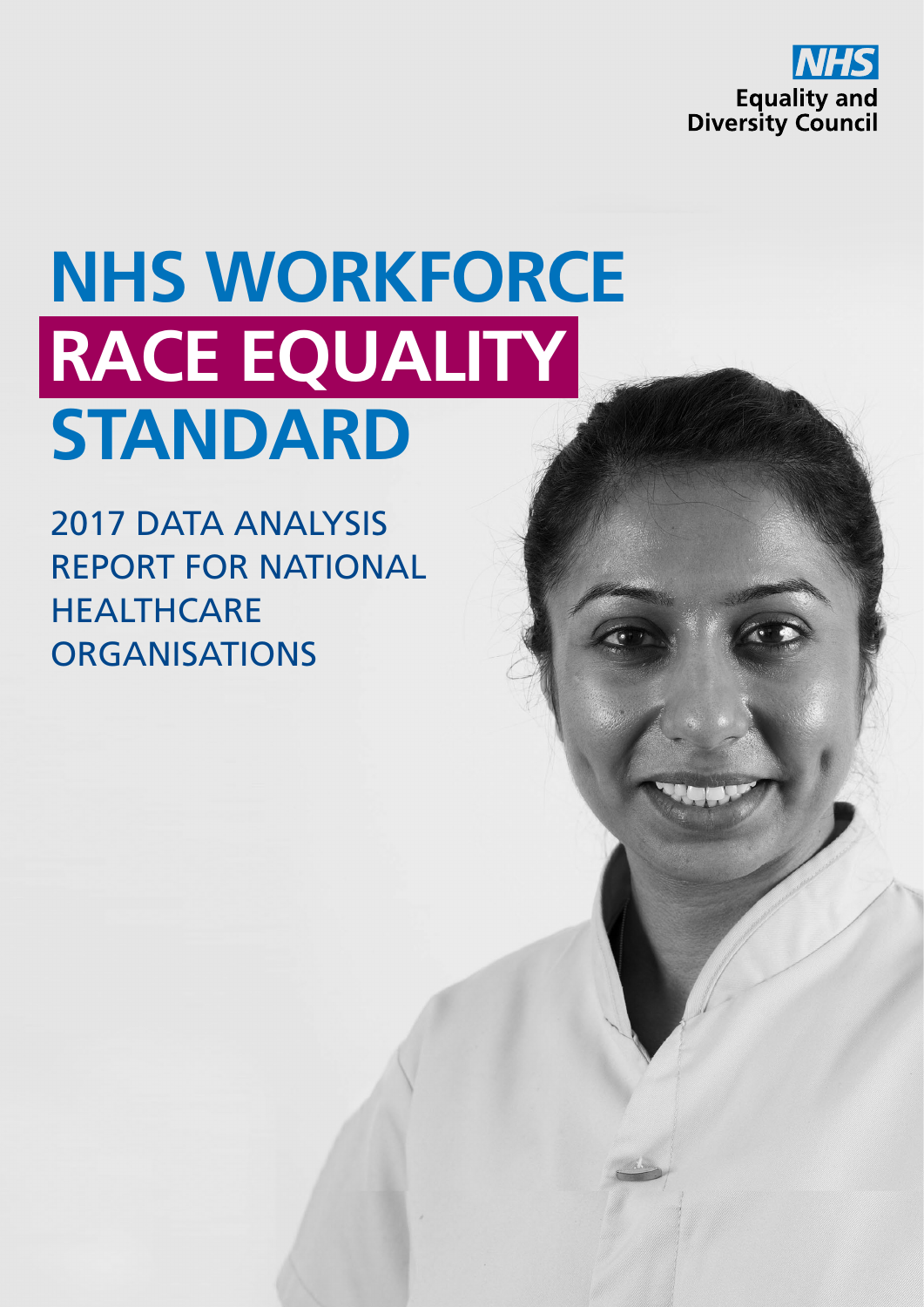Publication Gateway Reference Number: 07850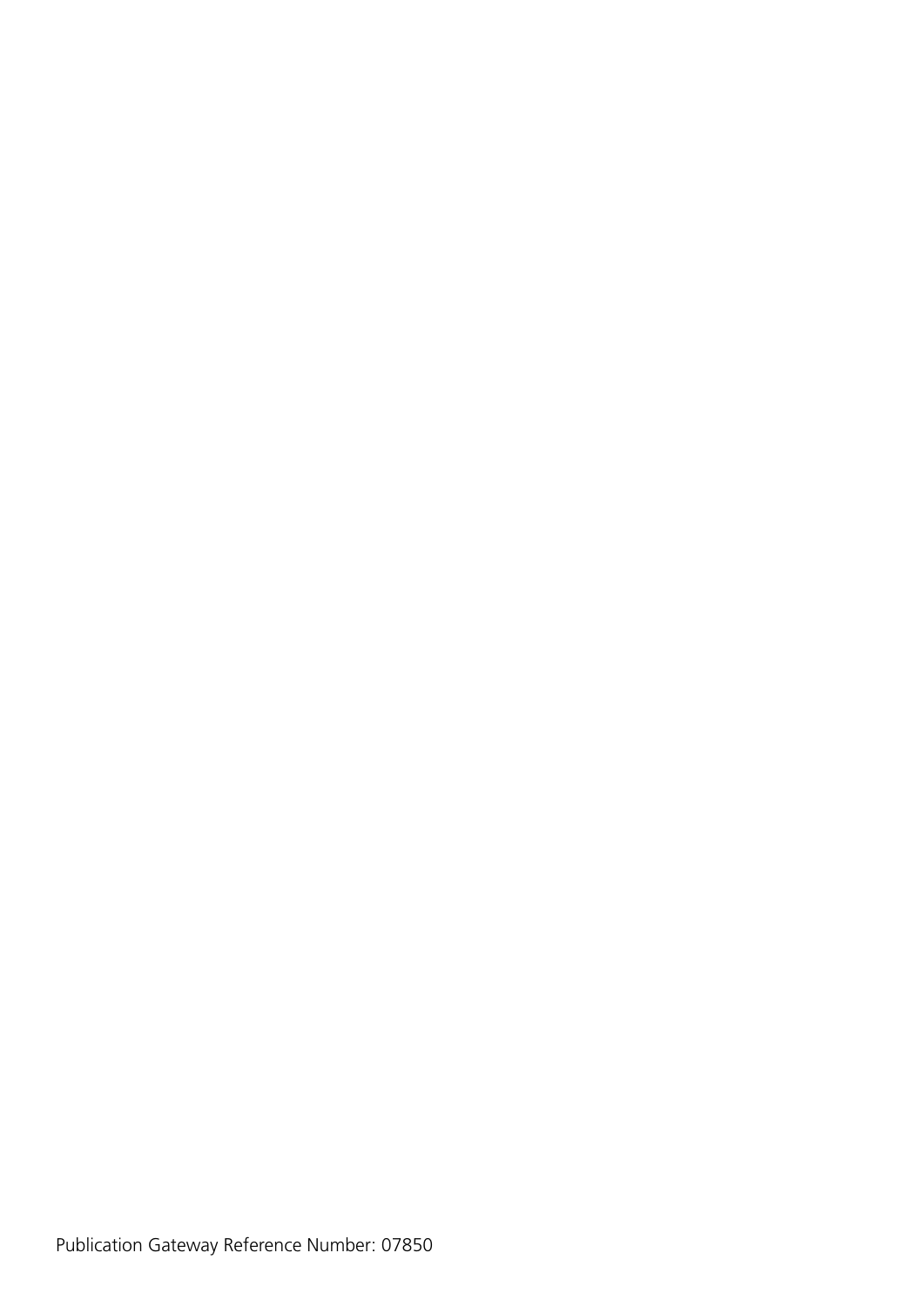## **NHS Workforce Race Equality Standard 2017 Data Analysis Report for National Healthcare Organisations**

#### **Version number: 1**

First published: March 2018

Prepared by: Dr Habib Naqvi, Owen Chinembiri and Yvonne Coghill

On behalf of the WRES Implementation team

Classification: OFFICIAL

This information can be made available in alternative formats, such as easy read or large print, and may be available in alternative languages, upon request. Please contact: [england.wres@nhs.net](mailto:england.wres@nhs.net)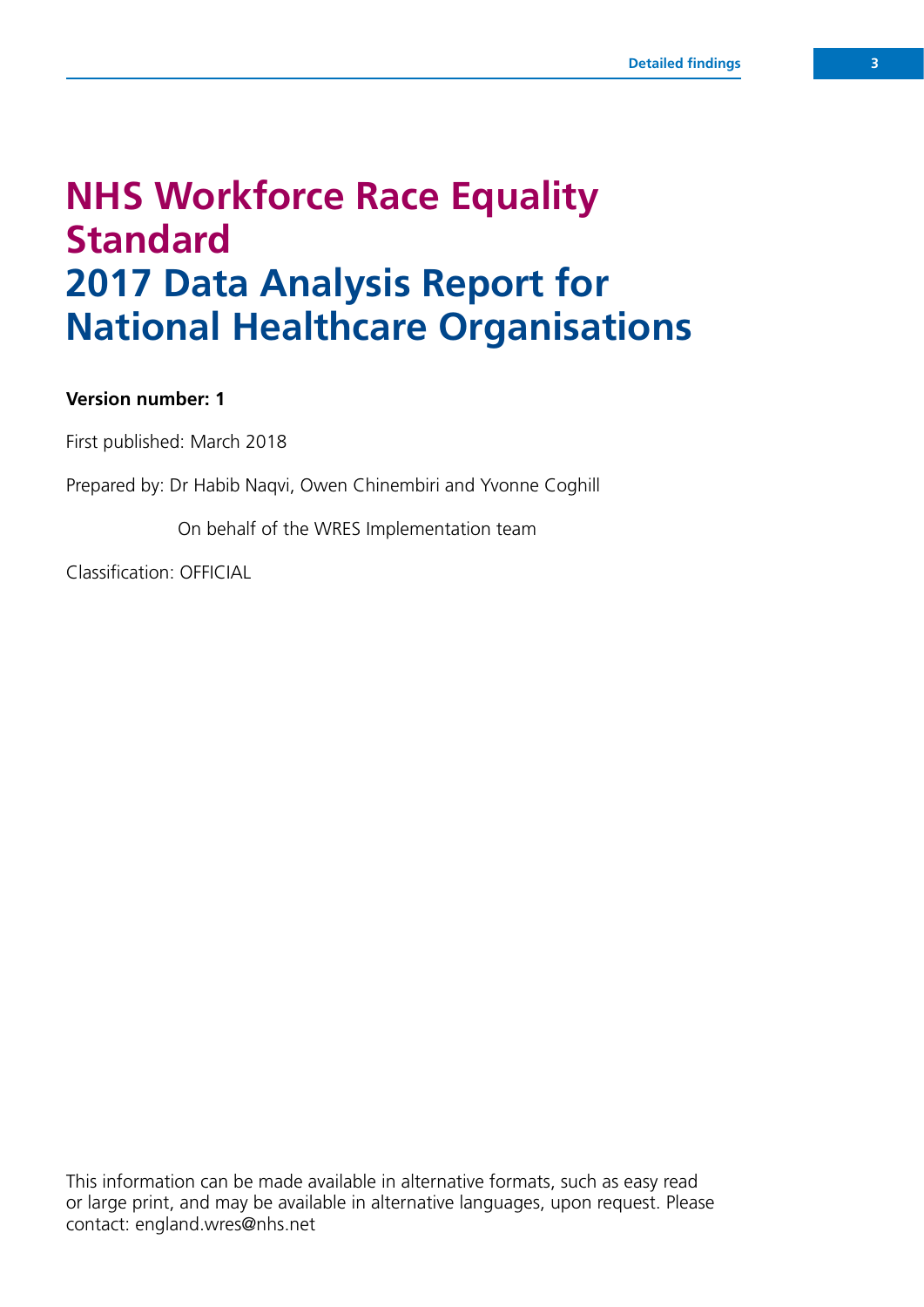# **Contents**

| 5.1. WRES indicator 1:<br>Percentage of staff in each band and very senior manager (VSM) compared   |    |
|-----------------------------------------------------------------------------------------------------|----|
|                                                                                                     |    |
|                                                                                                     |    |
| 5.2. WRES indicator 2:<br>Relative likelihood of staff being appointed from shortlisting            |    |
|                                                                                                     |    |
|                                                                                                     |    |
| 5.3. WRES indicator 3:<br>Relative likelihood of BME staff entering the formal disciplinary process | 25 |
|                                                                                                     |    |
|                                                                                                     |    |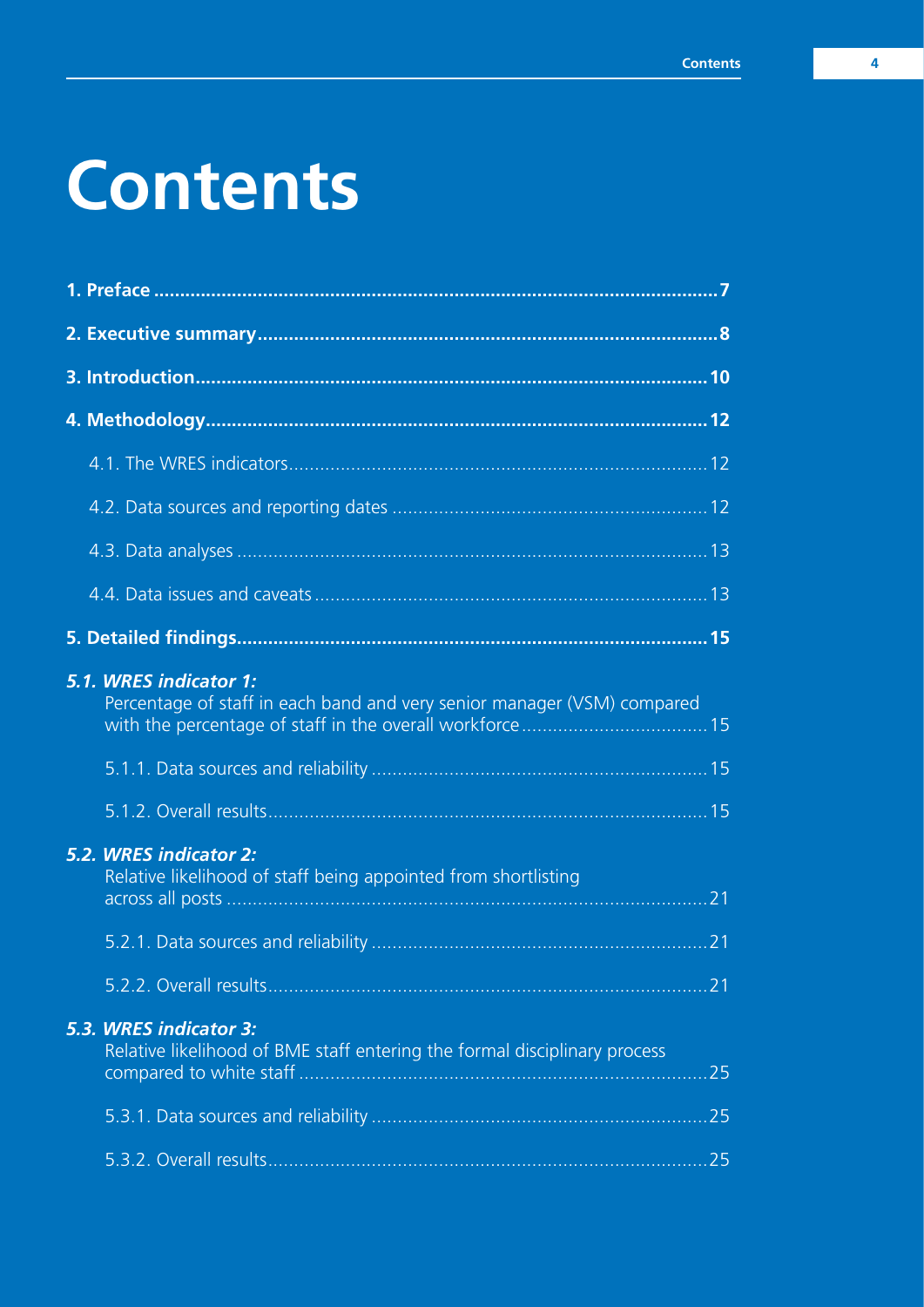#### *5.4. WRES indicator 4:*

| Relative likelihood of staff accessing non-mandatory training and career                                                                                     | .28             |
|--------------------------------------------------------------------------------------------------------------------------------------------------------------|-----------------|
|                                                                                                                                                              |                 |
|                                                                                                                                                              |                 |
| 5.5. WRES indicator 5:<br>Percentage of staff experiencing harassment, bullying or abuse from patients,                                                      |                 |
|                                                                                                                                                              |                 |
| 5.6. WRES indicator 6:<br>Percentage of staff experiencing harassment, bullying or abuse from staff in                                                       |                 |
|                                                                                                                                                              |                 |
|                                                                                                                                                              |                 |
| 5.7. WRES indicator 7:<br>Percentage of staff believing that their organisation provides equal                                                               |                 |
|                                                                                                                                                              |                 |
|                                                                                                                                                              | $\overline{34}$ |
| 5.8. WRES indicator 8:<br>In the last 12 months have you personally experienced discrimination at<br>work from a manager / team leader or other colleague?37 |                 |
|                                                                                                                                                              |                 |
|                                                                                                                                                              |                 |
|                                                                                                                                                              |                 |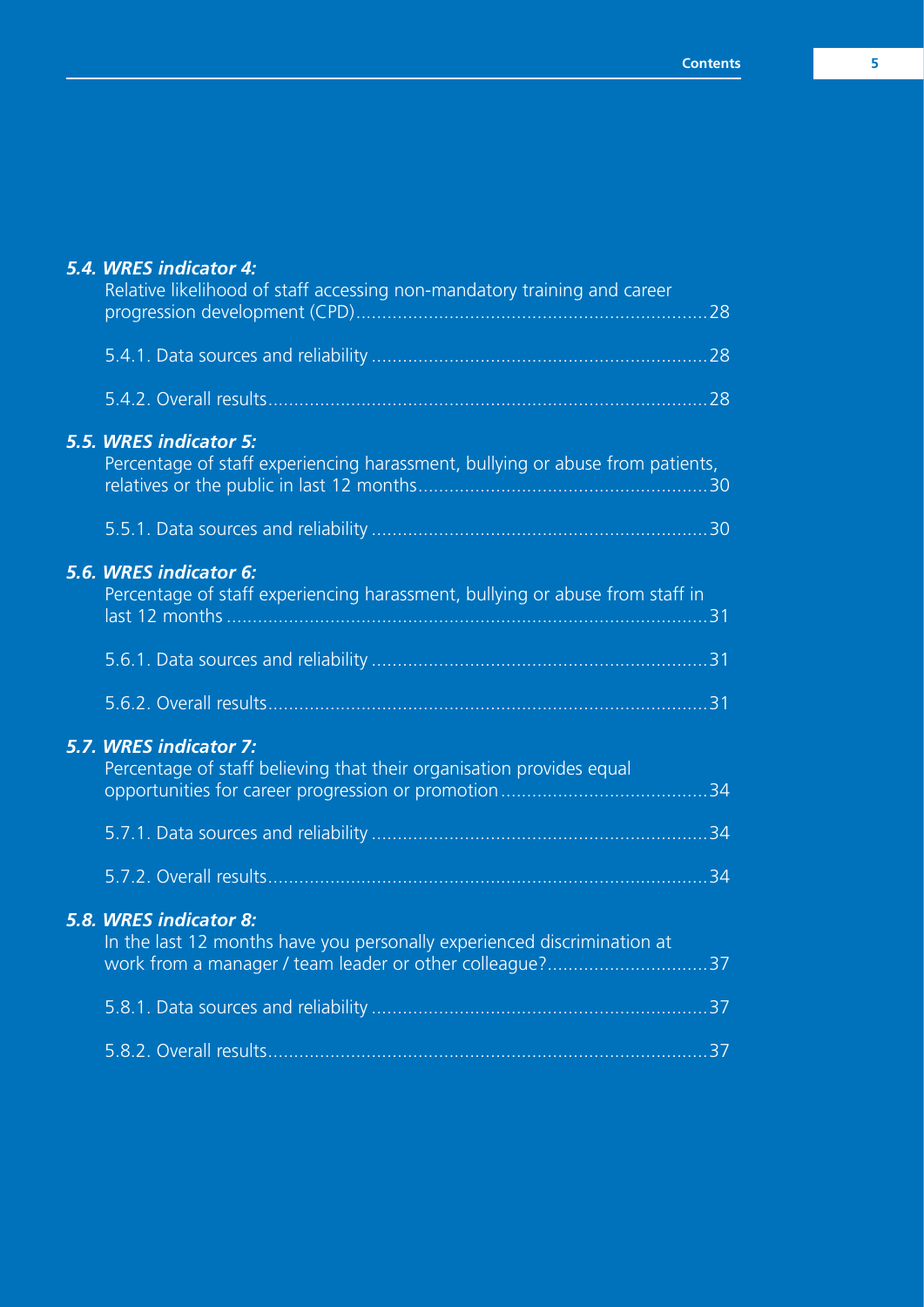#### *5.9. WRES indicator 9:*

| 6.3. Bullying, harassment and discrimination (WRES indicators 6 and 8)47  |  |
|---------------------------------------------------------------------------|--|
|                                                                           |  |
| 6.1. Recruitment and staff development (WRES indicators 1, 2, 4 and 7) 44 |  |
| 6. Learning from effective interventions by WRES indicator theme 44       |  |
|                                                                           |  |
|                                                                           |  |
| Percentage difference between the organisations' board voting membership  |  |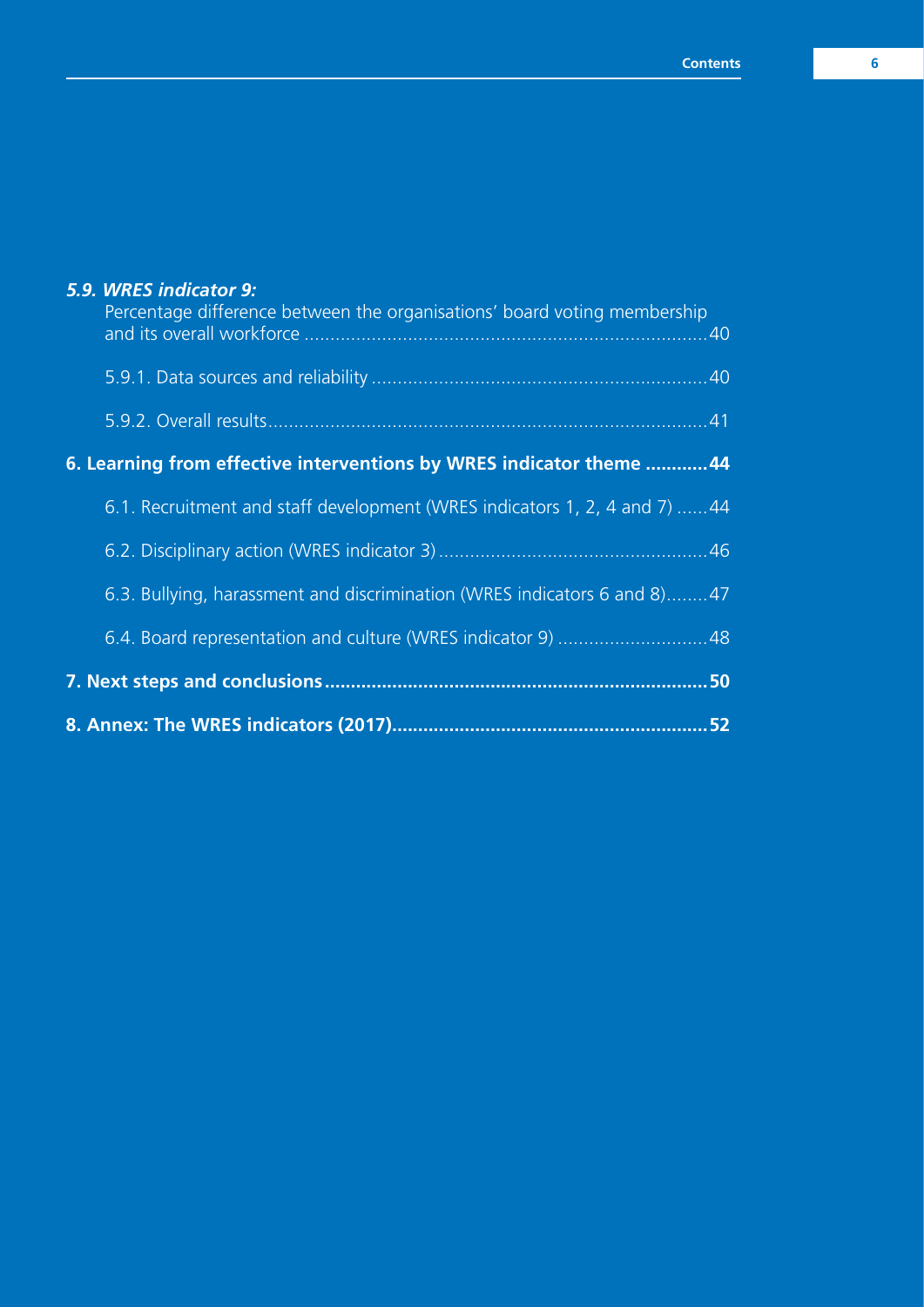# **01 Preface**

Evidence shows that the treatment and opportunities received by black and minority ethnic (BME) staff in the NHS often do not correspond to the values and principles that the NHS represents. It was in direct response to this that the NHS Workforce Race Equality Standard (WRES) was developed and made mandatory for NHS trusts in April 2015.

Although national healthcare bodies are not required to implement the WRES and report data against its indicators; in the spirit of transparency and continuous improvement, six national healthcare bodies agreed to do so – and are to be commended for their openness.

This is the first WRES annual data report for the national bodies. It presents baseline data and will therefore be invaluable to those organisations in understanding the challenges they face on workforce race equality. It will help prompt inquiry and assist the organisations in developing and implementing evidence-based responses to the questions their data pose.

If we are to see system-wide improvements on workforce race equality across the NHS then it is incumbent upon the national healthcare organisations to lead the way on this agenda. This is the opportunity to ensure that we can be at the forefront of achieving the aspiration of making the NHS a better and more inclusive employer at all levels.

If this opportunity is to be realised, three things will be essential: greater clarity on the case for change; a renewed focus on leadership from boards; and continuation of effective national support being provided by the national WRES Implementation team, to facilitate the sharing of good practice across the sector.

#### **Marie Gabriel**

*Chair, WRES Strategic Advisory Group and Member, NHS Equality and Diversity Council*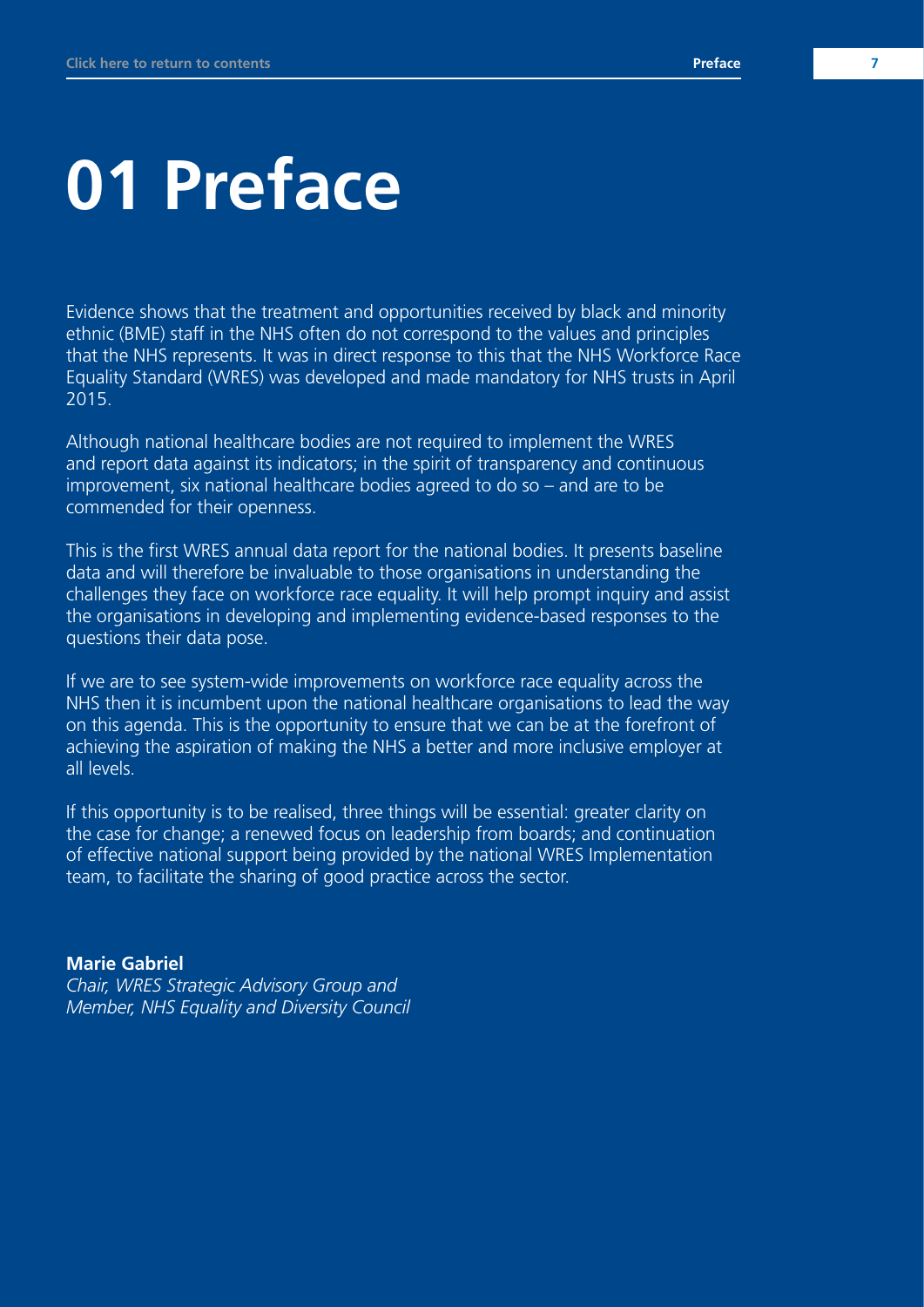# **02 Executive summary**

- The implementation of the WRES is not an obligatory requirement for national healthcare organisations. Despite this, six national healthcare bodies agreed to implement the WRES, as employers in their own right.
- The six organisations that submitted their WRES data were: Care Quality Commission; Health Education England; NHS Digital; NHS England; NHS Improvement, and Public Health England.
- Data were collected for 2016 and 2017, where available, and analysed by comparing the experiences and opportunities between black and minority ethnic (BME) and white staff. Findings are presented by organisation, and where appropriate, national NHS trust averages are presented as comparison.
- Key findings across the six national healthcare organisations show:
	- $\Box$ White shortlisted job applicants are relatively more likely to be appointed from shortlisting than BME shortlisted applicants for all organisations. The relative likelihood ranges from 1.05 to 3.03 times.
	- BME staff are over-represented in low grades and under represented at senior levels across the organisations.
	- $\Box$ BME staff in four of the six organisations were relatively more likely to enter the formal disciplinary process compared to white staff. In one of these organisations, the relative likelihood is 2.63 times more likely.
	- $\Box$  Only two organisations were able to provide data on access to non-mandatory training and career progression development. For these two organisations, BME staff are equally, or slightly more, likely than white staff, to access such opportunities.
	- $\Box$ BME staff are more likely to report harassment, bullying or abuse from colleagues compared to white staff in four of the five organisations that provided data for this indicator.
	- $\Box$ BME staff are less likely than white staff to report that their organisation provides equal opportunities for career progression or promotion.
	- $\Box$ BME staff are more likely to report having personally experienced discrimination at work from a manager, team leader or colleague, compared to their white counterparts.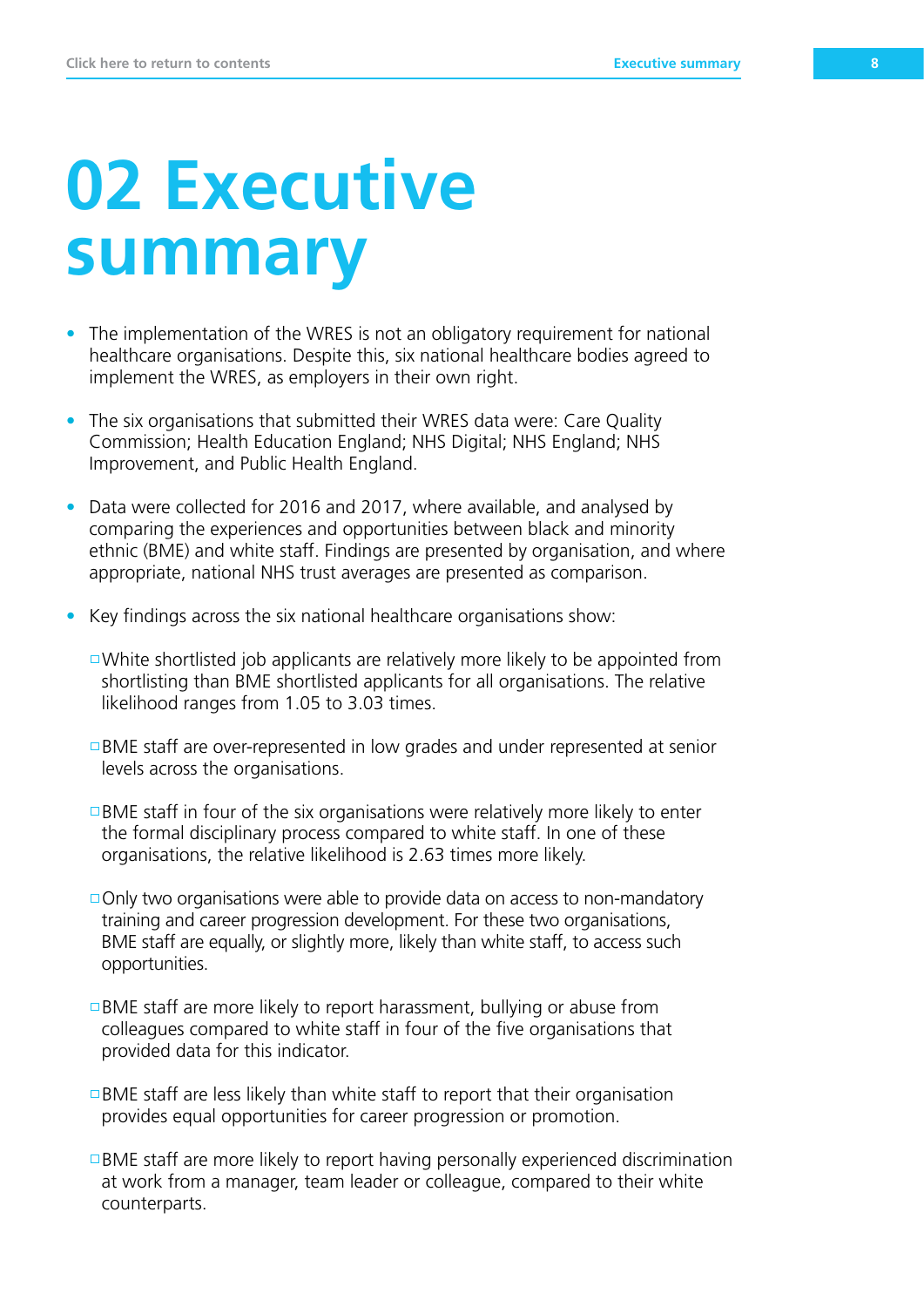- $\Box$  For all organisations, the respective percentage of BME staff on the board is lower than the overall BME workforce percentage.
- $\Box$  One organisation has two BME members out of the 16 directors on its Management Committee. For all other organisations, there is no BME executive board member.
- The data for the six organisations suggest that much work is needed to improve workforce race inequality across the national healthcare bodies. As such, this report is an important reminder, to the boards of national healthcare bodies, of the workforce race equality challenge faced.
- Organisations can take learning from a growing number of NHS trusts that are beginning to embrace this agenda, as well as tapping into the support and resources provided by the national WRES Implementation team.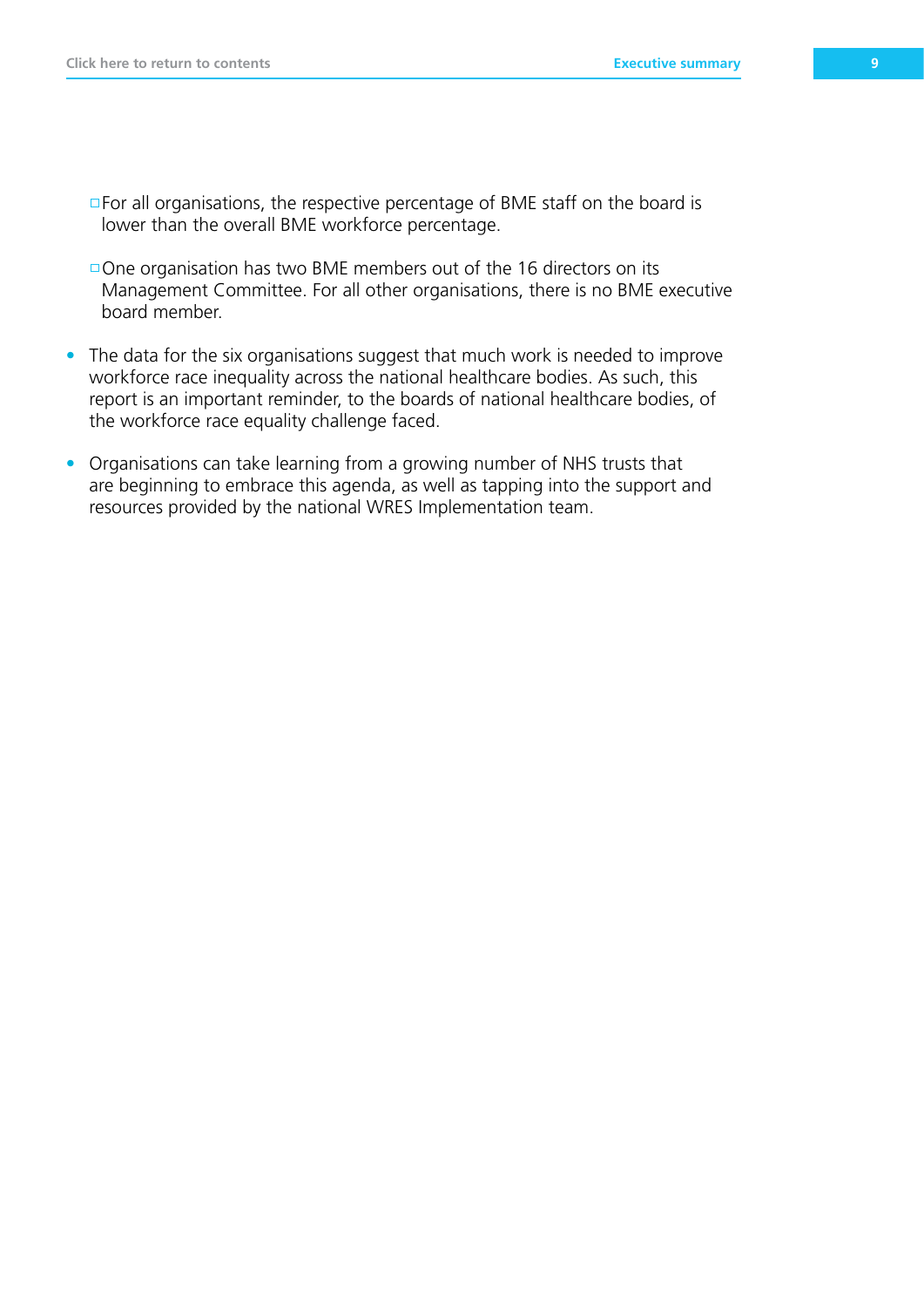# **03 Introduction**

In 2014, the NHS Equality and Diversity Council agreed action to close the gap in workplace experiences and opportunities between black and ethnic minority (BME) and white employees across the NHS. To help achieve this ambition, it was agreed that a Workforce Race Equality Standard (WRES) should be developed. The WRES was introduced, and its implementation made mandatory for NHS trusts in 2015. Alongside NHS trusts, the WRES is being implemented by independent healthcare providers and clinical commissioning groups. Since 2016, annual WRES data reports for NHS trusts have been published – holding up a mirror to organisational performance on this agenda.

Whilst the implementation of the WRES is not an obligatory requirement for national healthcare organisations, as members of the NHS Equality and Diversity Council, and consequently system leaders for this programme of work, six of the national healthcare bodies agreed to implement the WRES as employers in their own right. The six organisations are: Care Quality Commission (CQC), Health Education England (HEE), NHS Digital, NHS England, NHS Improvement, and Public Health England (PHE). For the first time, this report presents data for these national bodies against each of the nine WRES indicators of staff experience and opportunities.

The national approach to closing workforce race inequality gaps in the NHS has, in recent years, led to these (and other) national bodies working together in concert to advocate clear system leadership on the WRES. However, these organisations also have distinctive national duties laid down upon them by statute, as well as other key responsibilities and obligations as employers.

Implementing the WRES helps healthcare organisations – whether local, regional or national – to meet a number of critical cases, including those related to:

- Patient experience, outcomes and safety
- Organisational innovation and efficiency
- Public Sector Equality Duty
- Morality and social justice

In contrast to local provider and commissioning organisations, national healthcare bodies' implementation of, and performance against, the WRES is not scrutinised by regulation, contract or assurance. Instead, these organisations hold themselves and each other to account, including via the NHS Equality and Diversity Council. By undertaking the WRES with an open mind and an honest heart, such an approach can work successfully – and indeed the openness with which data for these organisations are reported within this publication, is a testament to that endeavour.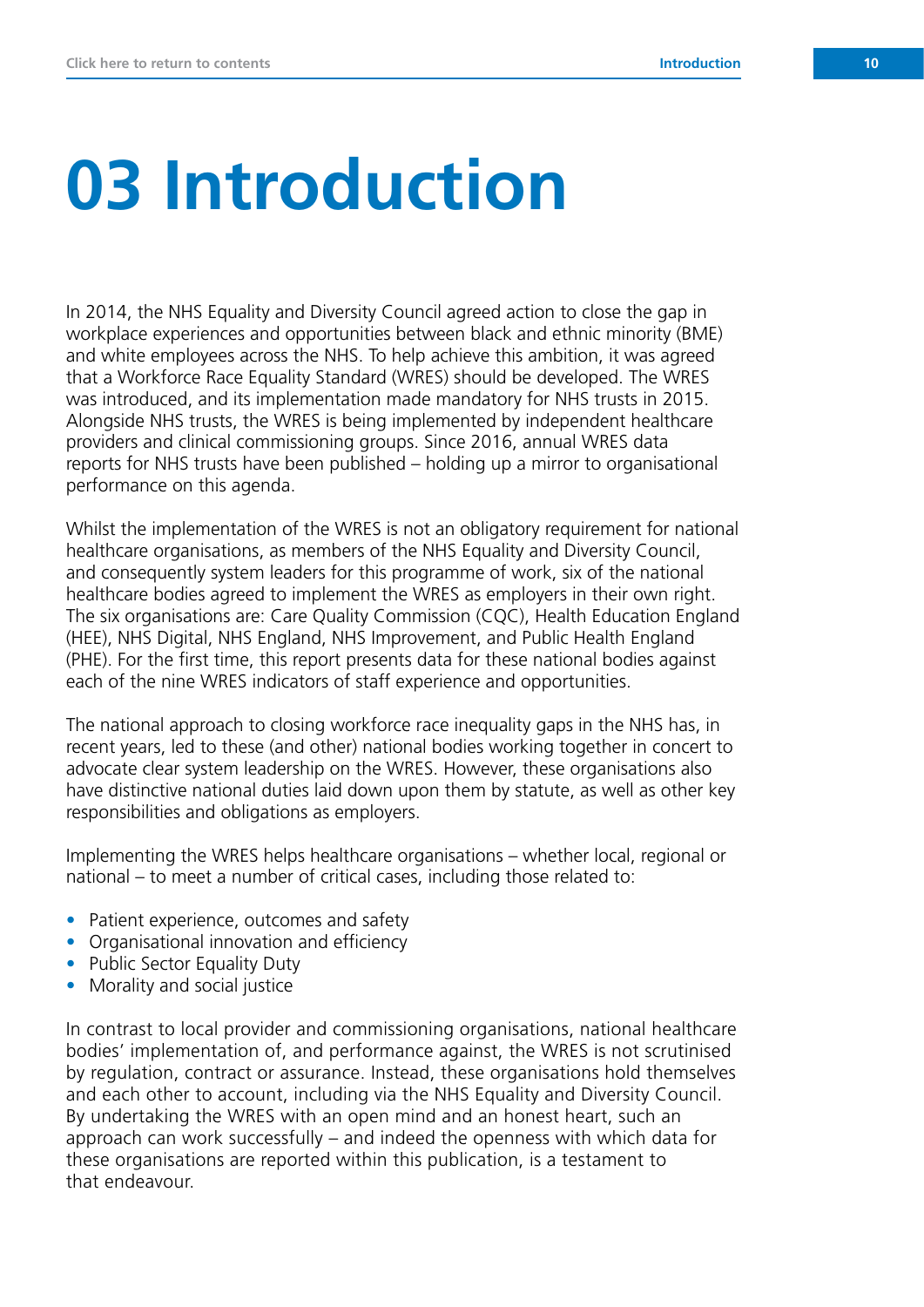Without data, carefully analysed, it is difficult for organisations to understand the level of challenge they face on workforce race equality, and on equality in general, and where that challenge is most critical. Through the collection and publication of their WRES data, national organisations will know where they are now on this agenda, where they need to be and, with robust action planning, how they will get there. We know from the work being undertaken with NHS trusts, organisations that are showing signs of continuous improvement are more likely to be those that have boards and leaders that understand and act upon the many powerful cases for workforce race equality.

Gathering data in response to the nine WRES indicators is important, however, it is only the first step towards moving the 'dial' of workforce inequality that exists across the NHS. We know, from the annual WRES data analysis reports for NHS trusts, of the degree and level of workforce race inequality that exists across the different parts of the NHS. Whilst an increasing number of local NHS organisations are developing systematic and innovative responses to improve the treatment and experience of their BME staff, many others still have much progress to make. It is anticipated that the WRES data for the national bodies, and the response to the data, will be no different.

By implementing the WRES, and adhering to the principles that underpin it, we expect all NHS organisations to seek continuous improvement on workforce race equality – and that those improvements are measured and demonstrated through the annual publication of WRES data and effective action planning. This is the first report publication that brings together the WRES data for the national healthcare bodies. This approach towards openness and transparency will continue going forward and will be further supported by the national WRES Implementation team. This is important as it helps ensure the development of the new and emerging healthcare architecture is led and supported by organisations that are inclusive and make full use of the immense talent within their workforce.

The Next Steps on the NHS Five Year Forward View<sup>1</sup> commits to the delivery of high quality, safe, patient-focused care that is dependent upon professional commitment, strong system leadership and a caring and compassionate workplace culture. It regards the WRES and work on inclusion as a critical element towards enabling the realisation of that commitment. It is therefore necessary that national healthcare bodies, which are at the heart of driving forward that national health agenda, are also seen to be leading the way on improvements in workforce race equality within their own respective organisations.

The emerging healthcare architecture is striving to build local health and care systems that focus upon the shared aim of improving care for individuals, improving population health and well-being, and improving value for money. These complex tasks place new demands not only on those at local level who carry out NHSfunded work, but also upon the leadership, skills and morale of decision-makers in national organisations. Such pressures can leave little time for staff to reflect on their managerial and leadership styles and how best to lead and/or operationalise change. It is partly for these reasons that implementation of tools such as the WRES are critical – helping to build cultures of continuous improvement towards compassionate and inclusive system leadership.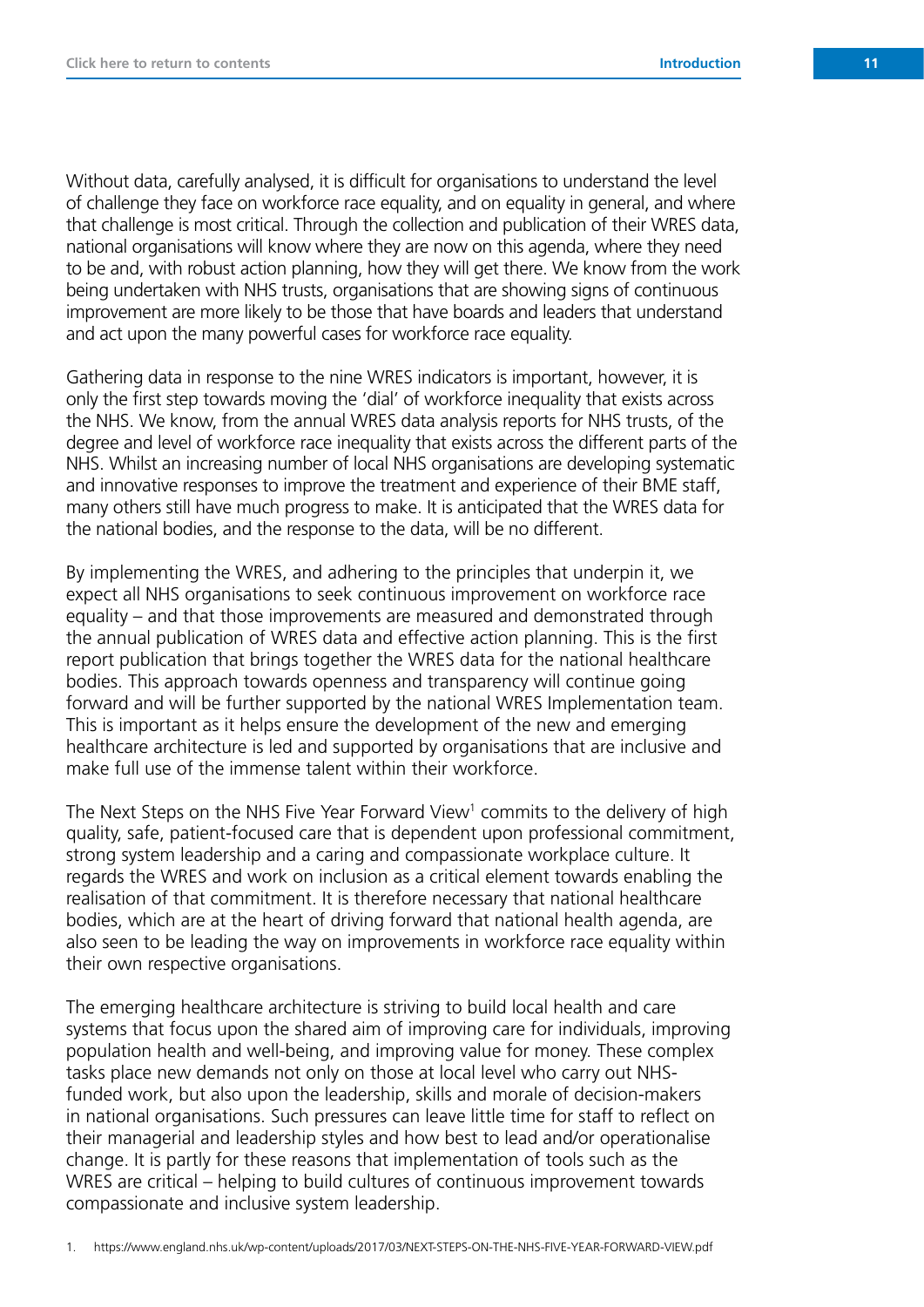# **04 Methodology**

#### **4.1 The WRES indicators**

The WRES requires local NHS organisations to self-assess against nine indicators of staff experience and opportunities in the workplace. Four of the WRES indicators relate specifically to workforce data; four are based on data from the national NHS Staff Survey questions (or equivalent staff survey questions), and one considers BME representation on boards. Although national healthcare organisations (often referred to as 'Arm's Length Bodies' or 'ALBs') are not required to report on the WRES, many do and have been implementing the WRES since its inception. For the first time this year, six national healthcare organisations agreed to collectively report against the indicators. This report presents data for six national healthcare bodies, against all of the nine WRES indicators as at March 2017 and where available compares it to their respective data for 2016.

The WRES indicators were developed in partnership with the wider NHS, and were based on existing data collection and analysis requirements, which many of healthcare organisations are already undertaking. The detailed definition for each indicator can be found in the WRES Technical Guidance<sup>2</sup>. This guidance also includes the definitions of "white" and "black and minority ethnic", as used throughout this report and within the narrative for the WRES indicators. The nine WRES indicators are presented in the Annex of this report.

#### **4.2 Data sources and reporting dates**

On request, individual organisations submitted their WRES data directly to the WRES Implementation team. To help facilitate accuracy and consistency of data collection, a central data collection template was provided to each organisation. Once returned, the data were reviewed further and checked for accuracy. Any anomalies in the data were raised with the respective organisation.

The Electronic Staff Record (ESR) system can prove useful in capturing data, particularly with regard to staff grades (WRES indicator 1), recruitment (WRES indicator 2), training (WRES indicator 3) and grievances (WRES indicator 4). Those national healthcare organisations that were using the ESR system, accessed their relevant WRES data from those systems, those organisations not using ESR had alternative data capture systems. Not all organisations use the Agenda for Change pay scales; in such cases, organisations reported data in relation to salary range.

With regard to WRES indicators 5 to 8, which are based on staff survey responses, organisations submitted data from their most recent staff survey findings – in most cases these were data from their 2016 staff surveys, which were made available in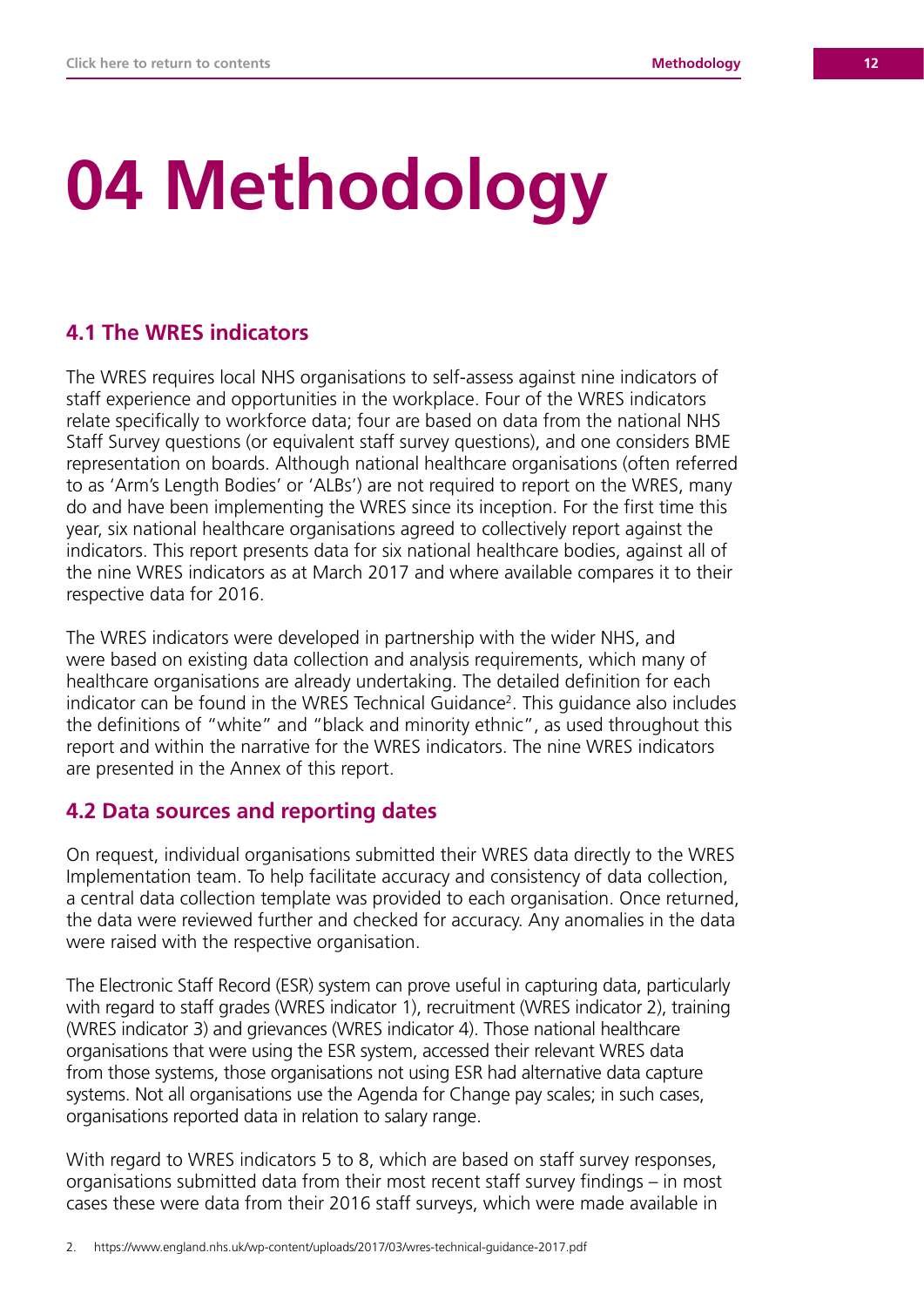2017. It should be noted that NHS Improvement started as an organisation on 1 April 2016, therefore there are no data for this organisation prior to that date.

The submission of WRES data took place between November 2017 and February 2018.

#### **4.3 Data analyses**

Data from the six national healthcare organisations are presented against each of the nine WRES indicators. Where appropriate and possible, data are compared over time and the national average for NHS trusts is provided. Where available, the data presented for WRES indicators 5 to 8 show percentage responses by BME staff for 2016 in comparison to 2015.

For some of the indicators, the data were analysed to show 'likelihood' and 'relative likelihood' of an outcome. It is helpful to outline the differences between these two concepts. 'Likelihood' is the probability or chance or something occurring. This is calculated as a percentage. For example, if 12 out of a total of 200 members of staff at trust X entered the disciplinary process, then the likelihood that a member of staff at trust X entered the disciplinary process is 6%. In other words 6 out of every 100 members of staff at trust X will have entered the disciplinary process.

'Relative likelihood' compares the likelihood of something occurring in one sample/ population of people compared to a different sample/population. For example, if in trust Y, the likelihood that a member of staff entered the disciplinary process is 12%, then the relative likelihood that a member of staff at trust Y entered the disciplinary process compared to a member of staff trust X is 2.0. In other words, a member of staff at trust Y is twice as likely to have entered the disciplinary process compared to a member of staff at trust X.

#### **4.4 Data issues and caveats**

- **1.** Four of the WRES indicators are drawn from organisational staff surveys. The reliability of the data is dependent on the size of samples surveyed and response rates – small samples and response rates may undermine confidence in the data and in the subsequent conclusions drawn.
- **2.** Organisations submitting data do not use the same staff grading frameworks and not all have an Executive Board. In addition, not all of the national healthcare organisations undertook a staff survey; this limited the level of analyses that could be carried out with regard to WRES indicators 5 to 8.
- **3.** The 'conditions' against which WRES performance is measured may impact the data. For example, if an organisation is undergoing (or had recently undergone) a merger, a major restructure or is under exceptional financial pressures, that may impact on WRES indicator data. However, not one of these pressures means workforce race equality is not a priority. In fact, in such circumstances of change and transformation, it is even more important to ensure equality, inclusion and compassionate leadership remain central to both strategy and itsoperational expression.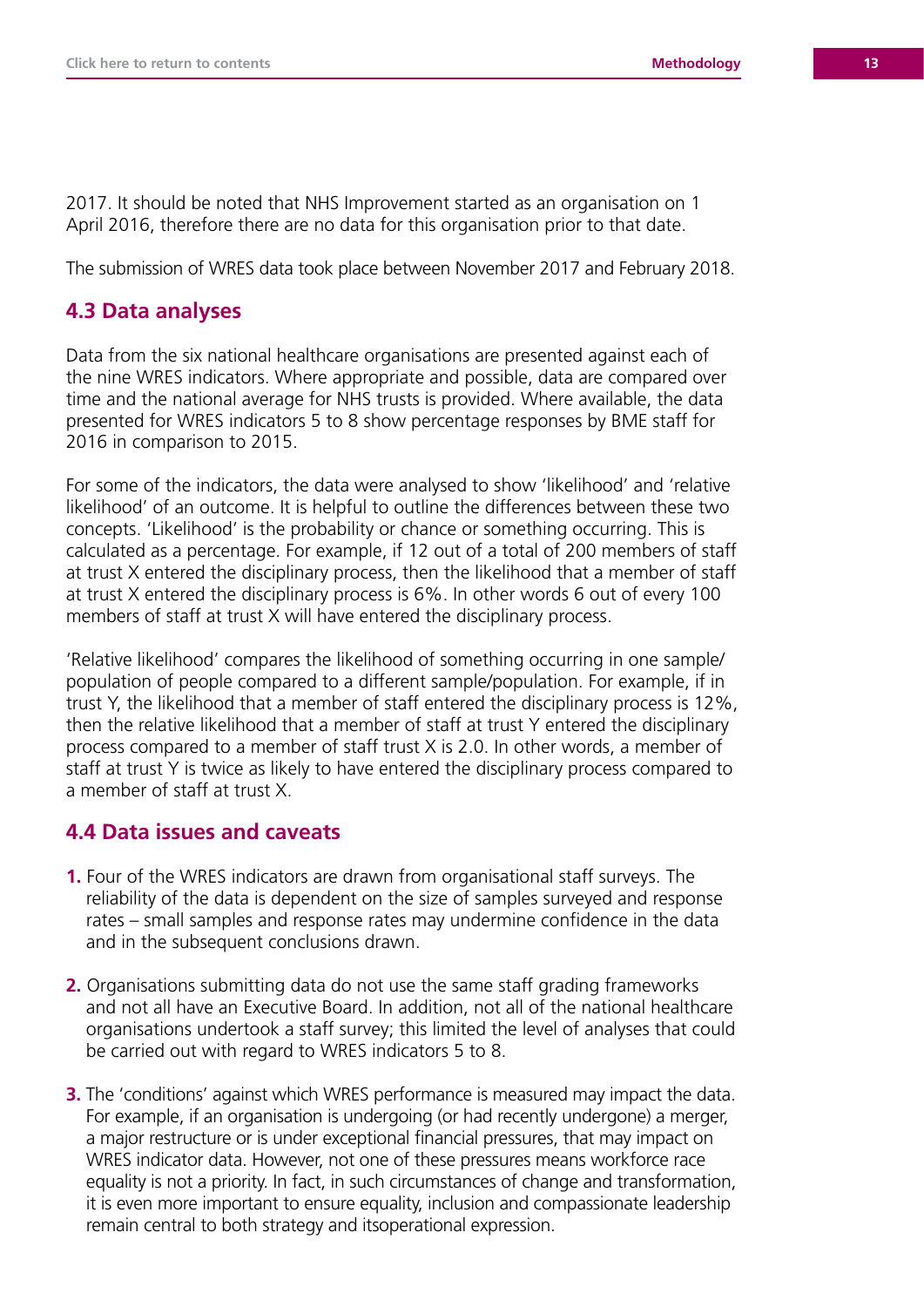- **4.** Caution should be exercised in assuming that organisations whose data are "better" over time, are engaged in better practice than those who are not. Indeed, some of the best practice is being undertaken by organisations where relatively poor data have spurred the board and others into taking determined action to redress unfair outcomes.
- **5.** All averages presented in this report are unweighted and do not take into account the size or type of organisation. If sample sizes are small, these have been highlighted in the commentaries within the 'Detailed findings' section of this report.
- **6.** The data collected are for 'white', 'BME' and 'unknown/null' ethnicity categories. However, for WRES indicator 1 and indicator 9, some organisations reported a significant number of 'unknown/null' classifications. This limits the analysis and conclusions that can be drawn from the data, especially when dealing with small numbers. The issue of data quality is looked at in more depth within the 'Next steps and conclusion' section of this report.
- **7.** Where appropriate, data have been rounded to the nearest whole number, and for this reason, aggregate percentages may not add to 100.
- **8.** Whilst precautions and checks have been undertaken to ensure data are accurate, it should be noted that the quality and accuracy of data submitted does vary by organisation.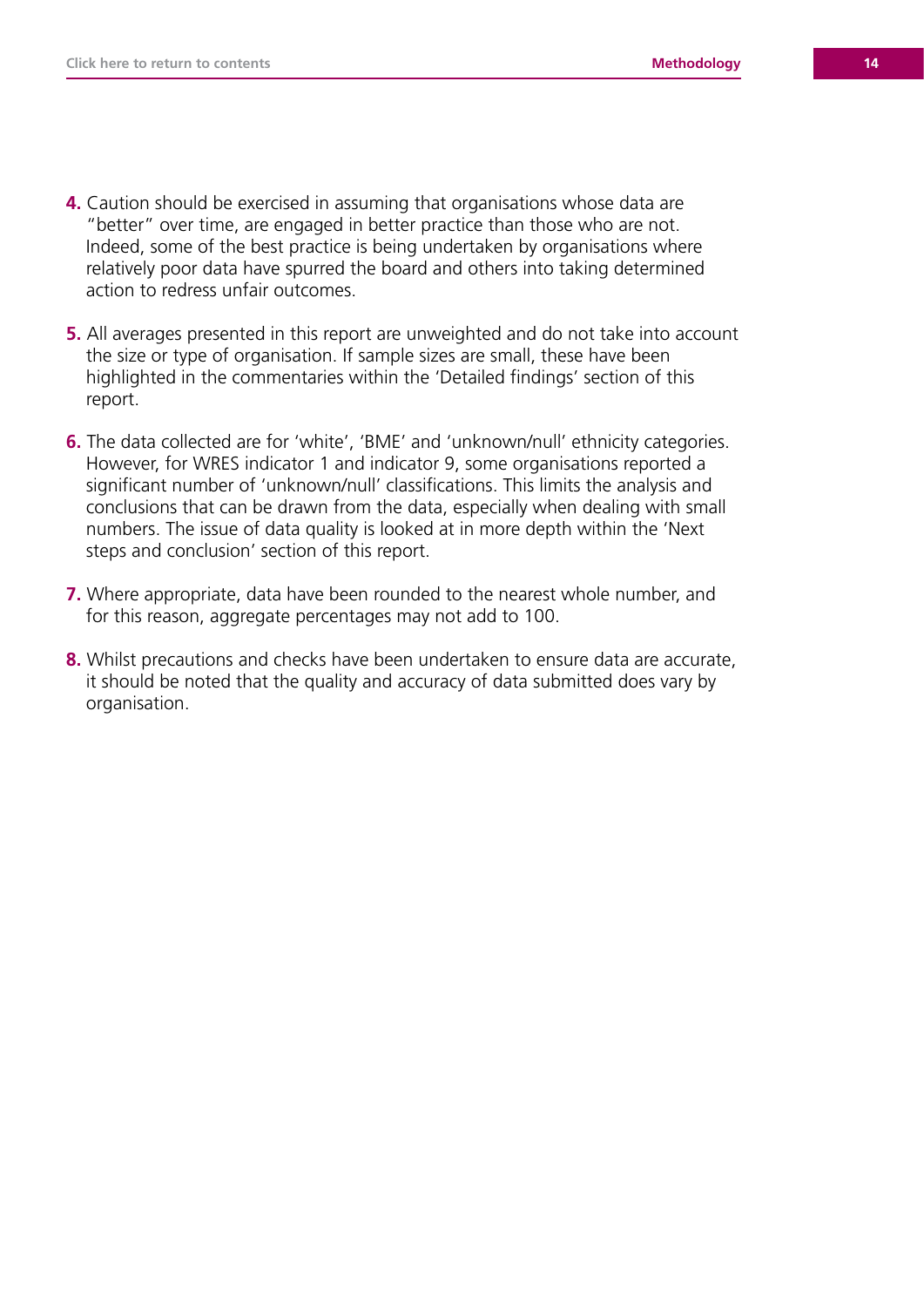## **05 Detailed findings: 2017 data**

**5.1 WRES indicator 1: Percentage of staff in each band and VSM compared with the percentage of staff in the overall workforce**

#### **5.1.1 Data sources and reliability**

The data for WRES indicator 1 were submitted using the template provided by the WRES team. All six national healthcare organisations submitted data for this indicator.

Public Health England workforces are made up of both Civil Service and Agenda for Change (AfC) bands, and the Care Quality Commission has its own pay and grading framework. In addition, NHS Improvement also has two sets of pay scales: Monitor and AfC. For the purpose of WRES data collection and analyses, the Civil Service and Monitor pay bands were converted to salary pay scales. However, these pay scales are not always directly comparable to the AfC bands; as such, for some of these organisations, additional data analyses have been carried out.

#### **5.1.2 Overall results**

- Four of the six organisations have BME staff representation that is lower than the national average for NHS trusts in England. It should be noted that each of these organisations have offices in London where 40% of the population is of BME origin and 43% of NHS staff across the region as a whole are from a BME background. Though the number of staff within respective London offices, overall, will vary between the national organisations.
- Since 2016, three organisations have seen an increase in the overall percentage of BME staff; one organisation has seen no change, and one has seen a decrease. BME staff are over-represented in 'support' (1-4) and 'middle' (5-7) AfC bands, and are under-represented in 'senior' (8a-9) and in the very senior management (VSM) bands across all organisations.
- All organisations reported more than double the percentage of unknown ethnicity compared to the average reported by NHS trusts across the country.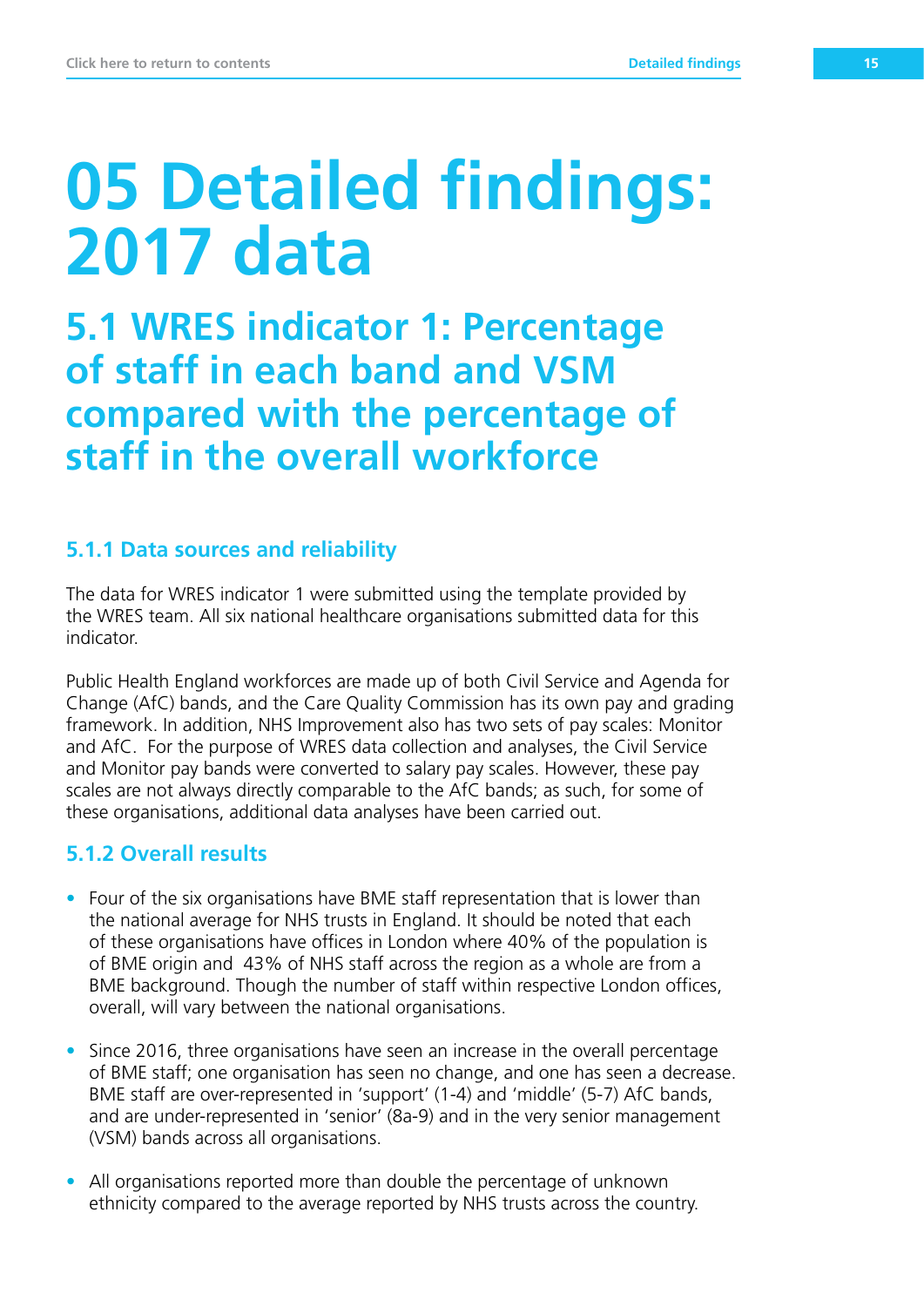Having accurate information about the ethnic make-up of the workforce is key to the WRES; not just for reporting per se, but also for identifying areas where an organisation can improve, and where there are areas of good practice. Improving the quality of ethnicity recording should be a priority for all organisations going forward.

#### **Table 1. Workforce by ethnicity: 2017**

| Organisation                       | White | <b>BME</b> | <b>Unknown</b> |
|------------------------------------|-------|------------|----------------|
| Care Quality<br>Commission         | 78.3% | 12.7%      | 9.1%           |
| <b>Health Education</b><br>England | 77.0% | 13.5%      | 9.5%           |
| <b>NHS Digital</b>                 | 78.2% | 13.1%      | 8.9%           |
| NHS England                        | 73.7% | 14.0%      | 12.3%          |
| NHS Improvement                    | 67.0% | 16.4%      | 16.6%          |
| Public Health England              | 65.9% | 17.7%      | 16.3%          |
| <b>NHS trust average</b>           | 79.9% | 16.3%      | 3.8%           |

- The percentage of BME staff by organisation ranged from 12.7% at the Care Quality Commission, to 17.7% at Public Health England. The national average of BME staff across NHS trusts is 16.3%. See table 1.
- Four of the six organisations have BME staff representation that is lower than the national average for NHS trusts. NHS Improvement and Public Health England have a percentage of BME staff that is higher than the NHS trust average.
- All organisations reported more than double the percentage of 'unknown' staff ethnicity compared to the NHS trust average of 3.8%.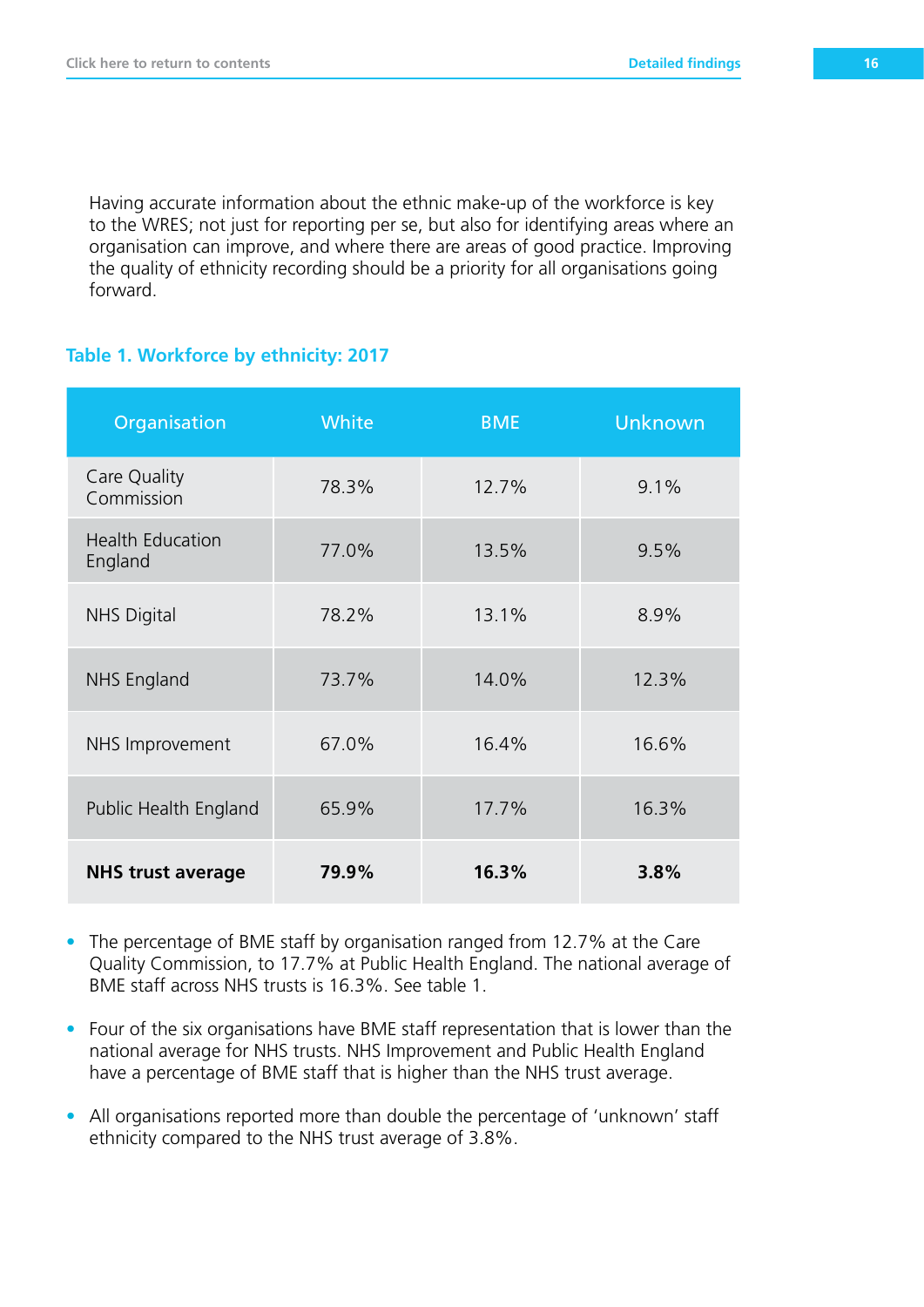

#### **Figure 1. Percentage of BME staff by AfC pay band: 2017**

- Figure 1 presents the percentage of BME staff by AfC bands in 2017. For all organisations BME staff were over-represented in the support and 'middle' staff bandings (AfC bands 5-7) and under-represented in the 'senior' (AfC bands 8a-9) and VSM bands.
- At NHS Improvement, BME staff constitute 16.4% of the total workforce, but comprise 40% of 'support' (AfC bands 1-4 or equivalent) roles, 26% of 'middle' bands, and only 1.4% of VSM bands.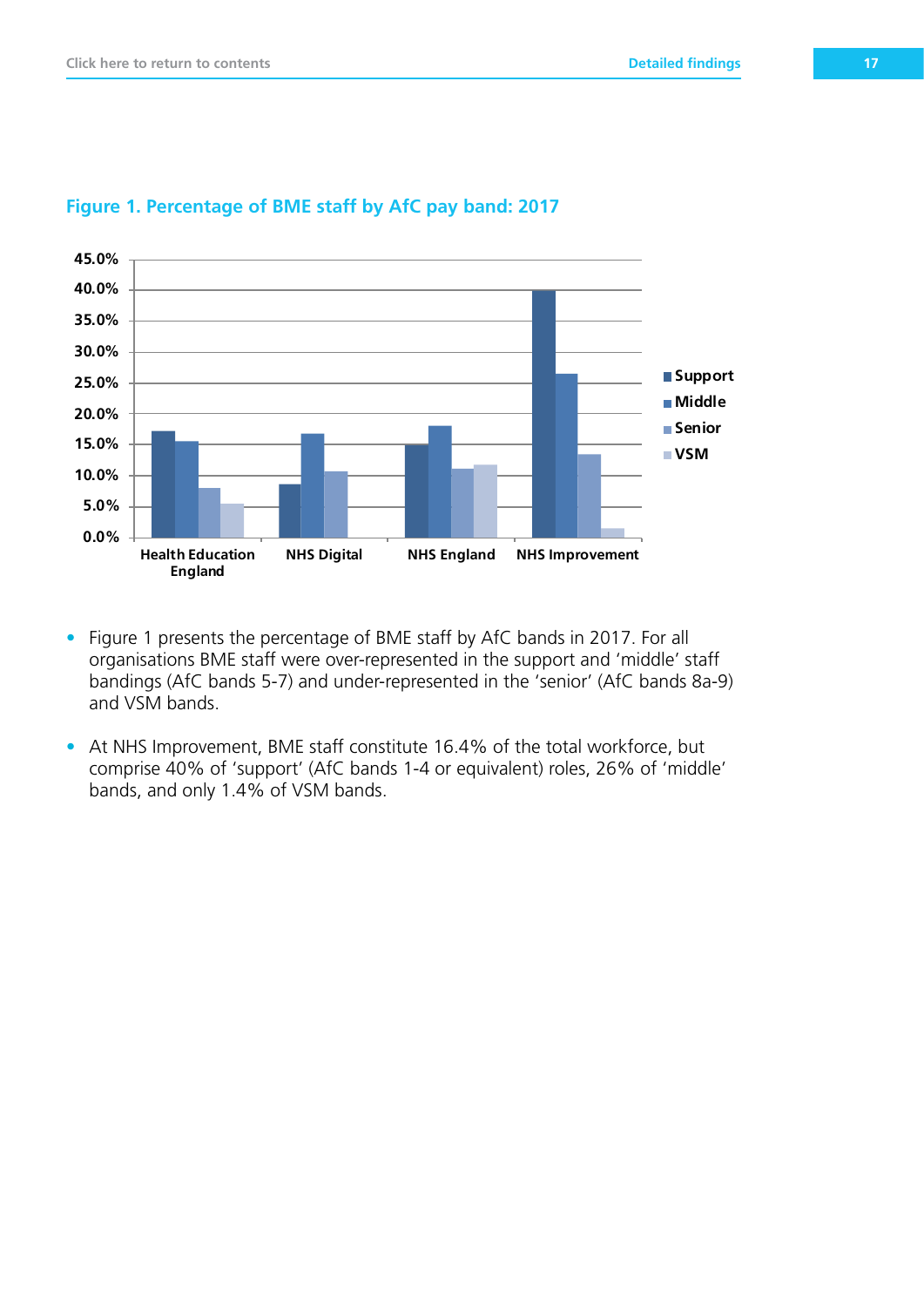| Organisation             | White | <b>BME</b> | <b>Unknown</b> |
|--------------------------|-------|------------|----------------|
| Health Education England | 63.0% | 5.6%       | 31.5%          |
| <b>NHS Digital</b>       | 85.7% | $0.0\%$    | 14.3%          |
| NHS England              | 66.4% | 11.8%      | 21.8%          |
| NHS Improvement          | 86.3% | 1.4%       | 12.3%          |
| Public Health England *  | 72.1% | 4.9%       | 23.0%          |
| <b>NHS trust average</b> | 87.4% | 5.7%       | 6.9%           |

#### **Table 2. Percentage of BME staff at VSM pay bands: 2017**

*\* Public Health England senior staff are paid on a combination of Senior Civil Service (SCS), Agenda for Change, Medical and Dental, and legacy terms and conditions following its creation as a Civil Service body in April 2013.*

- NHS England has the highest percentage (11.8%) of BME staff in VSM roles, whilst NHS Digital has none. See table 2.
- For Public Health England, BME staff constitute 4.9% of all VSM and Senior Civil Service 1-3 grades, white staff make up just over 72% of these grades, with 23% as unknown or not stated. A significant number of senior managerial roles are undertaken by medical and dental consultants. See table 3 below.

#### **Table 3. Medical and Dental staff ethnicity within Public Health England: 2017**

|                           | White | <b>BME</b> | Unknown |
|---------------------------|-------|------------|---------|
| Consultant                | 62.8% | 26.7%      | 10.5%   |
| Non-consultant<br>medical | 55.6% | 44.4%      | $0.0\%$ |

• As table 3 shows, across Public Health England, BME staff make-up 26.7% of consultants and 44.4% of non-consultant medical.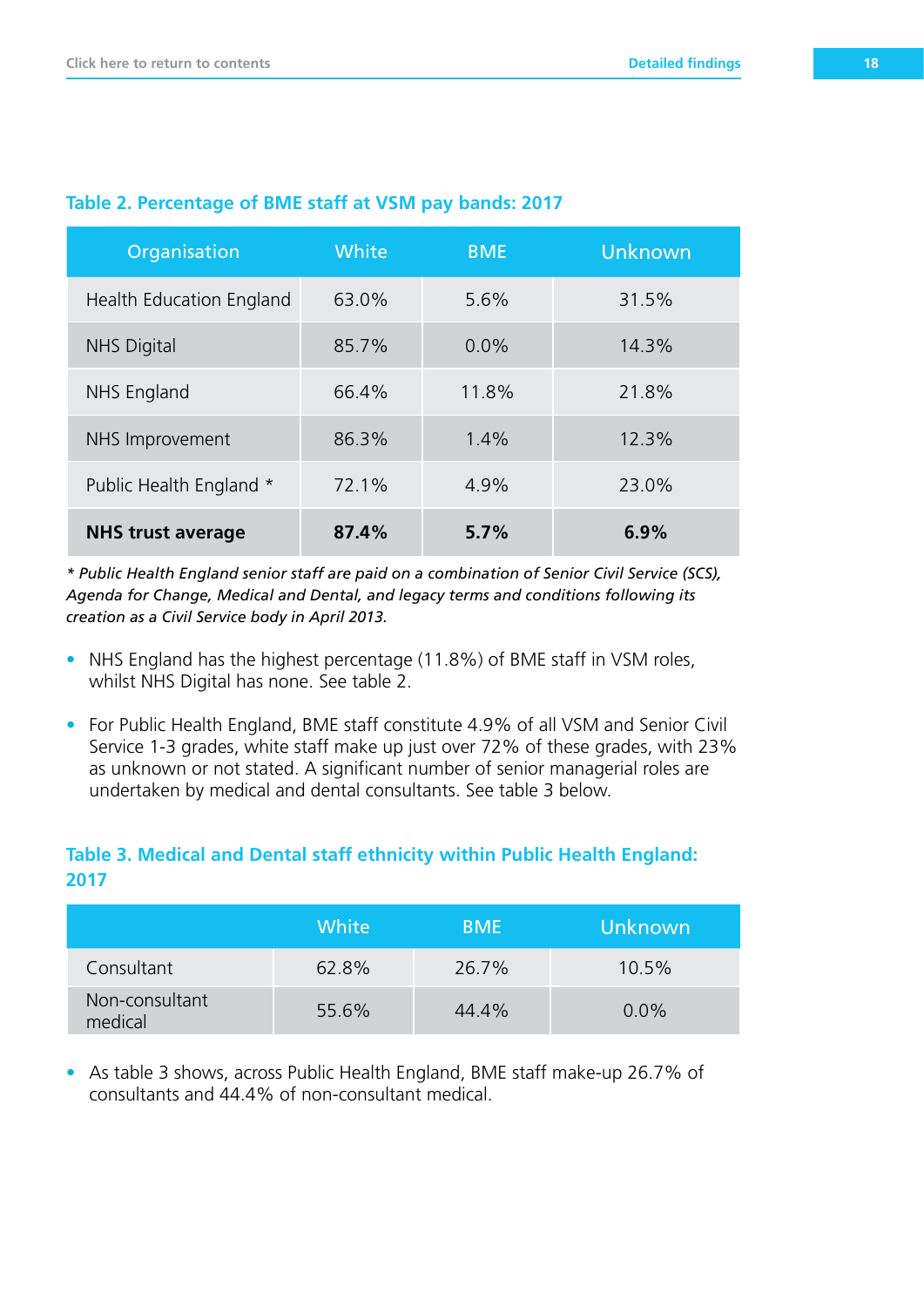

#### **Figure 2. Percentage of staff ethnicity by pay band for Care Quality Commission: 2017 Percentage CQC staff by pay bands 2017**

• At the Care Quality Commission, BME workforce comprises 18.8% of staff at the lowest salary range (£10k - £20k) and 6.8% of staff at the highest salary range (£80k - £90k). See Figure 2.

#### **Table 4. Percentage of BME staff: 2016 compared to 2017**

| Organisation                       | 2016  | 2017  | Change  |
|------------------------------------|-------|-------|---------|
| <b>Health Education</b><br>England | 12.6% | 13.5% | 0.8%    |
| <b>NHS Digital</b>                 | 11.3% | 13.1% | 1.8%    |
| <b>NHS England</b>                 | 11.6% | 14.0% | 2.4%    |
| NHS Improvement                    | 19.1% | 16.4% | $-2.7%$ |
| Public Health England              | 17.7% | 17.7% | $0\%$   |
| <b>NHS trust average</b>           | 17.7% | 16.3% | $-1.4%$ |

- Table 4 shows that three organisations have seen an increase in the overall percentage of BME staff since 2016, one had no change and one saw a decrease:
	- $\Box$ NHS Digital had a 1.8 percentage point increase in its BME workforce between 2016 and 2017, whilst NHS England had a 2.4 percentage point increase in the same period.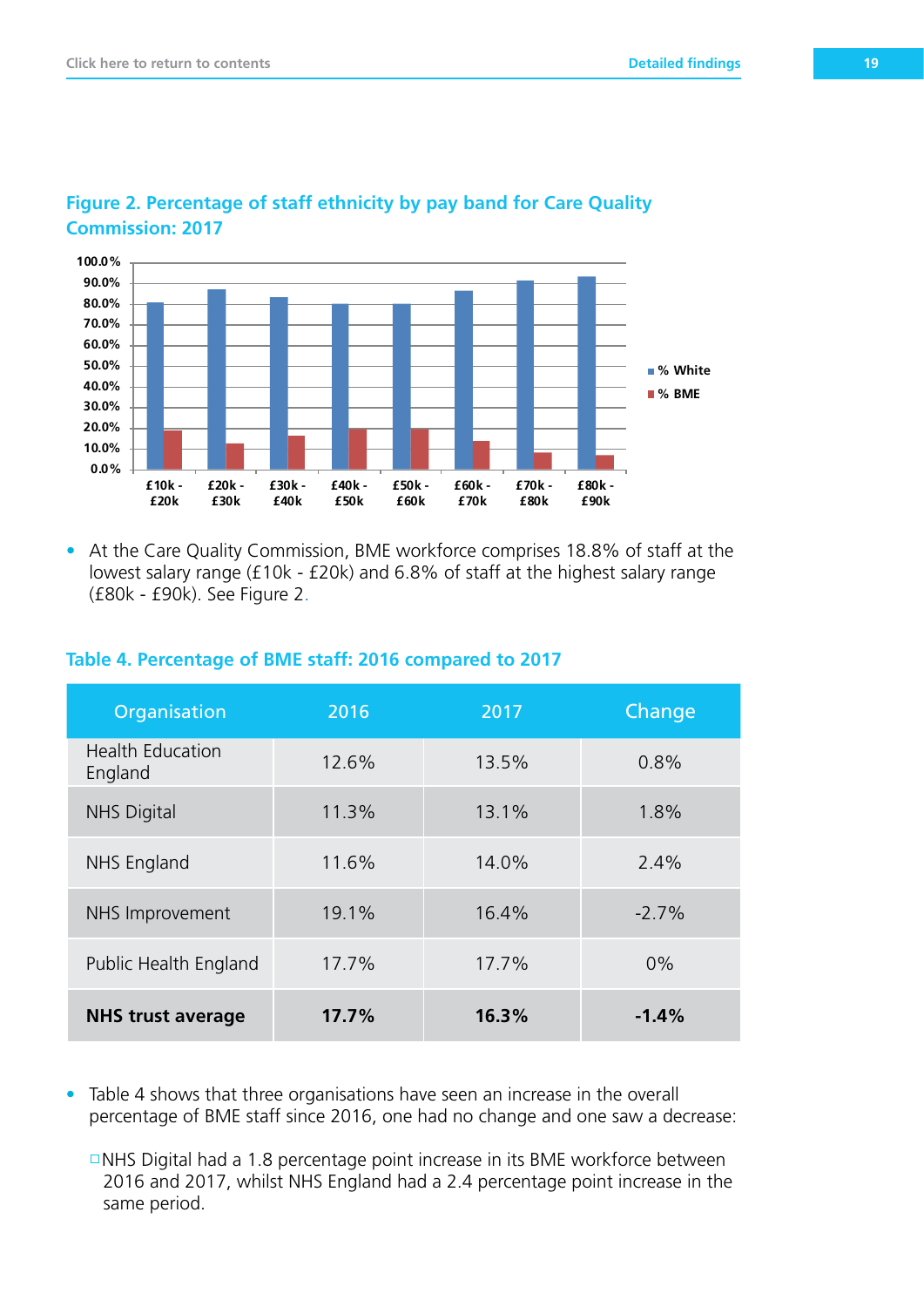$\Box$ NHS Improvement has seen a 2.7 percentage point decrease in the percentage of BME staff in the same period, whilst for Public Health England there was no change.

- As noted above, NHS Improvement was the only organisation that saw a drop in the percentage of BME staff between 2016 and 2017. Further analyses of the data for this organisation show:
	- □Between 2016 and 2017, there was a net decrease in numbers of BME staff by 18 and a net increase in white staff by 20.
	- $\Box$ There were increases in the percentage of BME staff in the AfC bands 4, 5, 7 and 8b; these were due to a decrease in white staff rather than an increase in BME staff.
	- □ At VSM level, there were 14 new members of staff. New BME staff accounted for 7.1% (1 person), whilst white staff account for 85.7% (12 people), and 7.1% (1 person) have not declared their ethnicity (i.e. unknown).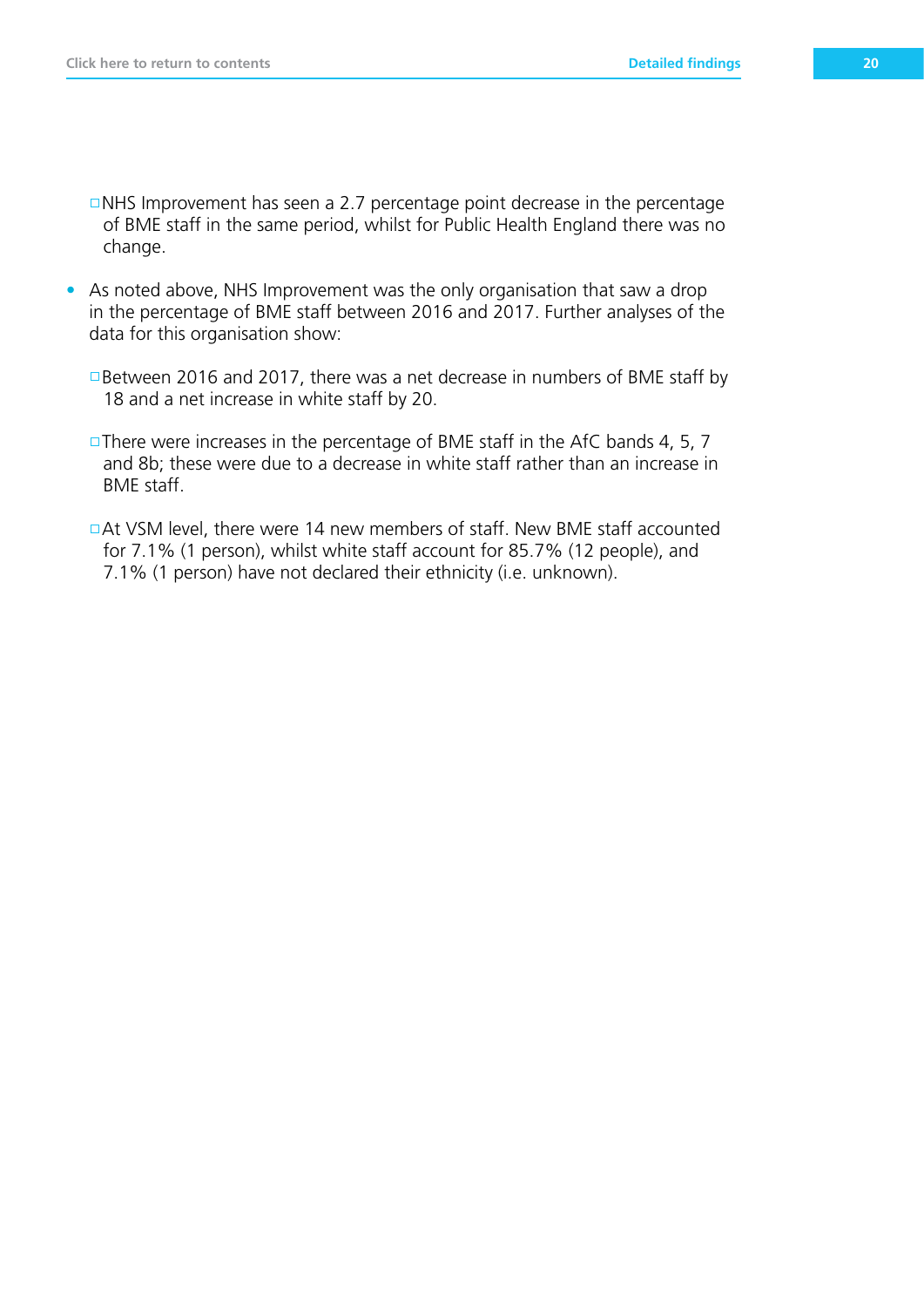## **5.2 WRES indicator 2 – Relative likelihood of staff being appointed from shortlisting across all posts**

#### **5.2.1 Data sources and reliability**

All six organisations submitted data for 2017; however for this indicator, NHS Improvement provided data for the period of September 2016 to December 2017.

#### **5.2.2 Overall results**

- The relative likelihood of white staff being appointed from shortlisting compared to BME staff was as high as 3.03 for one organisation. The NHS trust average for 2017 was 1.60.
- In all six organisations there was a greater likelihood of white staff being appointed from shortlisting compared to BME staff.
- In two of the organisations, it was more than twice as likely that white staff would be appointed from shortlisting compared to BME staff.
- For all organisations that provided 2016 data, there was a decrease in the relative likelihood of white staff being appointed from shortlisting in 2017.

#### **Table 5. Relative likelihood of white staff being appointed from shortlisting compared to BME staff: 2016 and 2017**

| Organisation                   | 2016 | 2017 |
|--------------------------------|------|------|
| <b>Care Quality Commission</b> | 1.51 | 1.47 |
| Health Education England       | 1.06 | 1.05 |
| <b>NHS Digital</b>             | 2.59 | 2.13 |
| NHS England                    | 1.93 | 1.60 |
| NHS Improvement                |      | 3.03 |
| Public Health England          | 1.82 | 1.73 |
| <b>NHS trust average</b>       | 1.57 | 1.60 |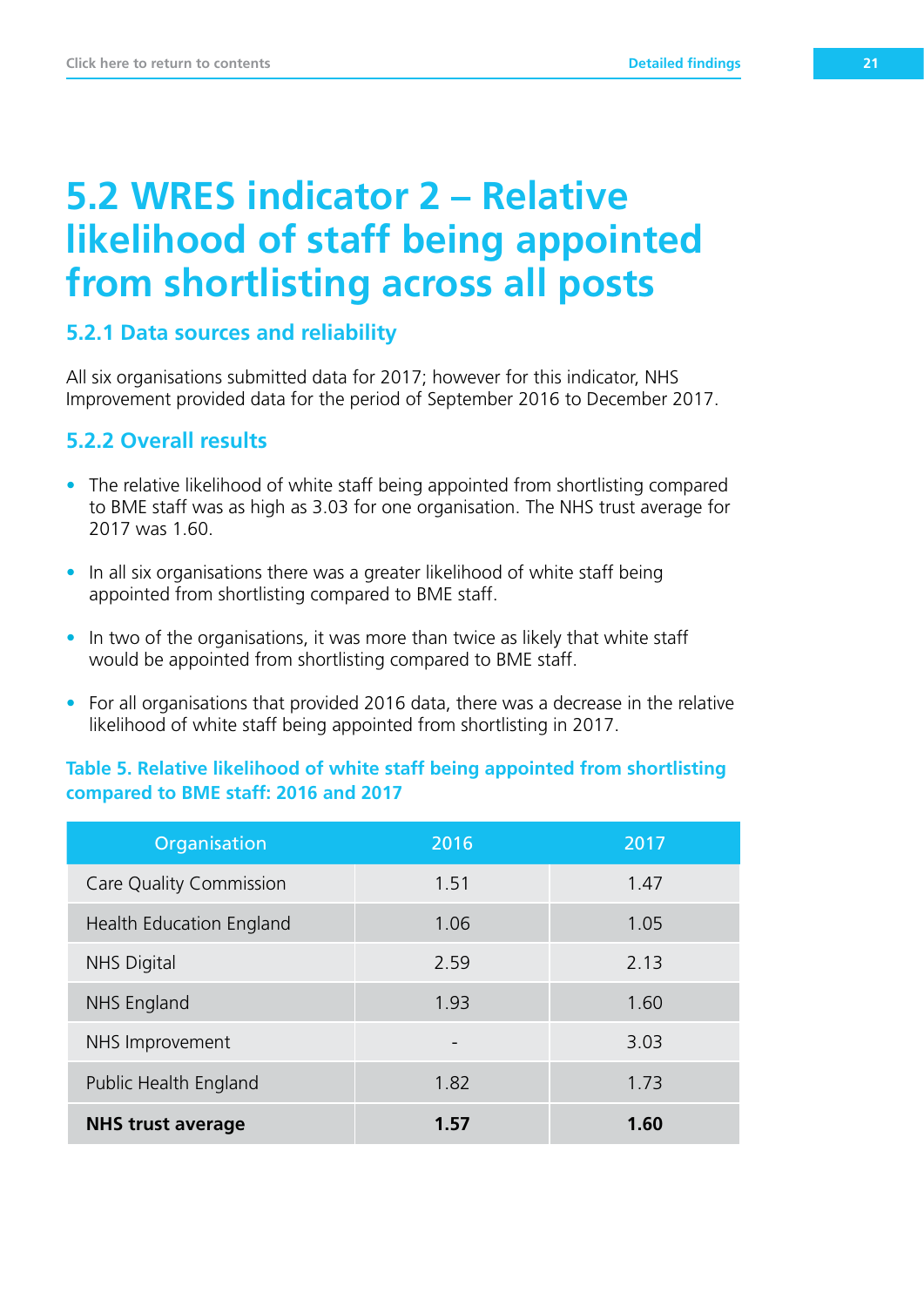

#### **Figure 3: Relative likelihood of white staff being appointed from shortlisting** *Compared to BME staff: 2017* **Analysis of**  $\overline{a}$  **and**  $\overline{b}$  **and**  $\overline{a}$  **and**  $\overline{a}$  **and**  $\overline{a}$  **and**  $\overline{a}$  **and**  $\overline{a}$  **and**  $\overline{a}$  **and**  $\overline{a}$  **and**  $\overline{a}$  **and**  $\overline{a}$  **and**  $\overline{a}$  **and**  $\overline{a}$  **and**  $\overline{a}$  **a**

- As figure 3 shows, the relative likelihood of white staff being appointed from shortlisting ranges from 1.05 for Health Education England to 3.03 for NHS Improvement.
- NHS Digital, NHS Improvement and Public Health England were the only three organisations with relative likelihoods of white staff being appointed from shortlisting being higher than the overall NHS trust likelihood (1.60) across England.
- For all organisations that provided data for 2016, there was a welcomed decrease in the relative likelihood of staff white staff being appointed from shortlisting in 2017.
- The Care Quality Commission regulates both health and adult social care. The majority of its work, and a higher proportion of its workforce, is concerned with adult social care. It is important to note that there are differences in the ethnicity profile of the adult social care workforce and health workforce; consequently, any comparison with other organisations should be made with this point in mind.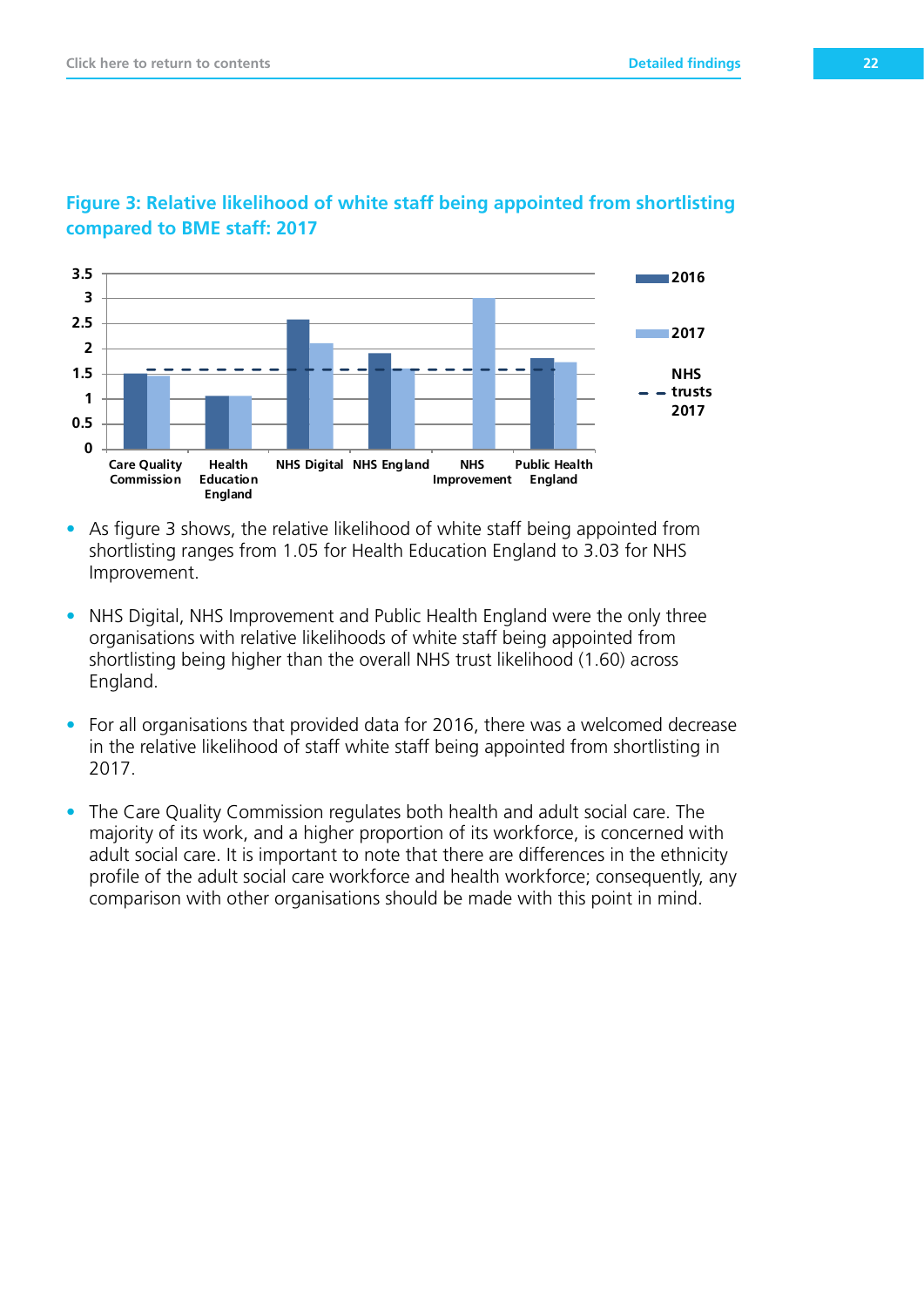| Organisation             | <b>BME</b> staff as a % of<br>total shortlisted | BME staff as a % of<br>total appointed |
|--------------------------|-------------------------------------------------|----------------------------------------|
| Care Quality Commission  | 20.0%                                           | 14.5%                                  |
| Health Education England | 29.9%                                           | 28.8%                                  |
| <b>NHS Digital</b>       | 27.2%                                           | 13.3%                                  |
| <b>NHS England</b>       | 30.0%                                           | 21.2%                                  |
| NHS Improvement          | 63.9%                                           | 36.8%                                  |
| Public Health England    | 39.4%                                           | 27.3%                                  |
| <b>NHS trust average</b> | 31.3%                                           | 22.1%                                  |

#### **Table 6. BME shortlisting and appointments: 2017**

• Across the six organisations, BME staff comprise between 20.0% to 63.9% of total shortlisted staff. The NHS trust average is 31.3%. Table 6 also shows that BME staff appointments range from 13.3% to 36.8%; whilst the NHS trust average for the same is 22.1%.

#### **Table 7. Likelihood of staff being appointed from shortlisting: 2017**

| Organisation             | White staff | <b>BME</b> staff |
|--------------------------|-------------|------------------|
| Care Quality Commission  | 14 in 100   | 10 in 100        |
| Health Education England | 71 in 100   | 68 in 100        |
| <b>NHS Digital</b>       | 13 in 100   | 6 in 100         |
| NHS England              | 9 in 100    | 6 in 100         |
| NHS Improvement          | 5 in 100    | 2 in 100         |
| Public Health England    | 16 in 100   | 9 in 100         |
| <b>NHS trust average</b> | 19 in 100   | 12 in 100        |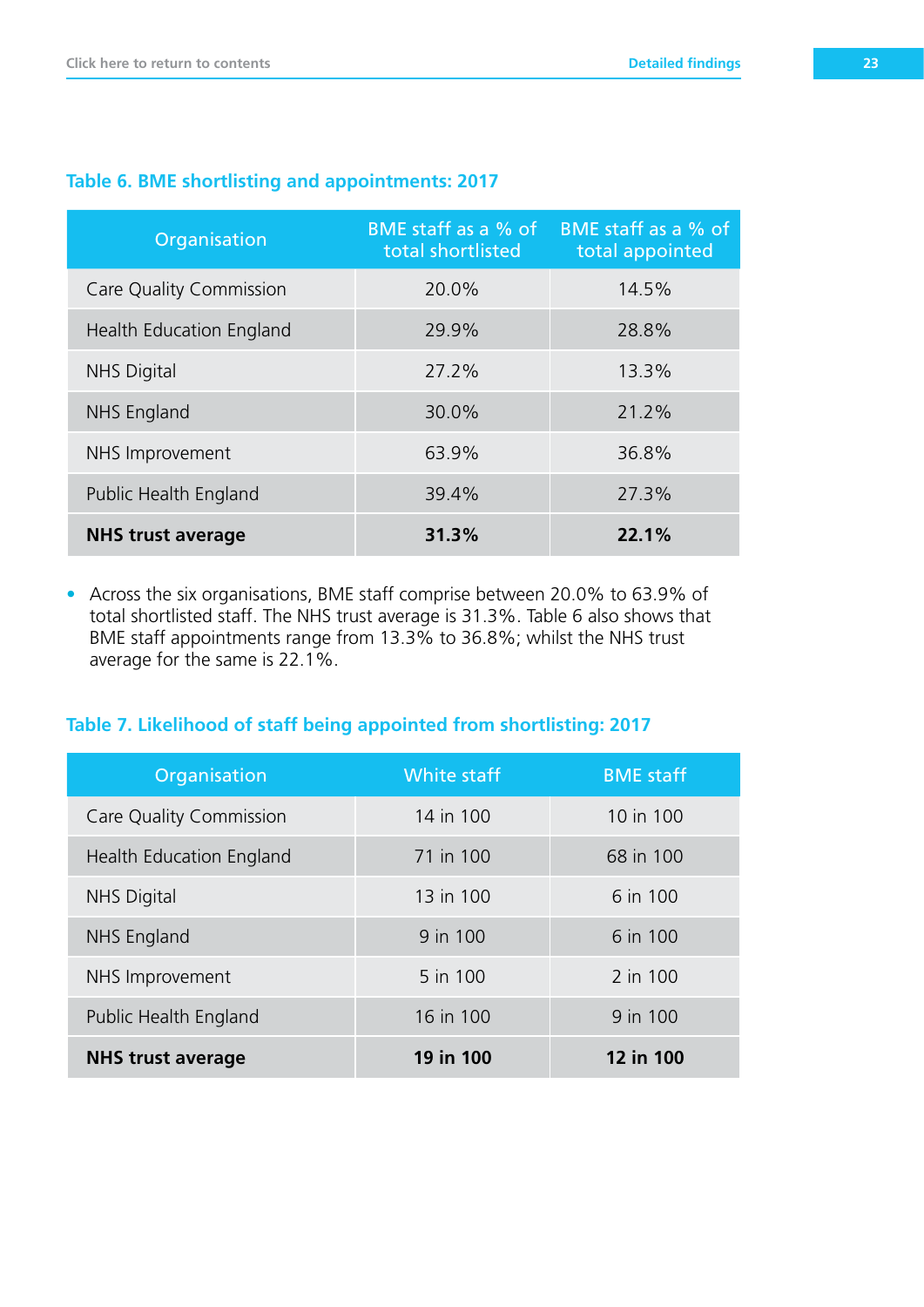- There are differences in the likelihood of staff being appointed following shortlisting between the various organisations. This may indicate significantly different recruitment processes. Each organisation should review its recruitment process in order to understand reasons for the variation.
- The likelihood of shortlisted BME staff that are appointed following shortlisting ranged from 2 in 100 for NHS Improvement, to 68 in 100 for Health Education England. In comparison, for white staff it ranged from 5 in 100 for NHS Improvement, to 71 in 100 for Health Education England. The high rate of appointment from shortlisting for Health Education England is, in part, likely to be reflective of its national role in the mass recruitment of apprentices and healthcare professionals.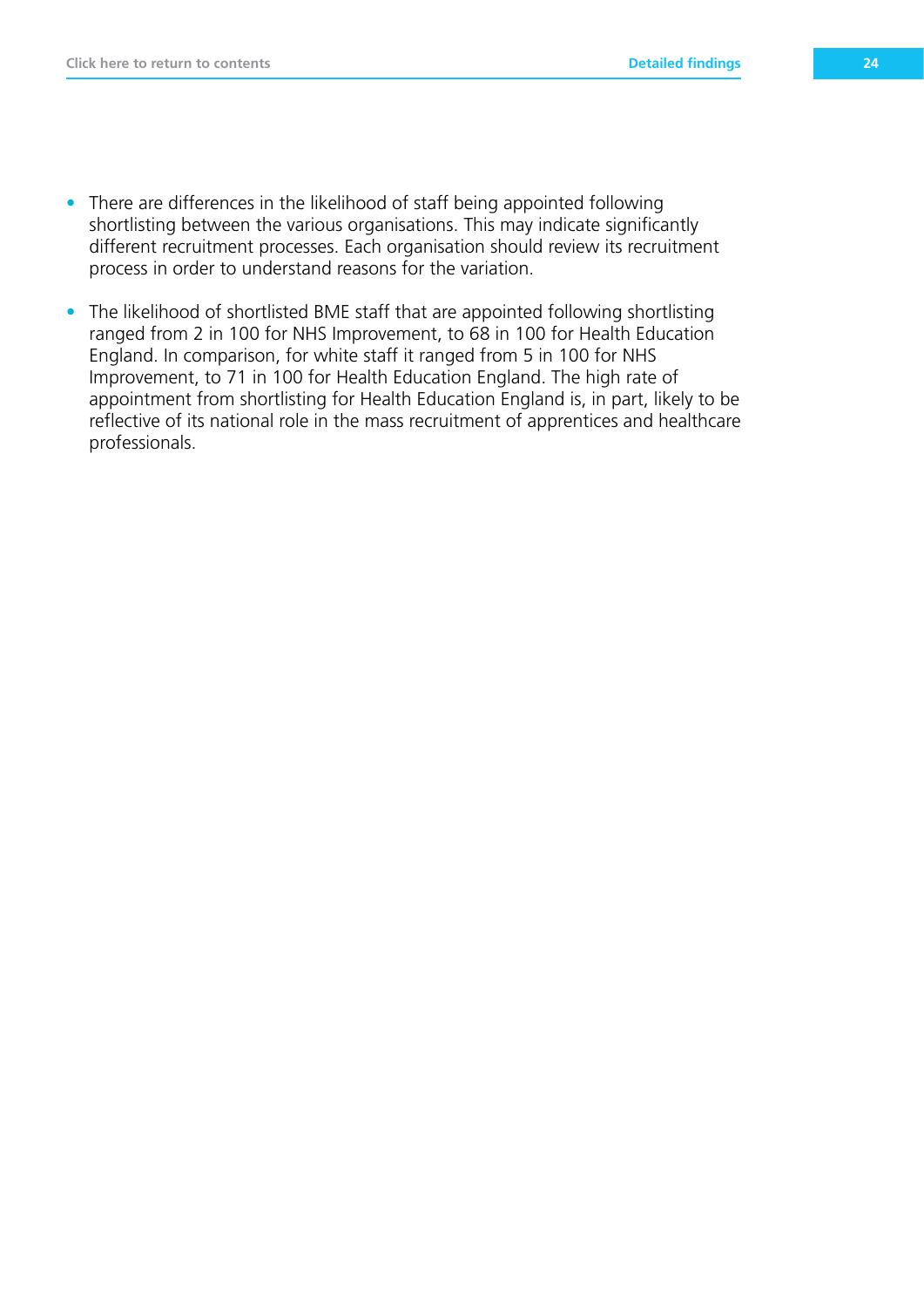## **5.3 WRES indicator 3 – Relative likelihood of BME staff entering the formal disciplinary process compared to white staff**

#### **5.3.1 Data sources and reliability**

NHS Digital provided 2017 data only, for this indicator. Health Education England reported that no staff had entered their formal disciplinary process in 2016 or in 2017.

#### **5.3.2 Overall results**

- Across the five organisations that submitted 2017 data for this WRES indicator, the range of the relative likelihood of BME staff entering the formal disciplinary process is between 1.20 (NHS Digital) to 2.63 (NHS England). The NHS trust average likelihood for the same period is 1.37.
- For two organisations that provided both 2016 and 2017 data, there was a decrease in the relative likelihood of BME staff entering the formal disciplinary process compared to white staff in 2017.

#### **Table 8. Relative likelihood of BME staff entering the formal disciplinary process compared to white staff: 2017**

| Organisation             | 2016 | 2017 |
|--------------------------|------|------|
| Care Quality Commission  | 1.68 | 1.33 |
| Health Education England | 0.00 | 0.00 |
| NHS England              | 2.79 | 2.63 |
| NHS Improvement          | 1.79 | N/A  |
| <b>NHS Digital</b>       | 0.00 | 1.20 |
| Public Health England    | 0.93 | 2.09 |
| <b>NHS trust average</b> | 1.56 | 1.37 |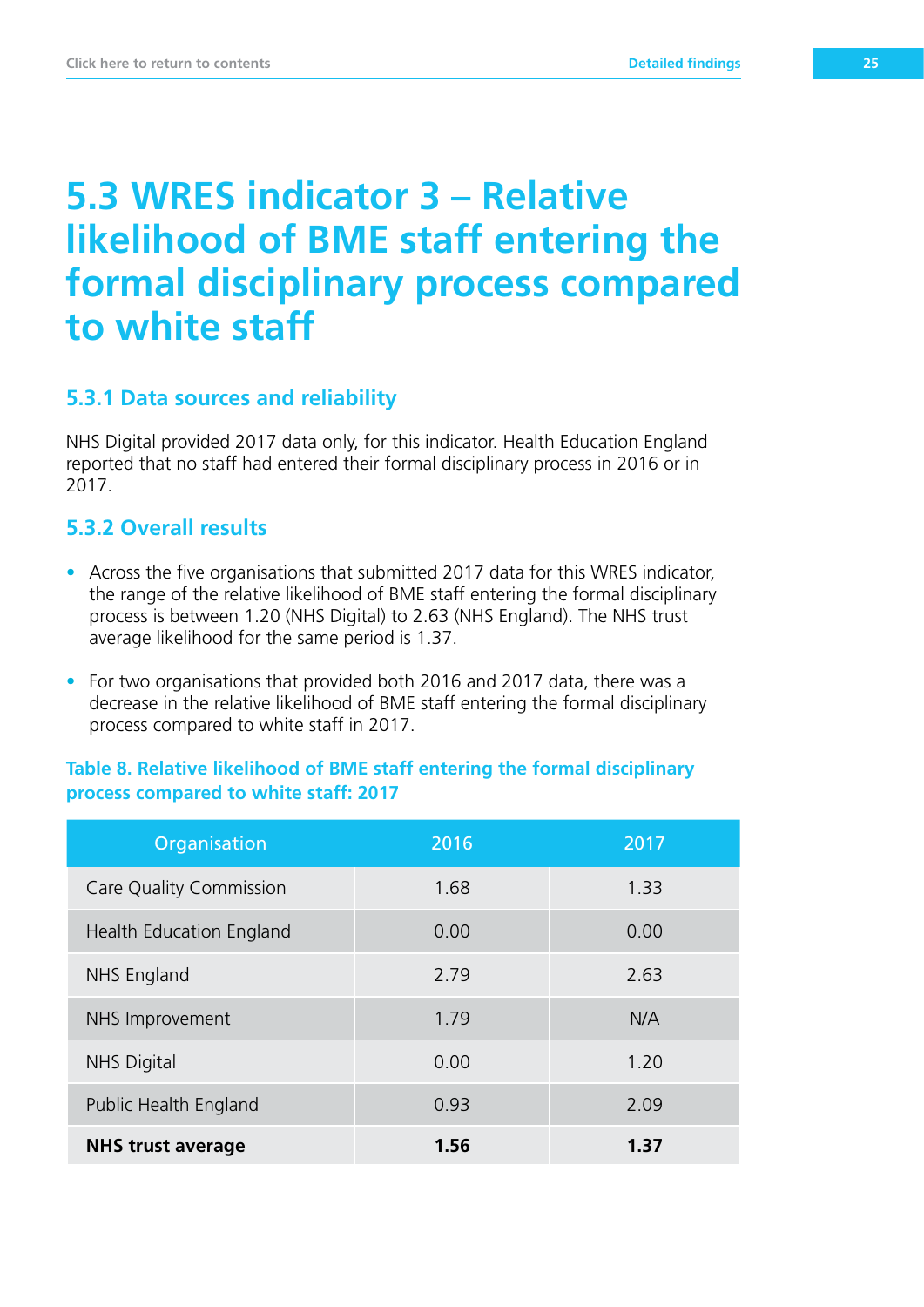- For four out of the five organisations that submitted data for 2017, BME staff were relatively more likely to enter the formal disciplinary process compared to white staff. See table 8.
- As only one person entered the formal disciplinary process in 2017 for NHS Improvement, the relative likelihood calculation could not be undertaken.

**Figure 4: Relative likelihood of BME staff entering the formal disciplinary process compared to white staff: 2016 compared to 2017** 



- As figure 4 shows, for two organisations that provided 2016 data, there was a decrease in the relative likelihood of BME staff entering the formal disciplinary process compared to white staff in 2017.
- Public Health England saw an increase in the relative likelihood from 0.93 to 2.09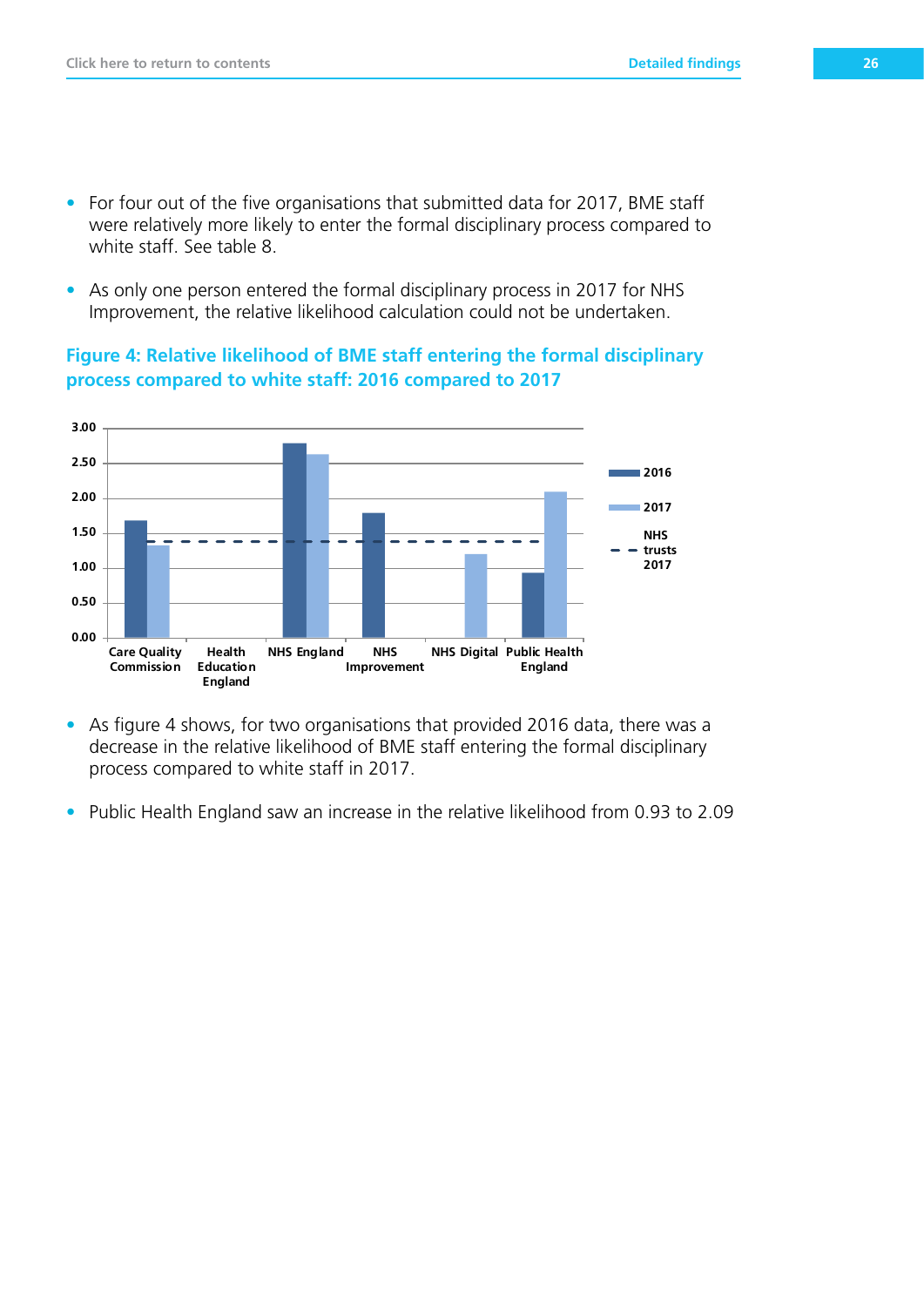| Organisation            | <b>White staff</b> | <b>BME</b> staff |
|-------------------------|--------------------|------------------|
| Care Quality Commission | 1 in 117           | 1 in 102         |
| <b>NHS Digital</b>      | 1 in 149           | 1 in 125         |
| NHS England             | 1 in 251           | 1 in 96          |
| NHS Improvement         | $\Omega$           | 1 in 168         |
| Public Health England   | 1 in 218           | 1 in 104         |

#### **Table 9. Likelihood of staff entering the formal disciplinary process: 2017**

*\*0 white staff at NHS Improvement went through the formal disciplinary process during stated period.*

• The likelihood of BME staff entering the formal disciplinary process varies significantly between the different organisations, ranging from 1 in 96 (NHS England) to 1 in 168 (NHS Improvement). See table 9.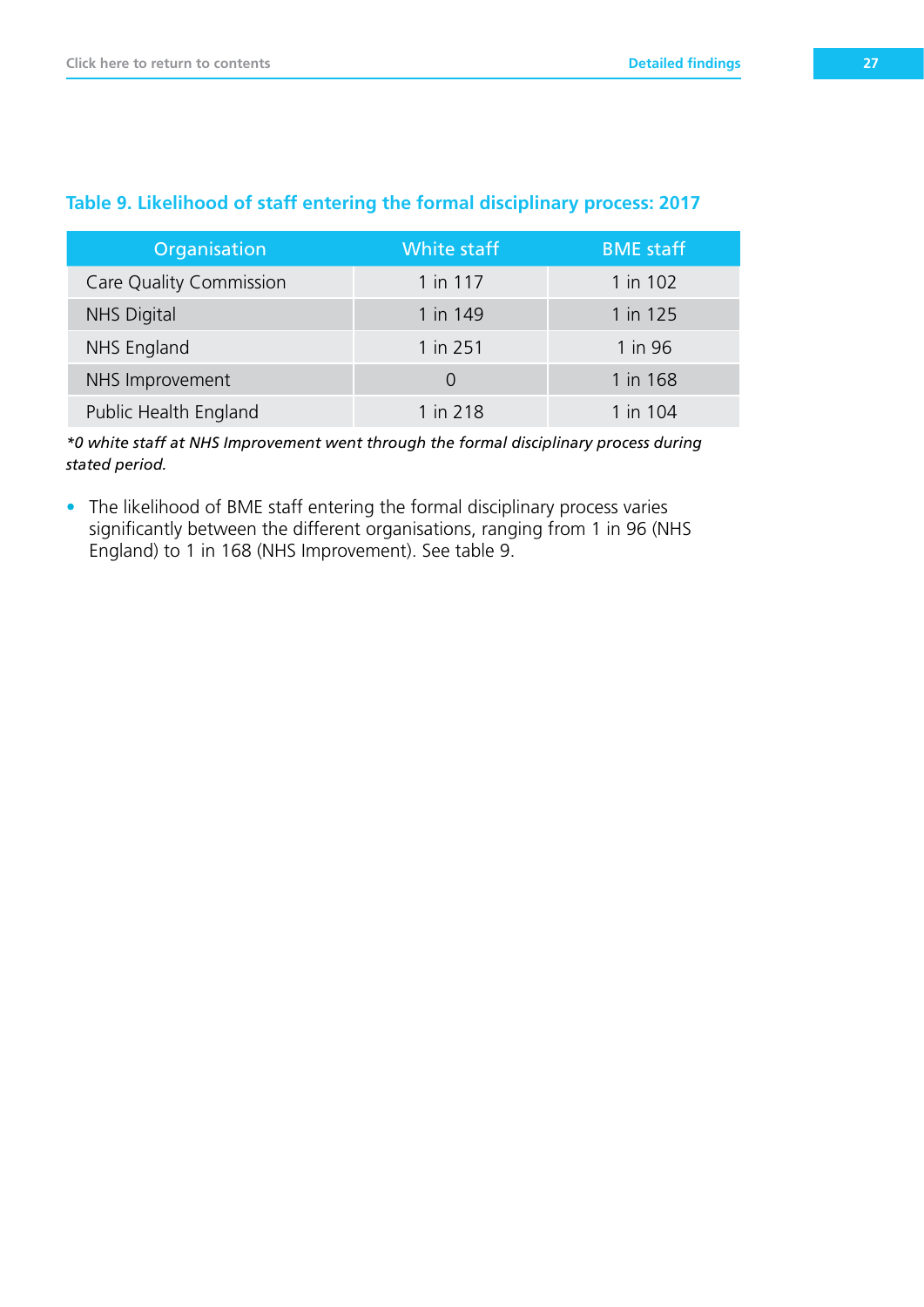## **5.4 WRES indicator 4 – Relative likelihood of staff accessing nonmandatory training and career progression development (CPD)**

#### **5.4.1 Data sources and reliability**

Only two organisations, Health Education England and NHS England, were able to provide data for this WRES indicator. This is due to the fact that data on nonmandatory training, courses and other career progression and development opportunities are not readily recorded within national healthcare organisations systems. We know this is also the case across local NHS organisations too, though perhaps to less an extent. It is nonetheless an area that needs further focus across all types of healthcare organisations.

#### **5.4.2 Overall results**

- For the two organisations that did provide data, BME staff are equally, or slightly more, likely to access non-mandatory training and career progression development (CPD).
- This compares favourably against the average for NHS trusts, where the relative likelihood of white staff accessing non-mandatory training and CPD compared to BME staff is 1.22.
- As BME staff are more likely to be located in lower AfC bands (see results for WRES indicator 1), access to CPD is an important enabler to career progression and promotion.

**Table 10. Relative likelihood of staff accessing non – mandatory training and career progression development (CPD): 2016 and 2017**

| Organisation             | 2016 | 2017 |
|--------------------------|------|------|
| Health Education England | 1.05 | 1.00 |
| NHS England              | 0.87 | 0.90 |
| <b>NHS trust average</b> | 1.11 | 1.22 |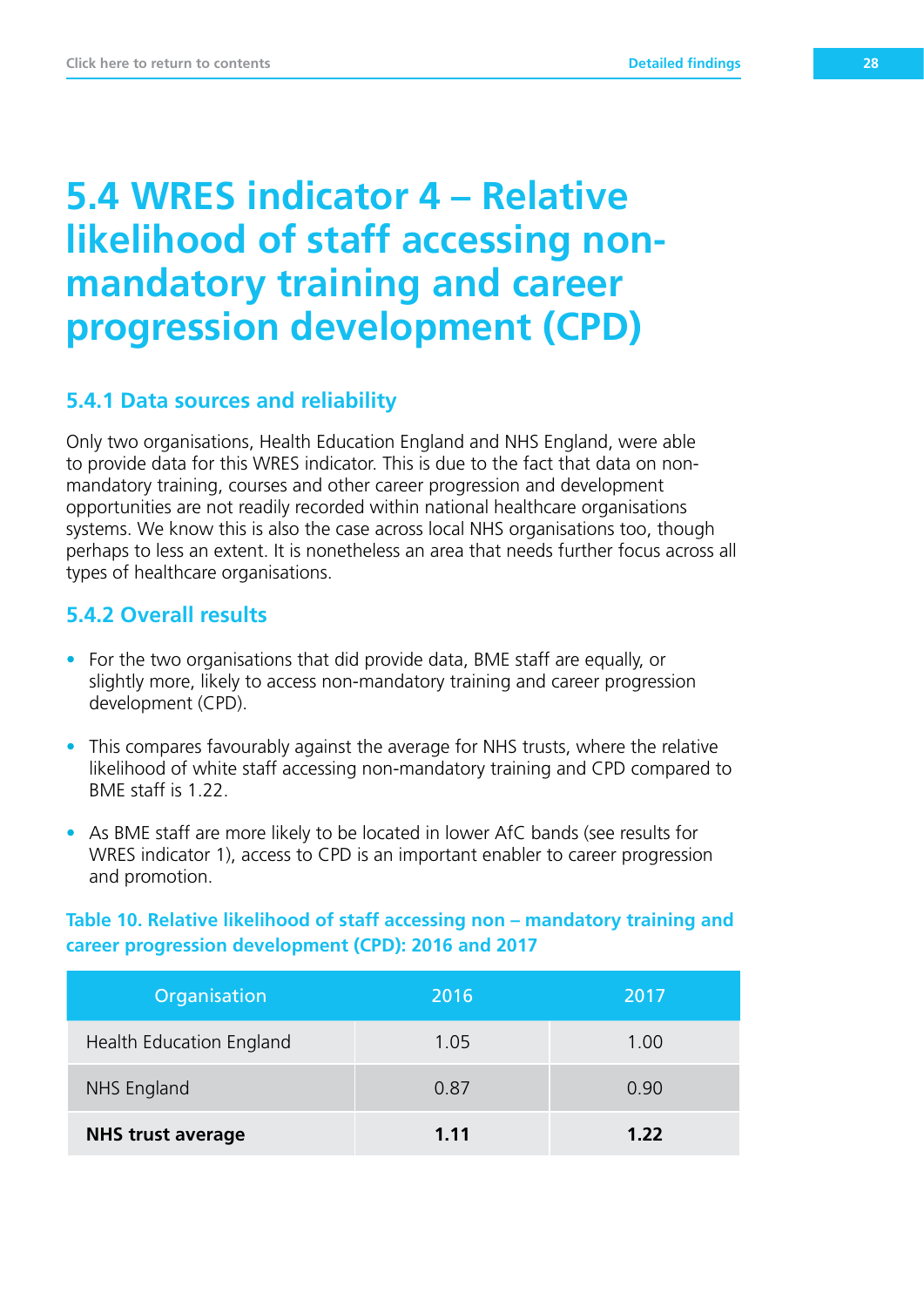- As table 10 shows, in Health Education England, BME and white staff were equally likely to access non-mandatory training and CPD. This finding being constant in both 2016 and 2017.
- At NHS England, white staff were less likely to access non-mandatory training and CPD compared to BME staff. Again, this finding is similar for both 2016 and 2017.

#### **Table 11. Percentage of staff accessing non–mandatory training and career progression development (CPD): 2016 and 2017**

| Organisation             | White staff | <b>BME</b> staff |
|--------------------------|-------------|------------------|
| Health Education England | 44.0%       | 44.0%            |
| NHS England              | 45.5%       | 50.7%            |
| <b>NHS trust average</b> | 48.2%       | 39.5%            |

- White staff in both Health Education England (44.0%) and NHS England (45.5%) were less likely to access mandatory training and CPD compared to the NHS trust average (48.2%).
- BME staff in both organisations were more likely to access mandatory training and CPD compared to the NHS trust average for BME staff. See table 11.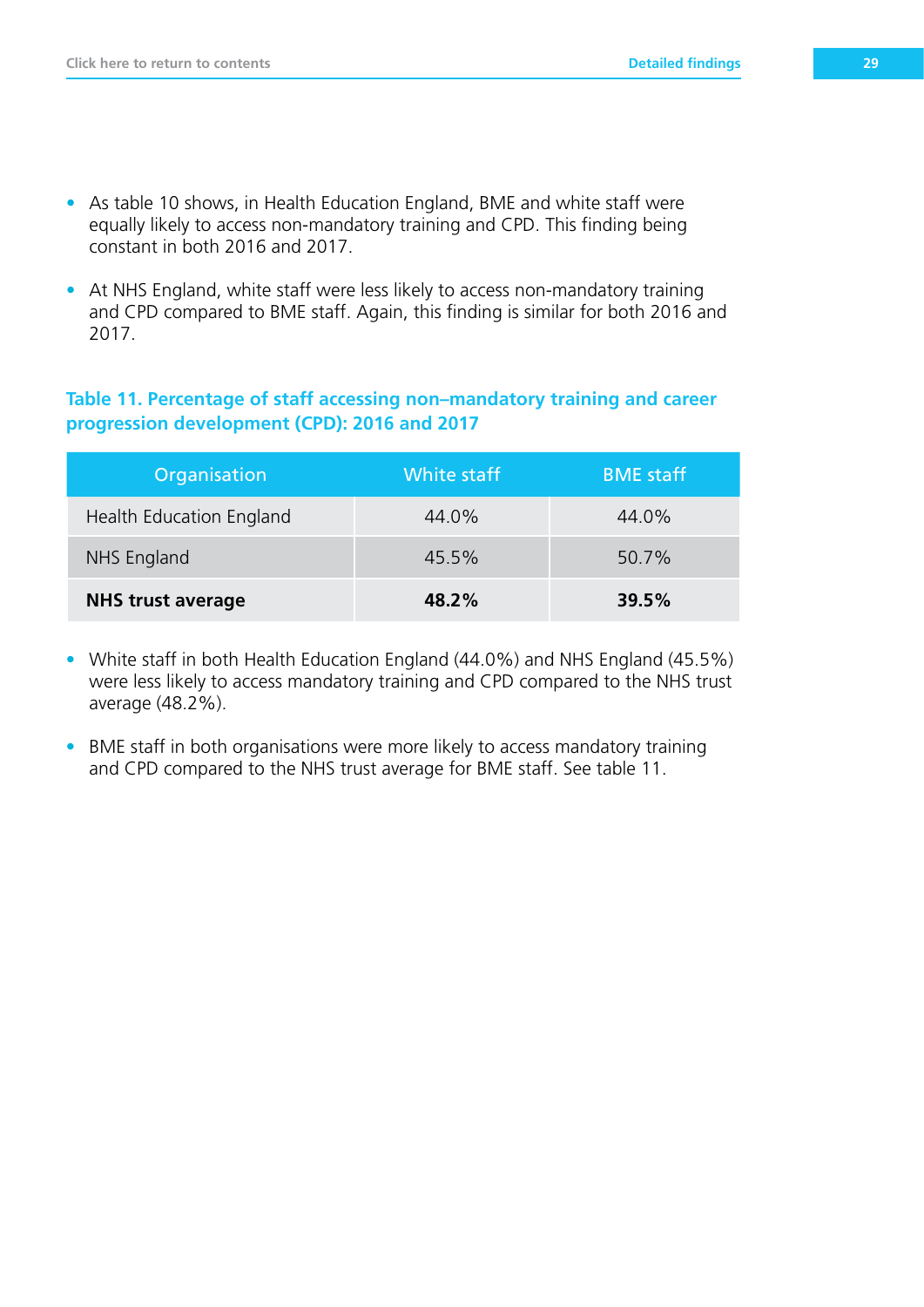## **5.5 WRES indicator 5 – Percentage of staff experiencing harassment, bullying or abuse from patients, relatives or the public in last 12 months**

#### **5.5.1 Data sources and reliability**

Although the Care Quality Commission and NHS England provided some data for this indicator, due to the low number of responses, the data could not be analysed. This is not a data quality issue; rather it is a reflection of the fact that, in the main, the national healthcare organisations are not patient-facing.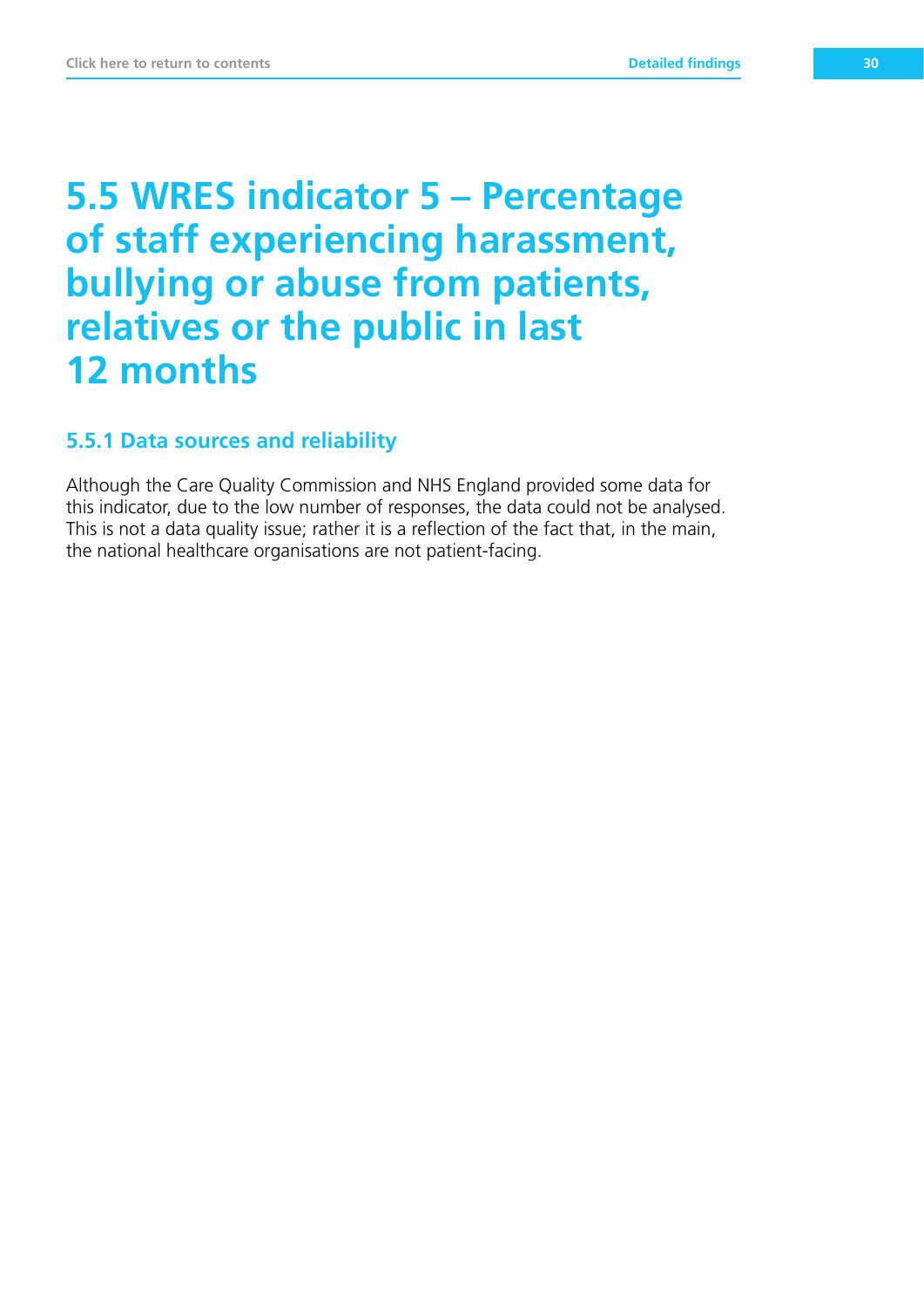## **5.6 WRES indicator 6 – Percentage of staff experiencing harassment, bullying or abuse from staff in last 12 months**

#### **5.6.1 Data sources and reliability**

The data for this indicator are taken from staff surveys carried out by the organisations. Five organisations provided data for this indicator: the Care Quality Commission, Health Education England, NHS England, NHS Improvement and Public Health England.

Staff surveys help employers measure and understand their employees' attitude, feedback, motivation, and satisfaction. This can provide a detailed picture of the current state of the organisation. Ultimately, these insights can be used as the foundation for improving organisations. National healthcare organisations are encouraged to carryout staff surveys, as a census across their entire workforce.

As with all survey-based indicators, the data and their comparisons can be limited by varying response rates between organisations.

#### **5.6.2 Overall results**

- BME staff are more likely to report experiencing harassment, bullying or abuse from staff compared to white staff in four out of the five organisations that provided data for this indicator.
- Compared to the NHS trust average, a lower percentage of staff across all national healthcare organisations reported experiencing harassment, bullying or abuse from staff in last 12 months – this was true for both white and BME staff.
- NHS England observed a decrease in the percentage of BME staff reporting the experience of harassment, bullying or abuse, whilst the Care Quality Commission saw a slight increase.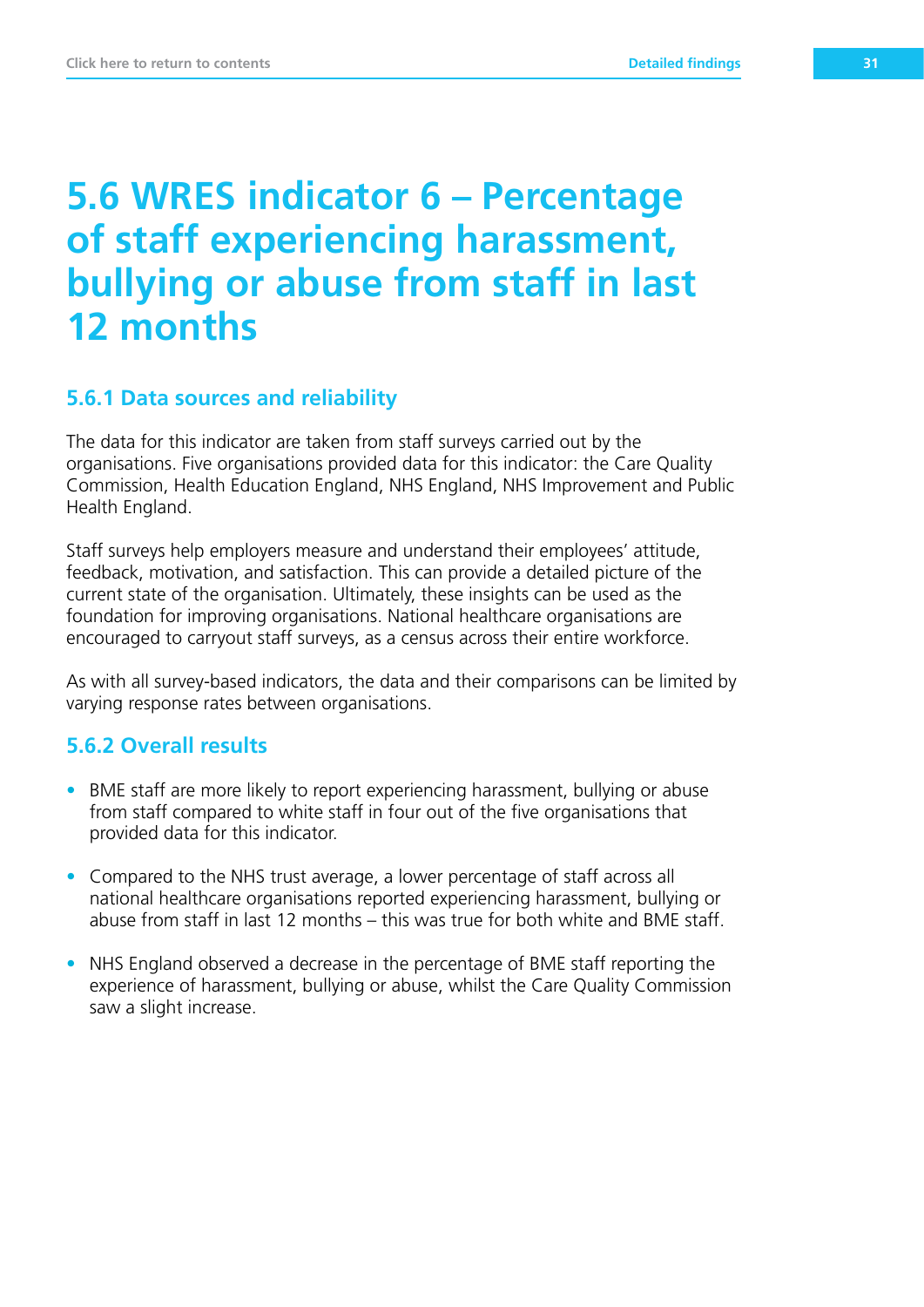#### **Table 12. Percentage of staff experiencing harassment, bullying or abuse from other staff in last 12 months: 2016**

| Organisation             | <b>White staff</b> | <b>BME</b> staff |
|--------------------------|--------------------|------------------|
| Care Quality Commission  | 11.0%              | 14.0%            |
| Health Education England | 22.0%              | 22.0%            |
| <b>NHS Digital</b>       | 8.0%               | 13.0%            |
| NHS England              | 18.0%              | 25.0%            |
| NHS Improvement          | N/A                | N/A              |
| Public Health England    | 10.0%              | 15.0%            |
| <b>NHS trust average</b> | 23.0%              | 26.0%            |

- As table 12 shows, in the Care Quality Commission, NHS Digital, NHS England and Public Health England, a higher percentage of BME staff reported experiencing harassment, bullying or abuse from staff in last 12 months compared to white staff.
- For Health Education England, an equal percentage of BME and white staff reported experiencing harassment, bullying or abuse from staff.
- NHS Improvement does not currently have an equivalent question on the experience of harassment, bullying or abuse in their staff survey.
- For all organisations submitting data on this indicator the percentage of staff that reported experiencing harassment, bullying or abuse from staff is lower than the national NHS trust average.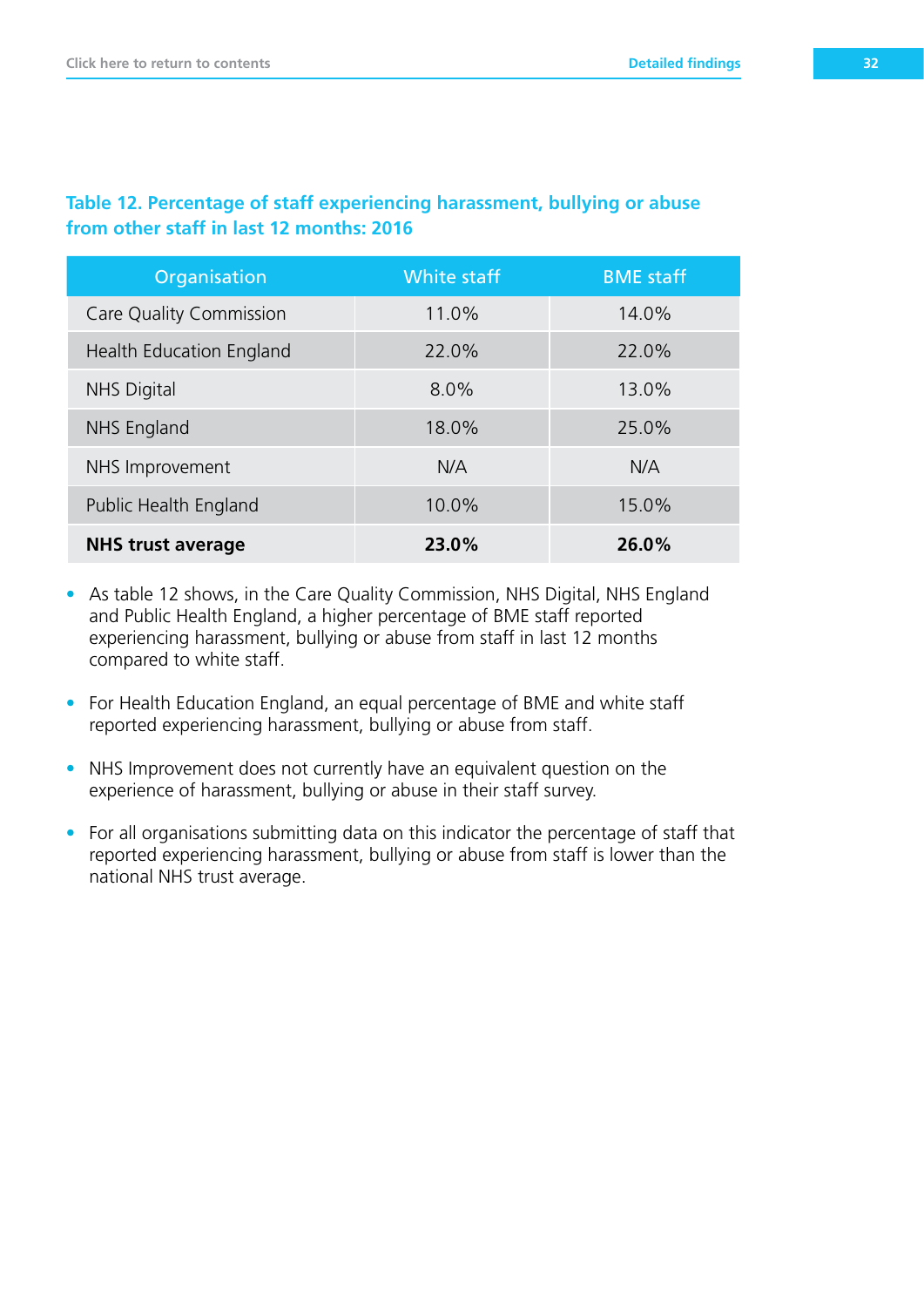| Organisation               | White staff<br>2015 | <b>BME</b> staff<br>2015 | <b>White staff</b><br>2016 | <b>BME</b> staff<br>2016 |
|----------------------------|---------------------|--------------------------|----------------------------|--------------------------|
| Care Quality<br>Commission | 10.0%               | 11.0%                    | 11.0%                      | 14.0%                    |
| NHS England                | 21.0%               | 31.0%                    | 18.0%                      | 25.0%                    |
| <b>NHS trust average</b>   | 24.0%               | 27.0%                    | 23.0%                      | 26.0%                    |

#### **Table 13. Percentage of staff experiencing harassment, bullying or abuse**   $f$ rom staff in last 12 months:  $2015$

• The percentage of BME staff in NHS England reporting the experience of harassment, bullying or abuse from staff fell from 31% in 2015, to 25% in 2016. For white staff it fell from 21% to 18%. For the Care Quality Commission, there were slight increases in both white and BME staff experiences for the same periods. See table 13.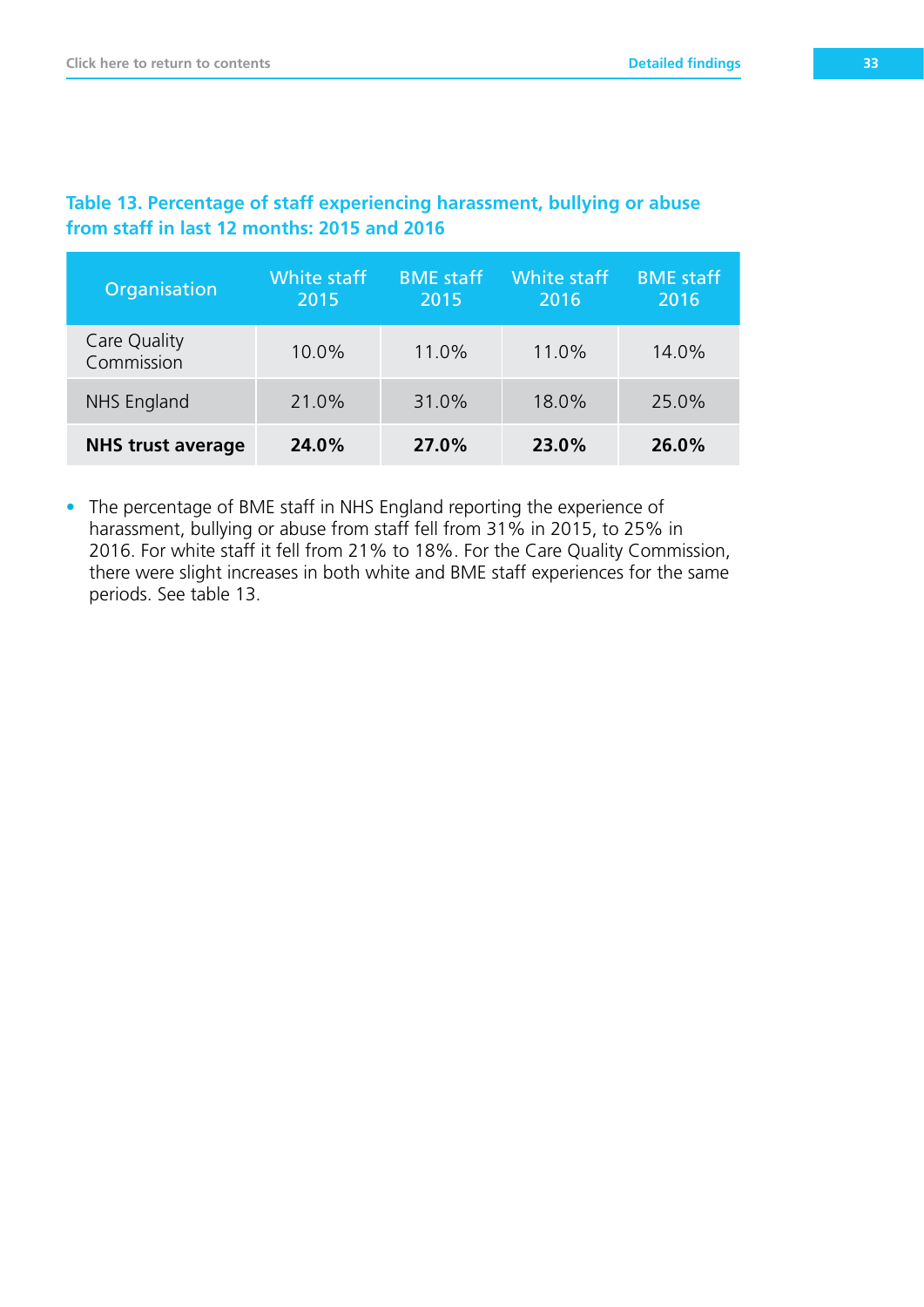## **5.7 WRES indicator 7 – Percentage of staff believing that their organisation provides equal opportunities for career progression or promotion**

#### **5.7.1 Data sources and reliability**

The data for this indicator are taken from staff surveys carried out by the organisations. Four organisations provided data for this indicator: the Care Quality Commission, Health Education England, NHS England, and NHS Improvement.

Two organisations, Care Quality Commission and NHS England, provided data for both 2015 and 2016. NHS Improvement provided data for 2016 as it became an organisation on 1 April 2016; hence data are not available prior to this date.

As with all survey-based indicators, data can be limited by varying response rates between organisations.

The importance of carrying out staff surveys on a routine basis, including questions such that which relates to this WRES indicator, is encouraged.

#### **5.7.2 Overall results**

- For all organisations that provided data, BME staff are less likely to report the belief that their organisation provides equal opportunities for career progression or promotion across.
- The difference between white and BME staff believing that their organisation provides equal opportunities for career progression or promotion ranges from 4% to 21%.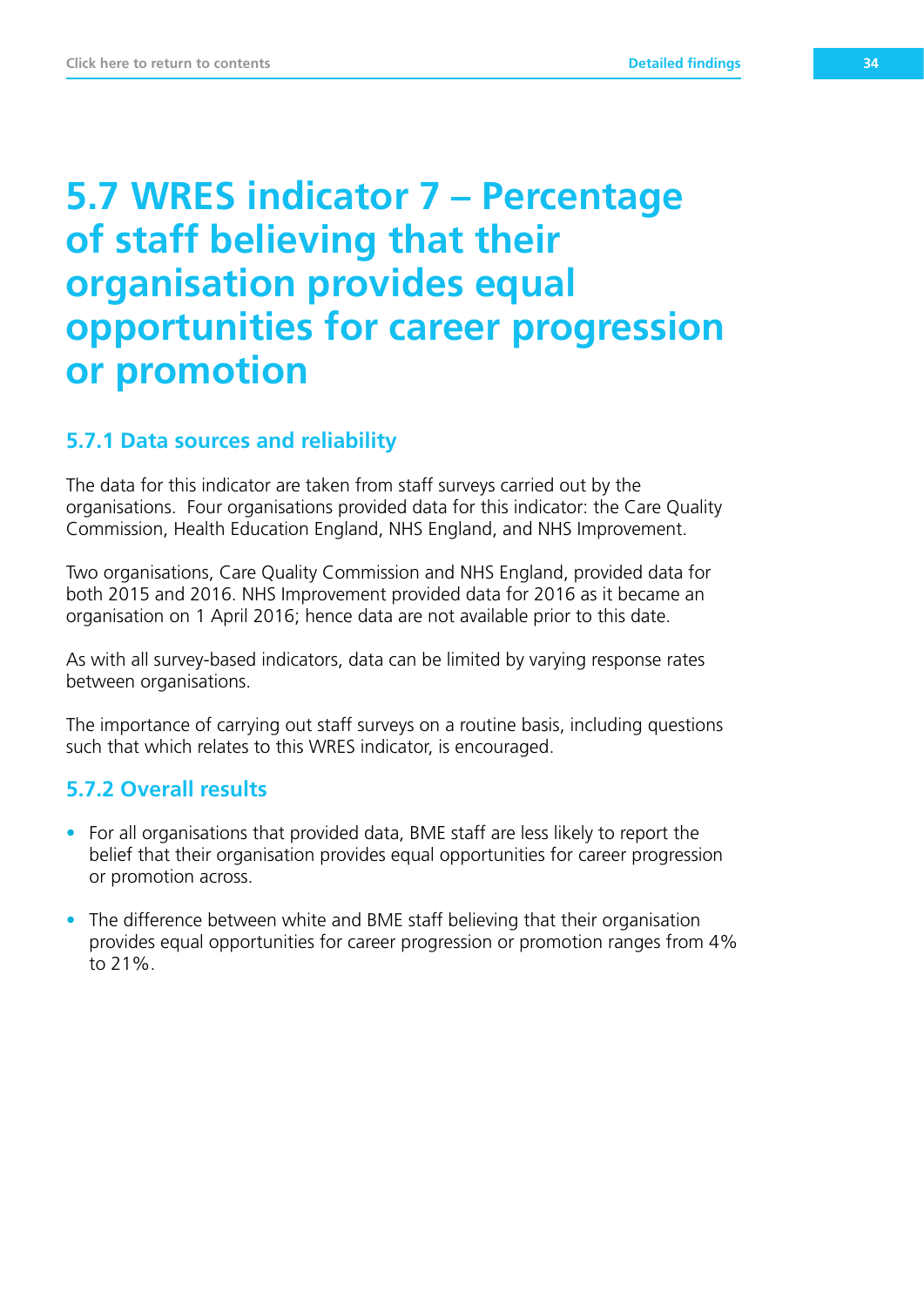#### **Table 14. Percentage of staff believing that their organisation provides equal opportunities for career progression or promotion: 2016**

| Organisation             | <b>White staff</b> | <b>BME</b> staff |
|--------------------------|--------------------|------------------|
| Care Quality Commission  | 56.0%              | 44.0%            |
| Health Education England | 88.0%              | 69.0%            |
| NHS England              | 72.0%              | 51.0%            |
| NHS Improvement          | 72.0%              | 68.0%            |
| <b>NHS trust average</b> | 88.0%              | 76.0%            |

• As table 14 shows, compared to the national NHS trust average, a lower percentage of staff in Care Quality Commission, NHS England and NHS Improvement believe that their organisations provide equal opportunities for career progression or promotion.

#### **Figure 5: Percentage of staff believing that their organisation provides equal opportunities for career progression or promotion: 2016**



- At 21%, NHS England has the biggest difference between of BME and white staff on this indicator. Followed by Health Education England with a 19% difference.
- NHS Improvement has the smallest difference between white and BME staff (80% and 78% respectively).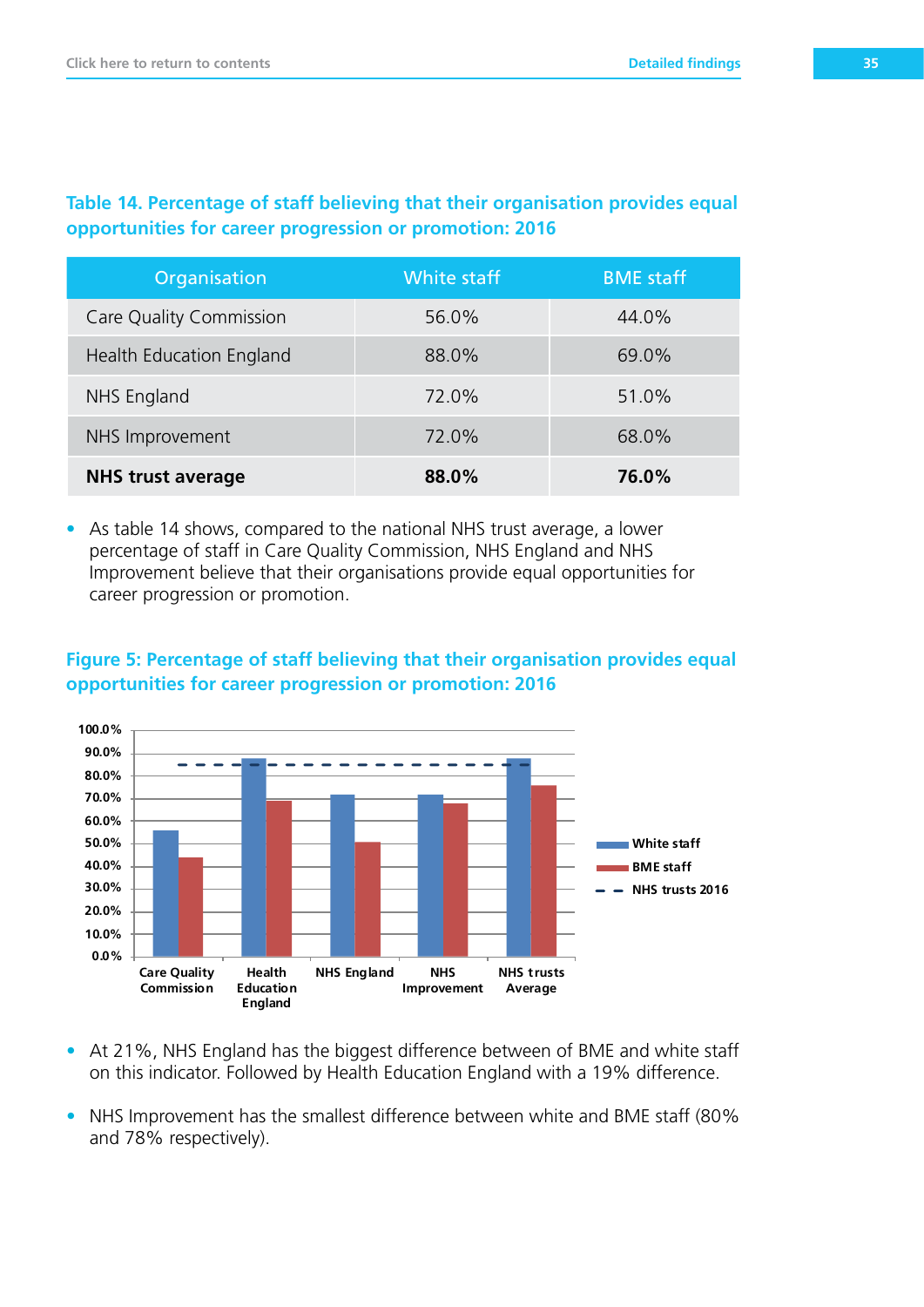• Apart from white staff at Health Education England, the percentage of staff reporting that they believe that their organisation provides equal opportunities for career progression or promotion is lower for all other organisations compared to the NHS trust average of 85%.

#### **Table 15. Percentage of staff believing that their organisation provides equal opportunities for career progression or promotion: 2015 and 2016**

| Organisation                       | White staff<br>2015 | <b>BME</b> staff<br>2015 | White staff<br>2016 | <b>BME</b> staff<br>2016 |
|------------------------------------|---------------------|--------------------------|---------------------|--------------------------|
| Care Quality<br>Commission         | 61.0%               | 52.0%                    | 56.0%               | 44.0%                    |
| <b>Health Education</b><br>England | 0.0%                | $0.0\%$                  | 88.0%               | 69.0%                    |
| NHS England                        | 55.0%               | 37.0%                    | 72.0%               | 51.0%                    |
| NHS Improvement                    | N/A                 | N/A                      | 72.0%               | 68.0%                    |
| <b>NHS trust average</b>           | 89.0%               | 74.0%                    | 88.0%               | 76.0%                    |

- The Care Quality Commission has seen a decrease between 2015 and 2016 in the percentage of staff believing that the organisation provides equal opportunities for career progression or promotion. This is true for both white and BME staff.
- NHS England has seen an improvement for both white and BME staff on this WRES indicator.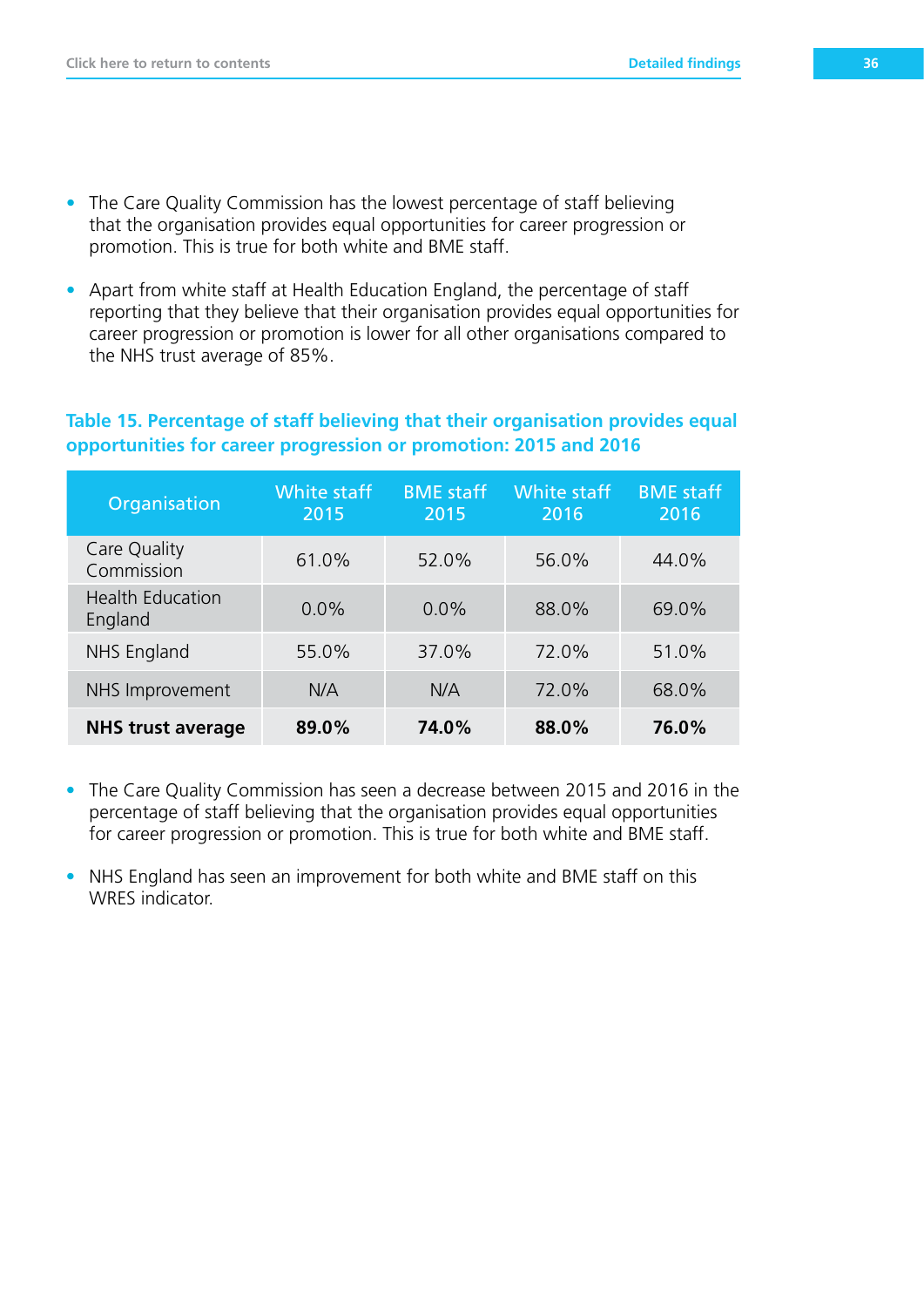## **5.8 WRES indicator 8 – In the last 12 months have you personally experienced discrimination at work from a manager / team leader or other colleague?**

#### **5.8.1 Data sources and reliability**

The data for this indicator are taken from staff surveys carried out by the national organisations. Five organisations provided data for this indicator: the Care Quality Commission, Health Education England, NHS England, NHS Improvement and Public Health England.

Two organisations, Care Quality Commission and NHS England, were able to provide data for both 2015 and 2016. NHS Improvement became an organisation on 1 April 2016; hence data for this organisation are not available prior to this date.

Again, as with all survey-based indicators, data can be limited by varying response rates between organisations.

#### **5.8.2 Overall results**

• For all organisations submitting data, BME staff were more likely to report having personally experienced discrimination at work from a manager, team leader or other colleague.

#### **Table 16. Percentage of staff reporting have you personally experienced discrimination at work from a manager, team leader or other colleague: 2016**

| Organisation                   | White staff | <b>BME</b> staff |
|--------------------------------|-------------|------------------|
| <b>Care Quality Commission</b> | 4.0%        | 8.0%             |
| Health Education England       | 4.0%        | $9.0\%$          |
| NHS England                    | 6.0%        | 14.0%            |
| NHS Improvement                | 5.0%        | 8.0%             |
| Public Health England          | $9.0\%$     | 14.0%            |
| <b>NHS trust average</b>       | 6.0%        | 14.0%            |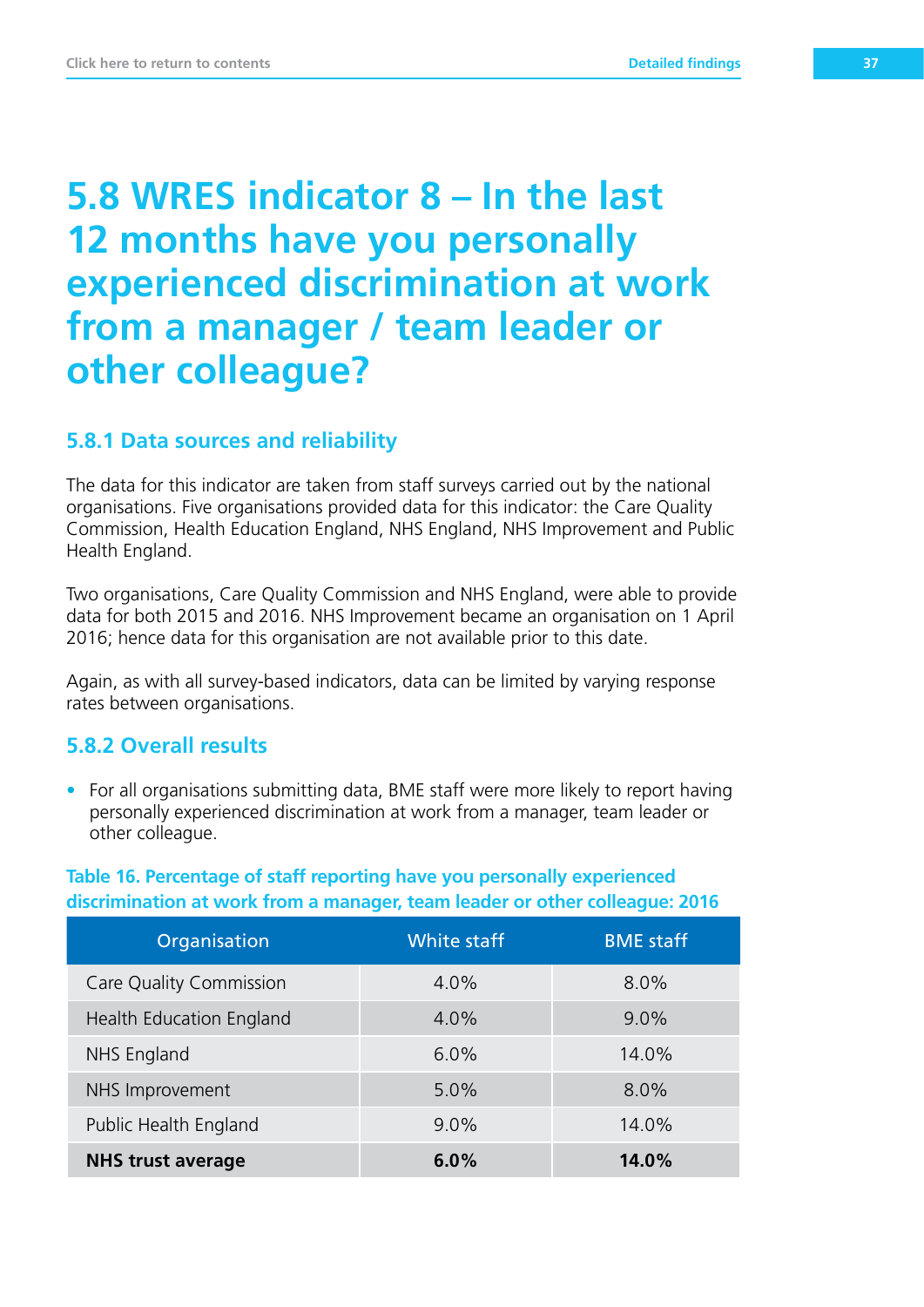- For all organisations BME staff were more likely to report having personally experienced discrimination at work from a manager, team leader or other colleague in the last 12 months.
- BME staff in Health Education England and in NHS England were more than twice as likely as white staff to report having personally experienced discrimination.



**Figure 6: Percentage of staff reporting having personally experienced discrimination at work from a manager / team leader or other colleagues: 2016**

• Public Health England staff reported the highest percentage of staff having personally experienced discrimination at work in the last 12 months for both white and BME staff.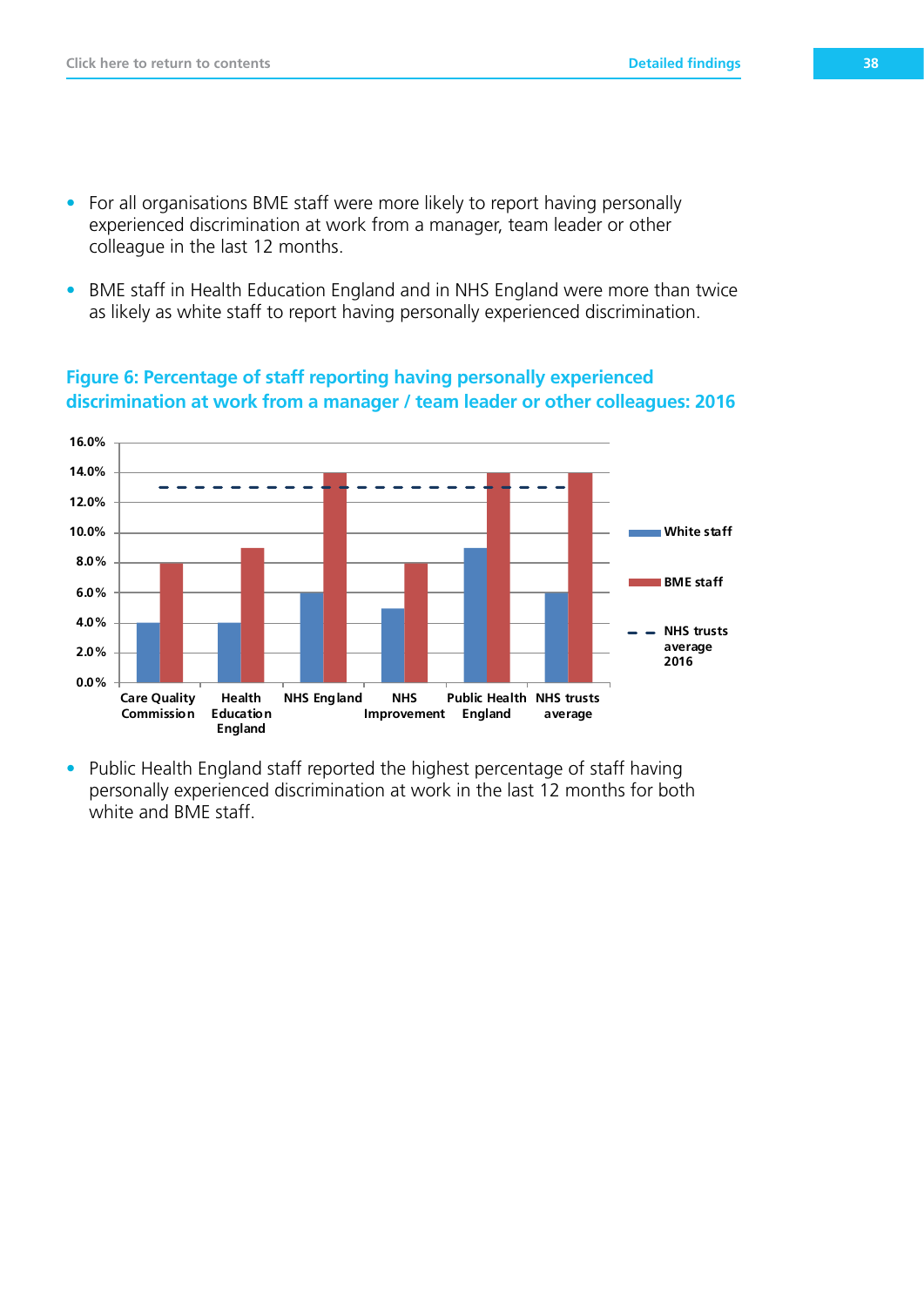#### **Table 17. Percentage of staff reporting have you personally experienced discrimination at work from a manager, team leader or other colleague: 2015 and 2016**

| Organisation                       | White staff<br>2015 | <b>BME</b> staff<br>2015 | White staff<br>2016 | <b>BME</b> staff<br>2016 |
|------------------------------------|---------------------|--------------------------|---------------------|--------------------------|
| Care Quality<br>Commission         | 5.0%                | 7.0%                     | 4.0%                | 8.0%                     |
| <b>Health Education</b><br>England | N/A                 | N/A                      | 4.0%                | $9.0\%$                  |
| NHS England                        | $9.0\%$             | 21.0%                    | 6.0%                | 14.0%                    |
| NHS Improvement                    | N/A                 | N/A                      | 6.0%                | 6.0%                     |
| <b>Public Health</b><br>England    | N/A                 | N/A                      | $9.0\%$             | 14.0%                    |
| <b>NHS trust average</b>           | 6.0%                | 14.0%                    | 6.0%                | 14.0%                    |

- NHS England showed a significant improvement between 2015 and 2016 in BME staff reporting the experience of discrimination at work from a manager, team leader or other colleague remained similar.
- For Care Quality Commission, the percentage of white staff reporting the experience of discrimination went down slightly (by 1%) between 2015 and 2016; however the percentage for BME staff went up slightly for the same period (also by 1%).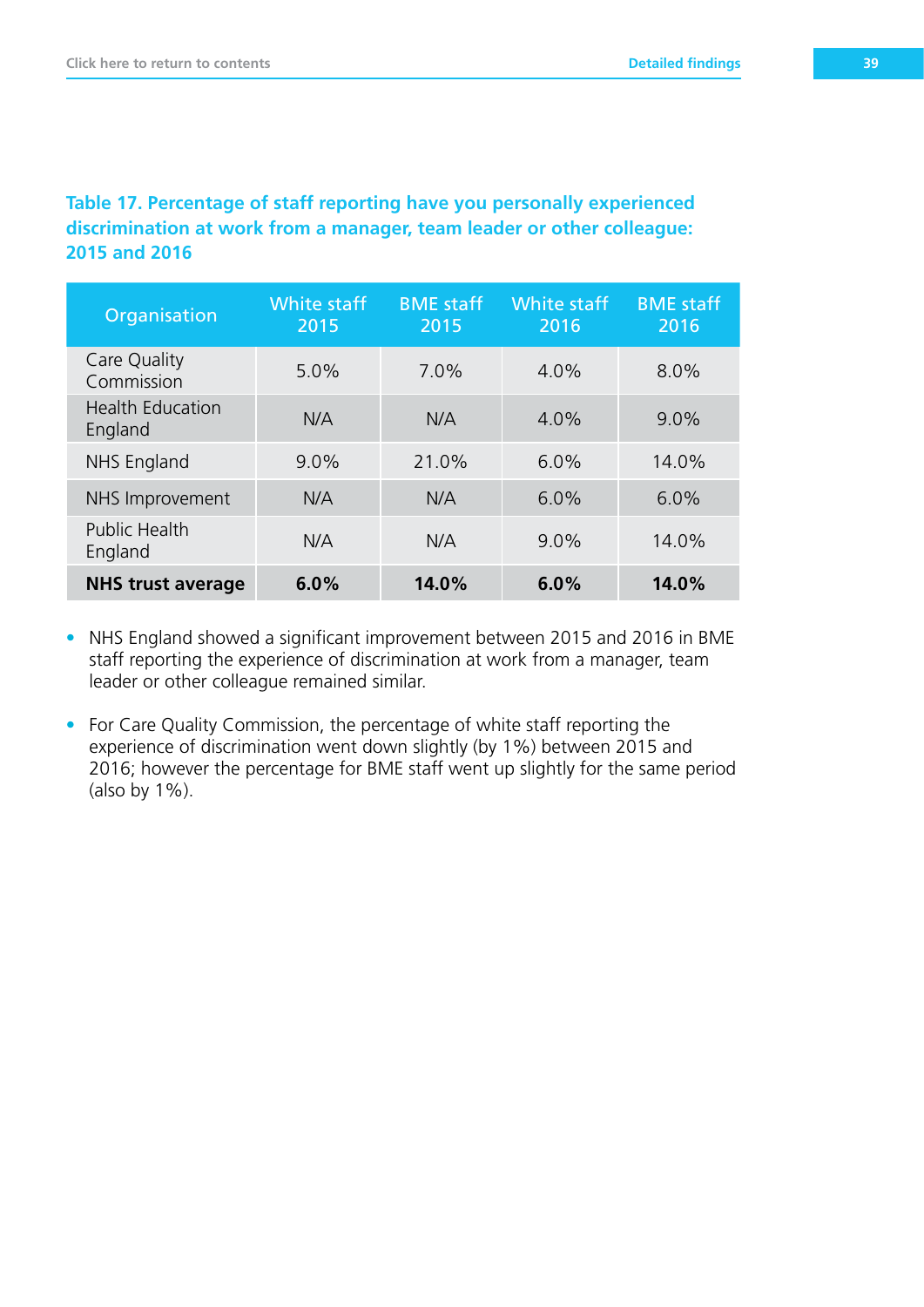### **5.9 WRES indicator 9 – Percentage difference between the organisations' board membership and its overall workforce**

#### **5.9.1 Data sources and reliability**

The data for WRES indicator 9 were submitted using the template provided by the WRES team. All six organisations were able to provide data for this indicator.

Care is needed when comparing the percentage of board members from each ethnic group in each board. Boards typically have between 11 - 24 members. Given these small numbers, differences in the number of board members declaring their ethnicity can have a large impact on the percentage of members in each ethnic group for each organisation. For this reason, we also present the percentage of members for whom we do not know ethnicity.

It should also be noted that Public Health England, as a Civil Service organisation, does not have an Executive Board. It has an Advisory Board that has no executive authority; it exists to advise, support and constructively challenge the Chief Executive of the organisation. The highest level of authority in Public Health England is the Management Committee of directors.

For all organisations submitting data, there was an exceptionally high number of staff with 'unknown' ethnicity. The quality and level of data capture is of critical importance and all organisations are encouraged to improve on this issue going forward.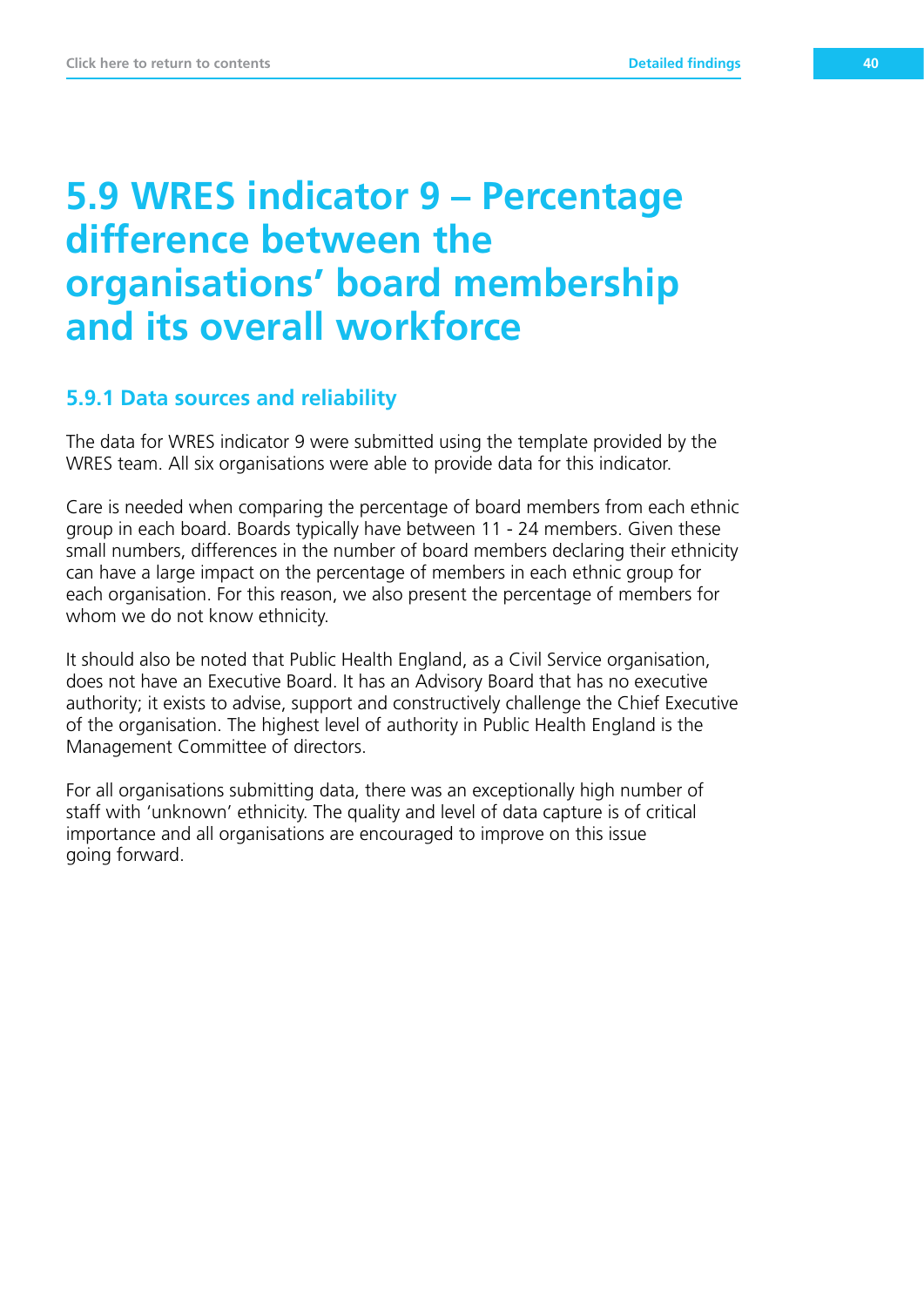#### **5.9.2 Overall results**

- For all organisations the percentage of BME staff on the board is lower than the overall percentage of the BME workforce in the organisation.
- Public Health England has two BME directors out of the total 16 directors that form the Management Committee. For all other organisations, there is no BME executive board member.
- NHS England has a BME voting board member, and Public Health England has two voting members on its Management Committee. No other organisation has BME voting members.
- Four organisations that submitted 2016 and 2017 WRES data for this indicator; there was no change in the number of BME executives for three of these organisations.

| Organisation                       | <b>White board</b><br>members | <b>BME</b> board<br>members | <b>Unknown</b><br>board<br>members | <b>Total board</b><br>members |
|------------------------------------|-------------------------------|-----------------------------|------------------------------------|-------------------------------|
| Care Quality<br>Commission         | $6(50.0\%)$                   | $1(8.3\%)$                  | 5(41.7%)                           | 12                            |
| <b>Health Education</b><br>England | 17 (70.8%)                    | $1(4.2\%)$                  | 6(25%)                             | 24                            |
| <b>NHS Digital</b>                 | 7(53.8%)                      | $0(0\%)$                    | $6(46.2\%)$                        | 13                            |
| <b>NHS England</b>                 | 13 (81.3%)                    | $1(6.3\%)$                  | 2(12.5%)                           | 16                            |
| NHS Improvement                    | $4(22.2\%)$                   | $0(0\%)$                    | 14 (77.8%)                         | 18                            |
| <b>Public Health</b><br>England*   | 14 (87.5%)                    | 2(12.5%)                    | $0(0\%)$                           | 16                            |
| <b>NHS trust average</b>           | 88.0%                         | 7.0%                        | 5.0%                               |                               |

#### **Table 18. Board membership by ethnicity: 2017**

*\* Figures are for Public Health England's Management Committee*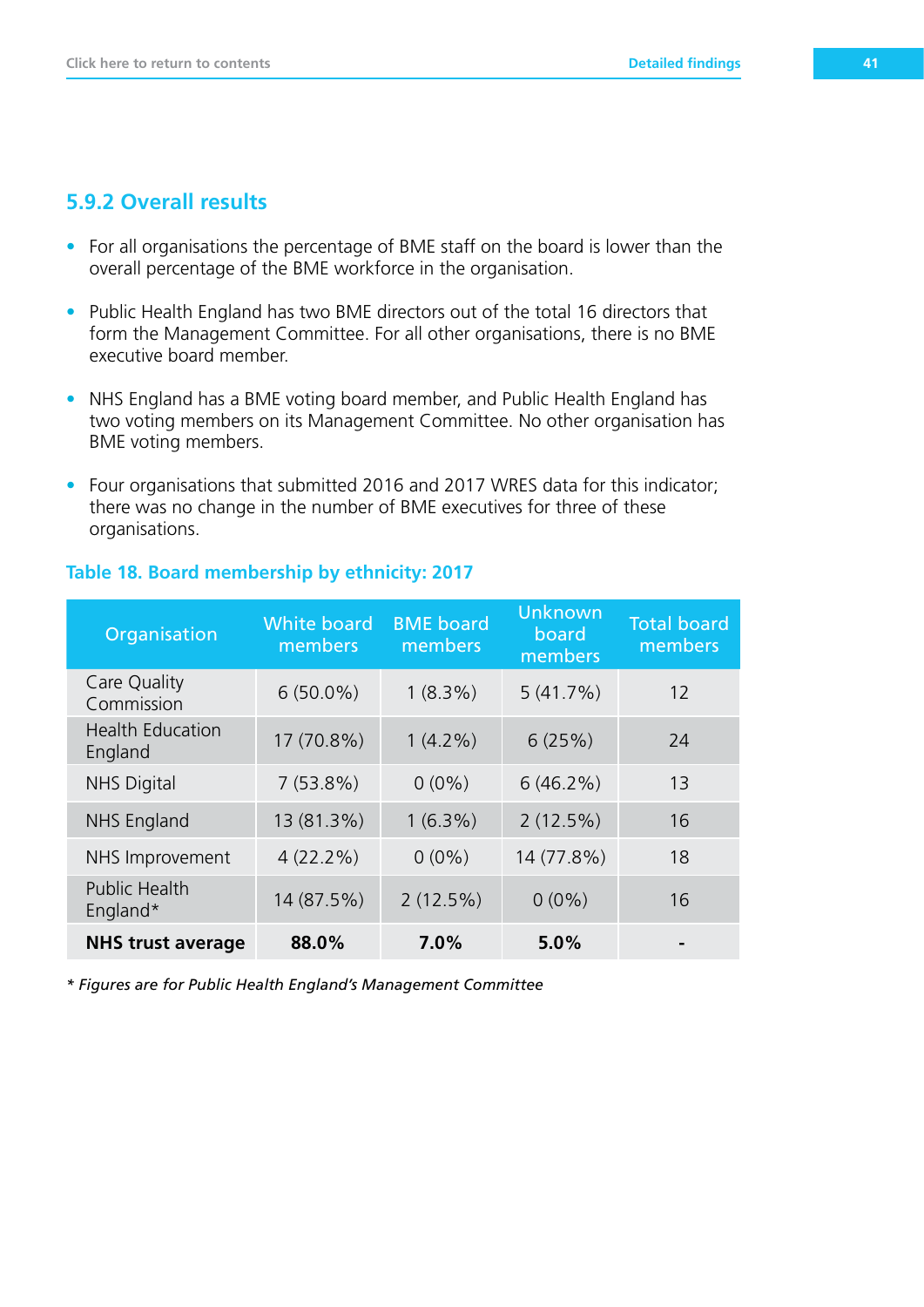

#### **Figure 7: Board members by ethnicity: 2017**

*\* Figures are for Public Health England's Management Committee*

- As table 18 and figure 7 show, NHS Improvement and NHS Digital have no BME board members.
- Public Health England has two BME members on its Management Committee. All other organisations have one BME board member.
- NHS Improvement has a strikingly high proportion (77.8%) of membership with 'Unknown' ethnicity reported.

#### **Table 19. BME voting board membership by ethnicity: 2017**

| Organisation                   | <b>BME</b> board<br>members | <b>BME</b> voting | % BME |
|--------------------------------|-----------------------------|-------------------|-------|
| <b>Care Quality Commission</b> |                             | Ω                 | 0%    |
| Health Education England       |                             | 0                 | 0%    |
| <b>NHS Digital</b>             | 0                           | 0                 | $0\%$ |
| <b>NHS England</b>             |                             |                   | 100%  |
| NHS Improvement                | $\Omega$                    | $\Omega$          | $0\%$ |
| Public Health England*         | $\mathcal{P}$               | $\mathcal{P}$     | 100%  |
| <b>NHS trust average</b>       |                             |                   | 81.0% |

*\*Figures are for Public Health England's Management Committee*

• Public Health England has two voting members on its Management Committee. NHS England has one BME voting member on its board. The BME board member at the Health Education England is a non-voting member.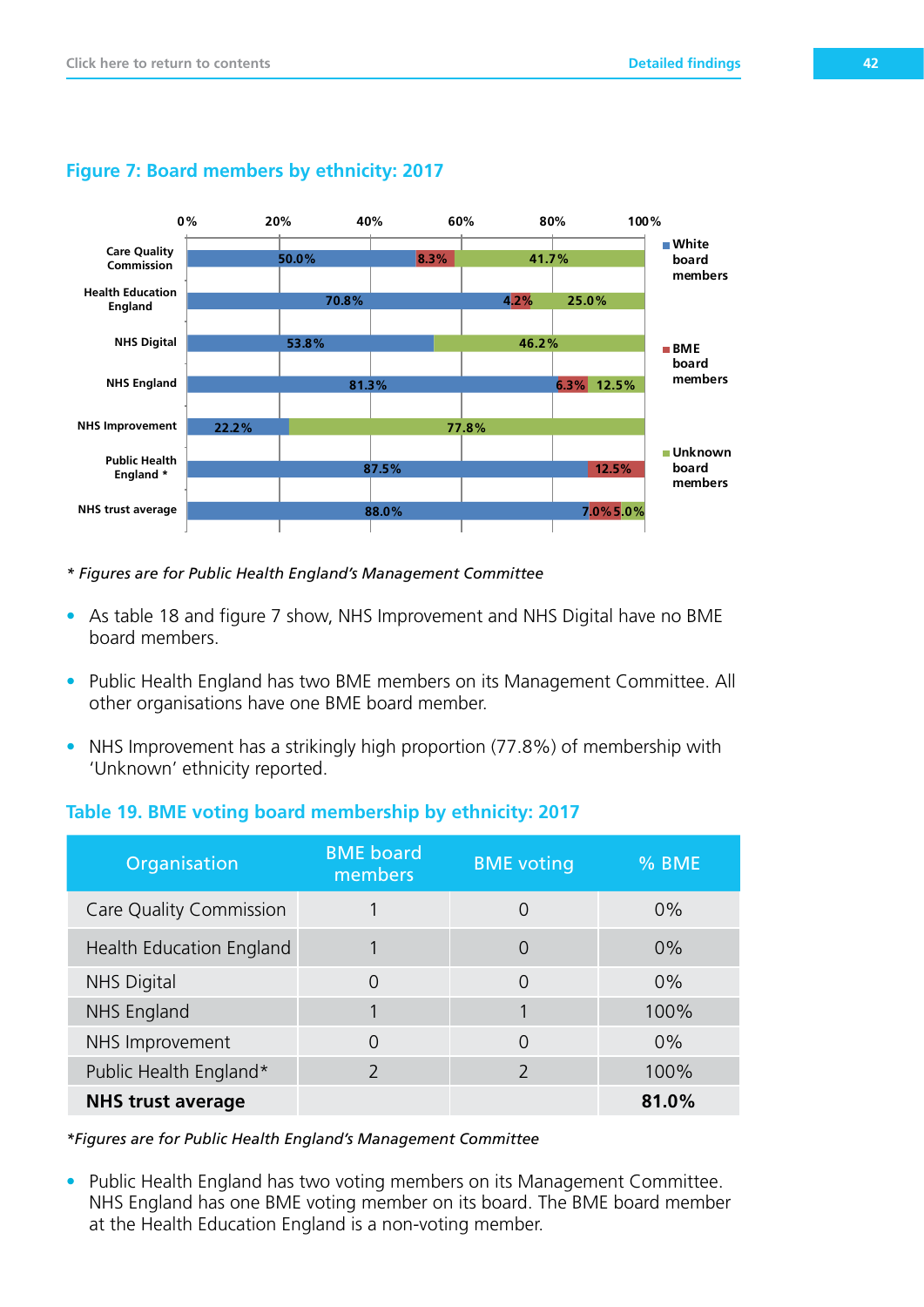| Organisation                   | % BME board<br>members | % BME<br>workforce | <b>Difference</b> |
|--------------------------------|------------------------|--------------------|-------------------|
| <b>Care Quality Commission</b> | 8.3%                   | 12.7%              | $-4.3%$           |
| Health Education England       | 4.2%                   | 13.5%              | $-9.3%$           |
| <b>NHS Digital</b>             | $0.0\%$                | 13.1%              | $-13.1%$          |
| NHS England                    | 6.3%                   | 14.0%              | $-7.7%$           |
| NHS Improvement                | 0.0%                   | 16.4%              | $-16.4%$          |
| Public Health England          | 12.5%                  | 17.7%              | $-5.2%$           |
| <b>NHS trust average</b>       | 7.0%                   | 16.3%              | $-9.3%$           |

#### **Table 20. Difference between the organisations' board membership and its overall workforce: 2017**

*\* Figures are for Public Health England's Management Committee*

• As table 20 shows, all organisations have lower BME board representation compared to the proportion of BME staff in their organisation.

#### **Table 21. BME board members by ethnicity: 2016 and 2017**

| Organisation             | 2016 | 2017 |
|--------------------------|------|------|
| Health Education England |      |      |
| <b>NHS Digital</b>       |      |      |
| NHS England              |      |      |
| NHS Improvement          |      |      |

- For all organisations submitting data for this indicator, there is no difference in the number of BME board members between 2016 and 2017. See table 21.
- There is a clear ambition to increase BME representation across senior management and board level across the NHS. However, if we are to realise this ambition, we must develop critical workforce capabilities. Inclusive and compassionate leadership skills at all levels are important here; also crucial is effective talent management.
- Organisations, whether national or local, should strive towards filling current vacancies and nurturing future leadership pipelines with the correct numbers of diverse and appropriately developed people. And yet we know from data for WRES indicators 1 and 2, that this is currently not the case.
- Consequently, the leadership teams of all organisations should look again at their respective human resources and people development strategies to review priorities and target the building of these processes and capabilities.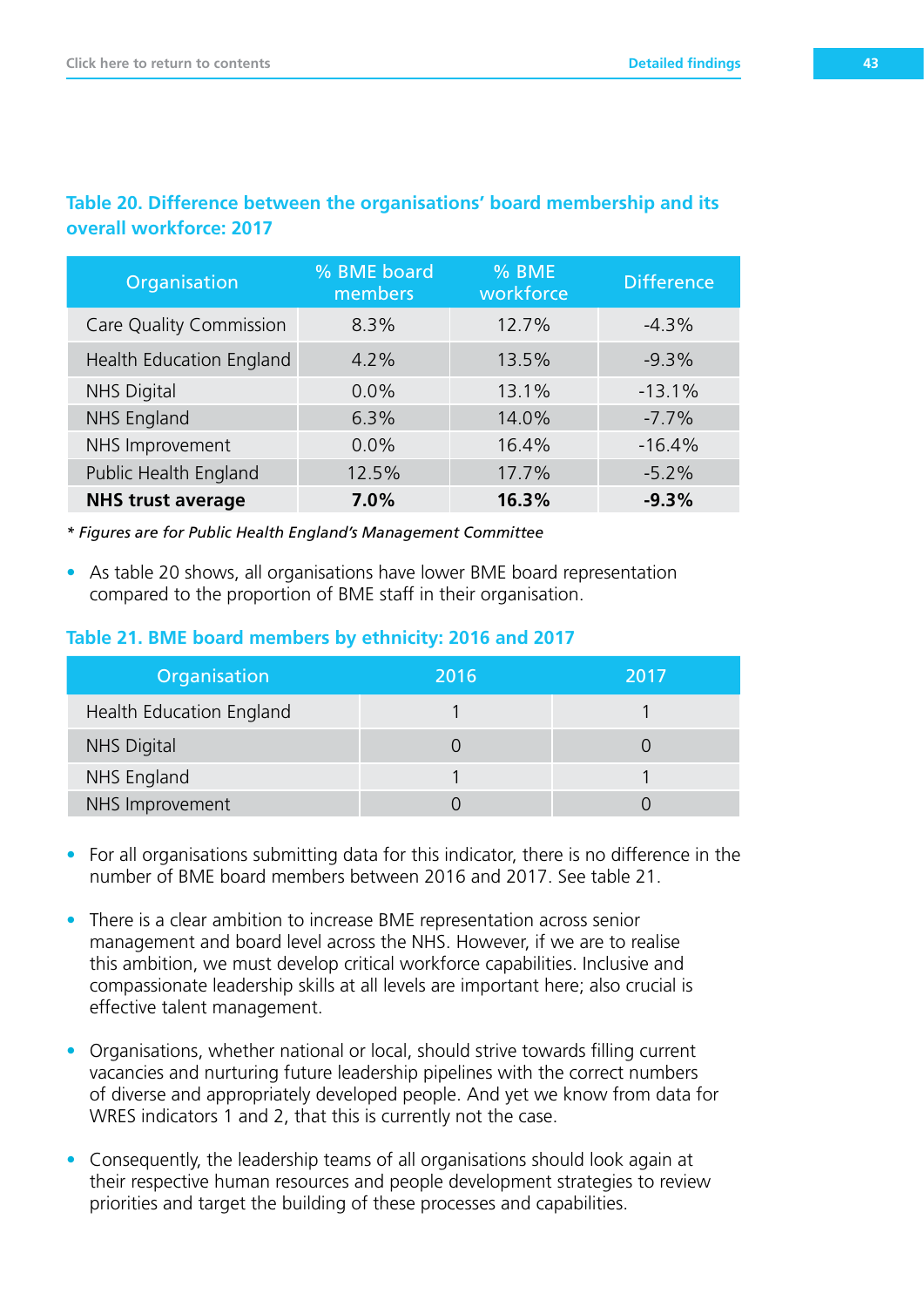## **06 Learning from effective interventions by WRES indicator theme**

For the purpose of drawing upon good practice and effective interventions to support organisations with continuous improvement on workforce race equality, this section of the report groups the nine WRES indicators into four themes. A forthcoming publication from the WRES team, on good practice on workforce race equality in the NHS, will provide further in-depth evidence and examples of practical interventions across the WRES indicator themes.

The data for respective WRES indicators presented in section 5 of this report should be read alongside each of the themed areas. Triangulation of the data for these indicators facilitates a better, and more holistic, understanding of the relative treatment of white and BME staff in the workplace. The themed areas are:

- Recruitment and staff development (WRES indicators 1, 2, 4 and 7)
- Disciplinary action (WRES indicator 3)
- Bullying, abuse and discrimination (WRES indicators 6 and 8)
- Board representation and culture (WRES indicator 9)

#### **6.1 Recruitment and staff development (WRES indicators 1, 2, 4 and 7)**

Bias, whether conscious or unconscious, impacts upon every stage of the recruitment and promotion process: from how the job description and person specification are written, how positions are advertised, how secondment opportunities are made available and filled, how interviews and assessments are designed and conducted, and how the selection process is undertaken.

As we have stated in earlier WRES publications, unconscious bias training can be effective in prompting discussion on difficult issues, however on its own, it is unlikely to have the desired impact. Accountability and holding decision-makers to account for their actions is perhaps the best means of preventing bias in decision-making.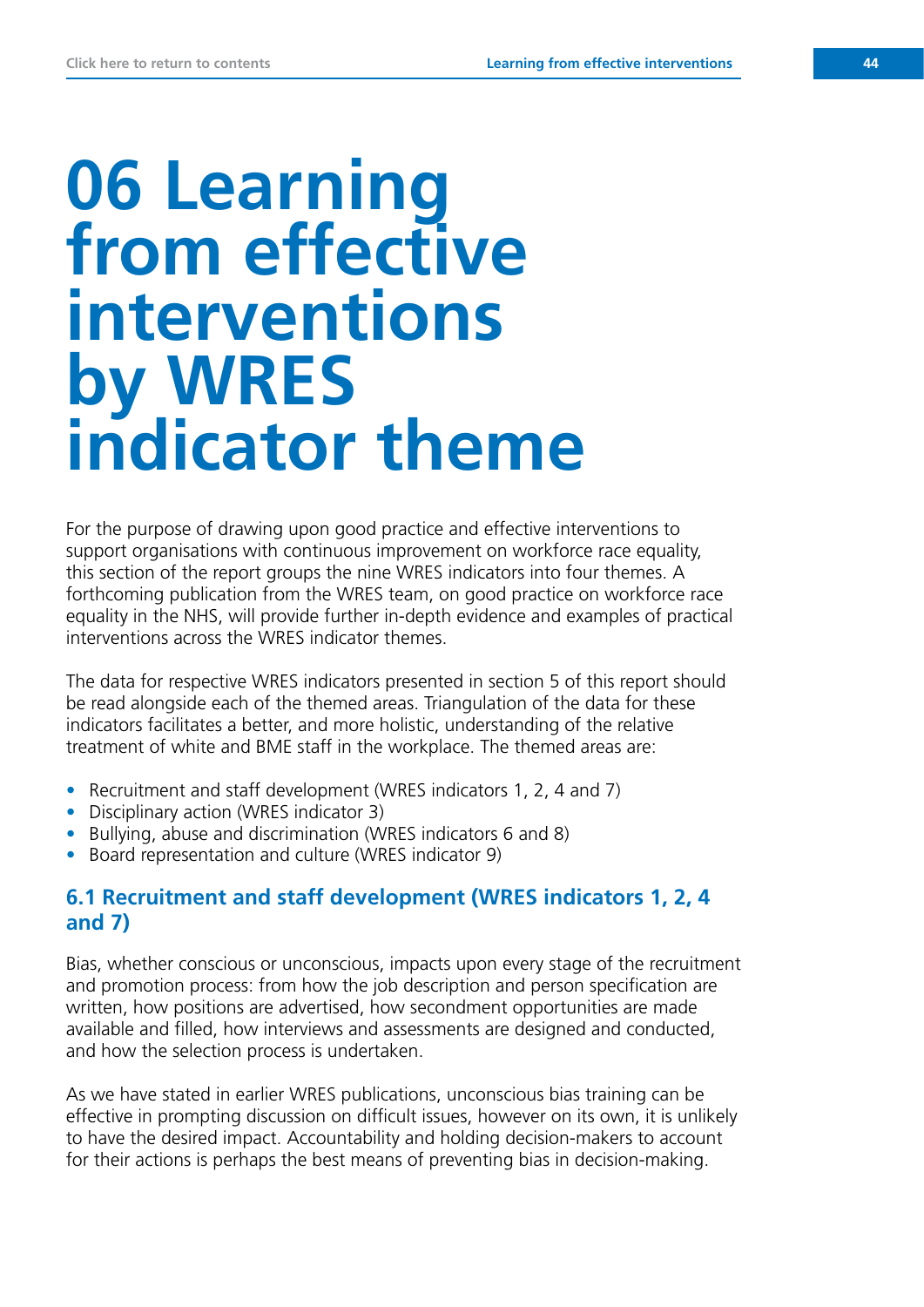We know from research that there exist a number of ways to embed and reinforce accountability. Knowing that as a recruiting manager, shortlisting or interview panel member, you will have to justify your decision-making is likely to lead to more thorough thought processes. Indeed, holding individuals accountable for their personnel decisions is one way to reduce potential bias in recruitment and promotion.

Reducing bias in recruitment, promotion and staff development that often lead to inequality of opportunity between white and BME staff in the NHS, is essential if we are to meet the aspiration of realising representative leadership at all levels across the system. The approach of some NHS trusts to continuously improve on these WRES indicators has led to action planning that national healthcare organisations may want to look towards. Increasingly, NHS trusts are beginning to focus on strategic approaches and operational interventions in these areas.

#### **Strategic approaches:**

- Using WRES data to identify areas where there is a failure to recruit BME staff deep dives within the organisation to spotlight directorates and divisions grades/ bands where blockages, 'glass ceilings' or 'sticky floors' are most prevalent. Quality Improvement (QI) methodology can be helpful in improving the patterns of appointments and promotion.
- Giving concerted focus on recruitment and promotion issues within their WRES action plans, and setting 'aspirational targets' for their organisation – some trusts are setting SMART equality objectives in these areas as part of their corporate response to the Public Sector Equality Duty.
- Reporting progress, on a regular basis, in this area to their trust board, analysing data by directorate, service, or occupation.

#### **Operational interventions:**

- Ensuring robust processes and procedures for recruitment are in place that will help to reduce any potential bias, and that such guidelines and good practices are adhered to and followed.
- Focussing upon levelling the playing field by providing equity of access to 'actingup' (secondment) opportunities is a key enabler for career progression. Access to such opportunities should be especially encouraged amongst BME staff, and should focus on positions and grades that are under-represented within the organisation.
- Access to mentoring, reverse mentoring and shadowing should be encouraged. Senior leaders of the organisation have a critical role to play here as this is a unique opportunity to exhibit demonstrable leadership, not only in what is said, but also in what is actively undertaken.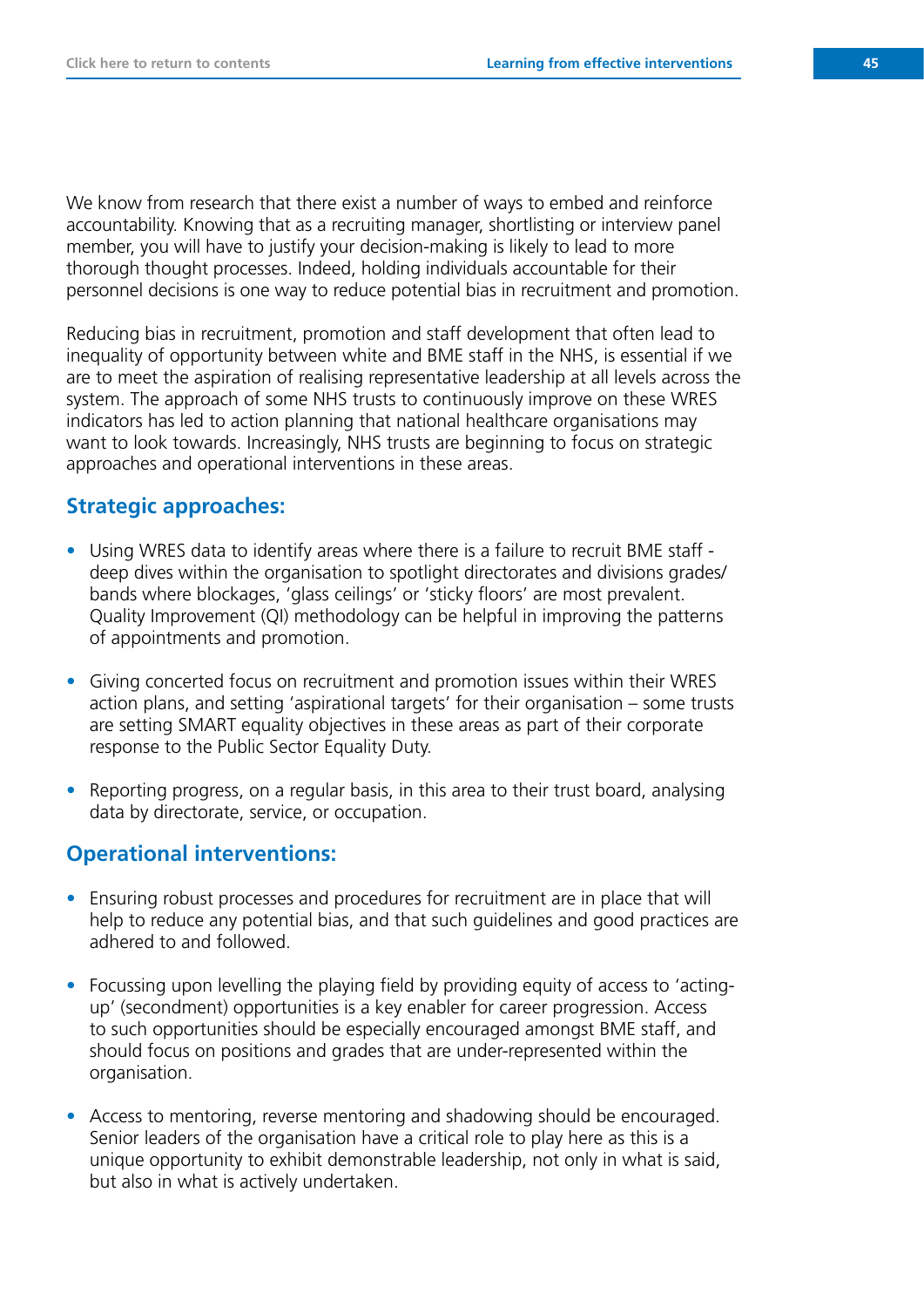#### **6.2 Disciplinary action (WRES indicator 3)**

There are occasions when disciplinary action is both appropriate and necessary within the NHS. Yet we know from WRES data for NHS trusts, and for the national healthcare bodies, that there are different rates of disciplinary action for white and BME staff, between similar types of organisations. Research suggests that very often, the disproportionate rate of entry into the disciplinary process for BME staff is due to the difficulty some managers may have in conducting informal conversations about practice or conduct.

Since the publication of the 2016 WRES data for NHS trusts, there has been a decrease in the overall likelihood of BME staff in the NHS entering formal disciplinary action, from 1.6 times more likely than white staff to 1.4 times more likely. Some trusts have carried out deep dives and root cause analyses within their organisations – including employing QI methodology to look at disciplinary rates within each directorate or division.

It will be interesting to observe the pattern of disciplinary action over time across the national healthcare organisations. They would benefit from looking towards models of standardised good practice in this area. There are, of course, a number of different good practice models. However, as a regional approach to this issue, the NHS trusts across London are undertaking an exercise to test the effectiveness of four such models in closing the gap in disciplinary action for BME and white staff:

- **• Decision tree checklist –** an algorithm of structured questions to help managers decide whether formal action is required or whether alternatives may be feasible.
- **• Reflective review –** at the conclusion of the formal disciplinary process, managers reflect on the case to discern any systemic weakness or bias.
- **Pre-formal action by a director** a single person, at director level, reviews each case and decides whether it should proceed towards formal action.
- **• Pre-formal action by a lay member –** a trained lay member of staff reviews each case and challenges any perceived bias in the process before cases go to the formal action stage.

Learning from exercises and intervention, such as that being undertaken across London NHS trusts, will be shared widely, including with the national healthcare bodies. The goal here is for the NHS, as a whole, to adopt a learning culture rather than a culture that is focussed upon blame and liability.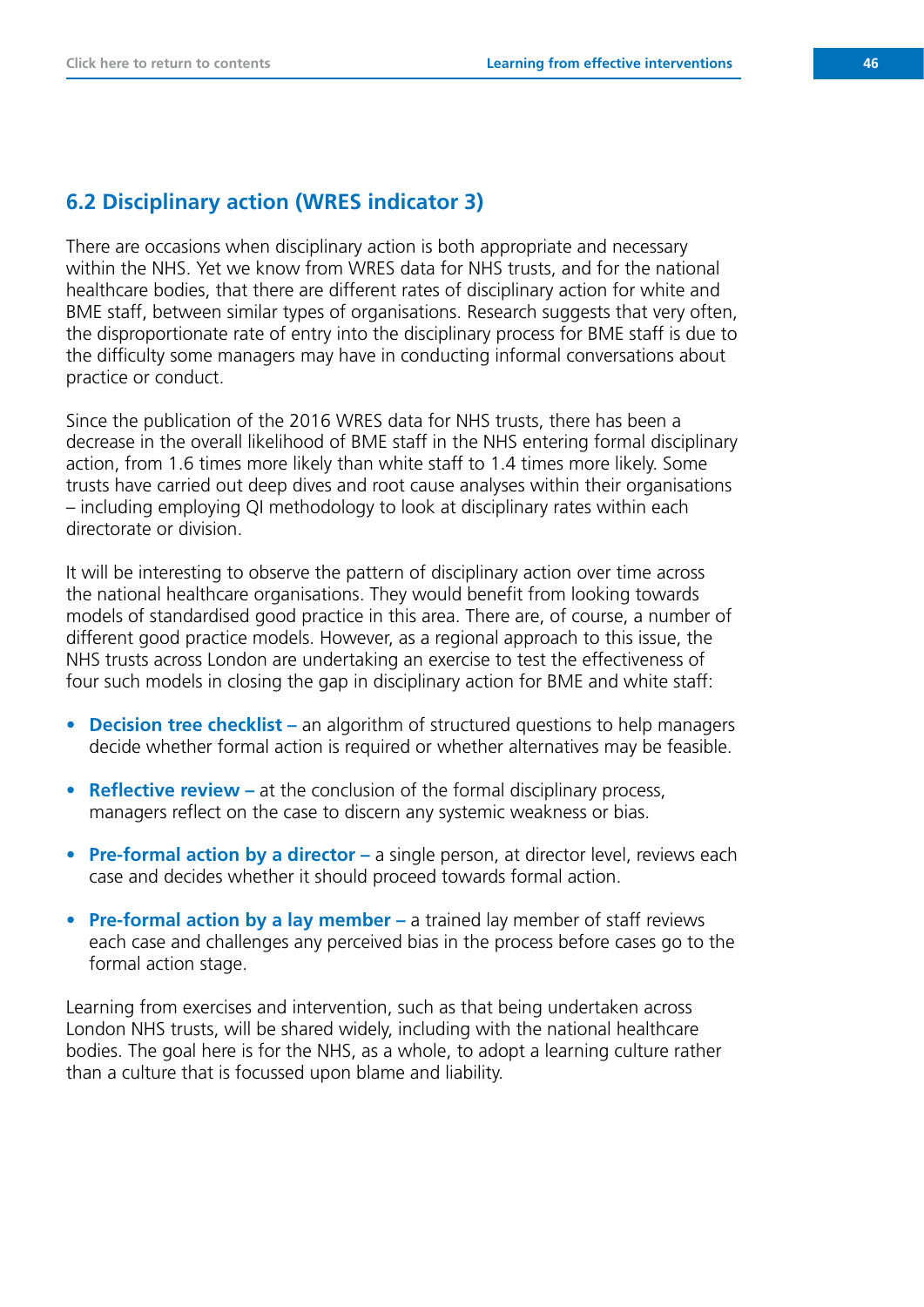#### **6.3 Bullying, harassment and discrimination (WRES indicators 6 and 8)**

For all organisations submitting their data, the percentage of staff that reported experiencing harassment, bullying or abuse from colleagues is lower than the national NHS trust average – this is true for both white and BME staff. However for four of the six organisations, the level of harassment and bullying is higher for BME staff than for white staff.

We know that focusing on bullying and harassment alone is merely dealing with a symptom of a deeper cultural malaise that exists within an organisation and is unlikely to succeed. Consequently, attempts to eradicate bullying by introducing specific interventions have limited success.

We need to take a broader perspective and nurture cultures across the NHS in which bullying, harassment and discrimination are lessened. Although we are all responsible for nurturing culture within organisational systems, leaders (whether people or organisations) have a particular role to play. As we know, compassionate leadership is fundamental to a way of responding to the health and wellbeing of staff within the NHS.

The creation of Freedom to Speak Up Guardians is a critical contribution to supporting a more open culture within the NHS. We know, from Sir Robert Francis' 2015 report: 'Freedom to Speak Up – An independent review into creating an open and honest reporting culture in the NHS'3 of the disproportionate bullying experienced by BME staff that raised concerns.

Therefore increasing the number of Guardians within organisations, particularly from BME backgrounds, is a welcomed approach. Some organisations are also funding and supporting broader action on establishing safe spaces for staff to raise concerns and on better support for staff health and wellbeing.

Those organisations that are taking steps to address bullying in a concerted manner are those that have agreed at board level that:

- Bullying of staff is linked to organisational effectiveness.
- Board members should model the behaviours that they expect of others and hold themselves to account.
- Sustained and meaningful staff engagement is important.
- There should be safe spaces for staff to raise their concerns and an endeavour to improve organisational climate.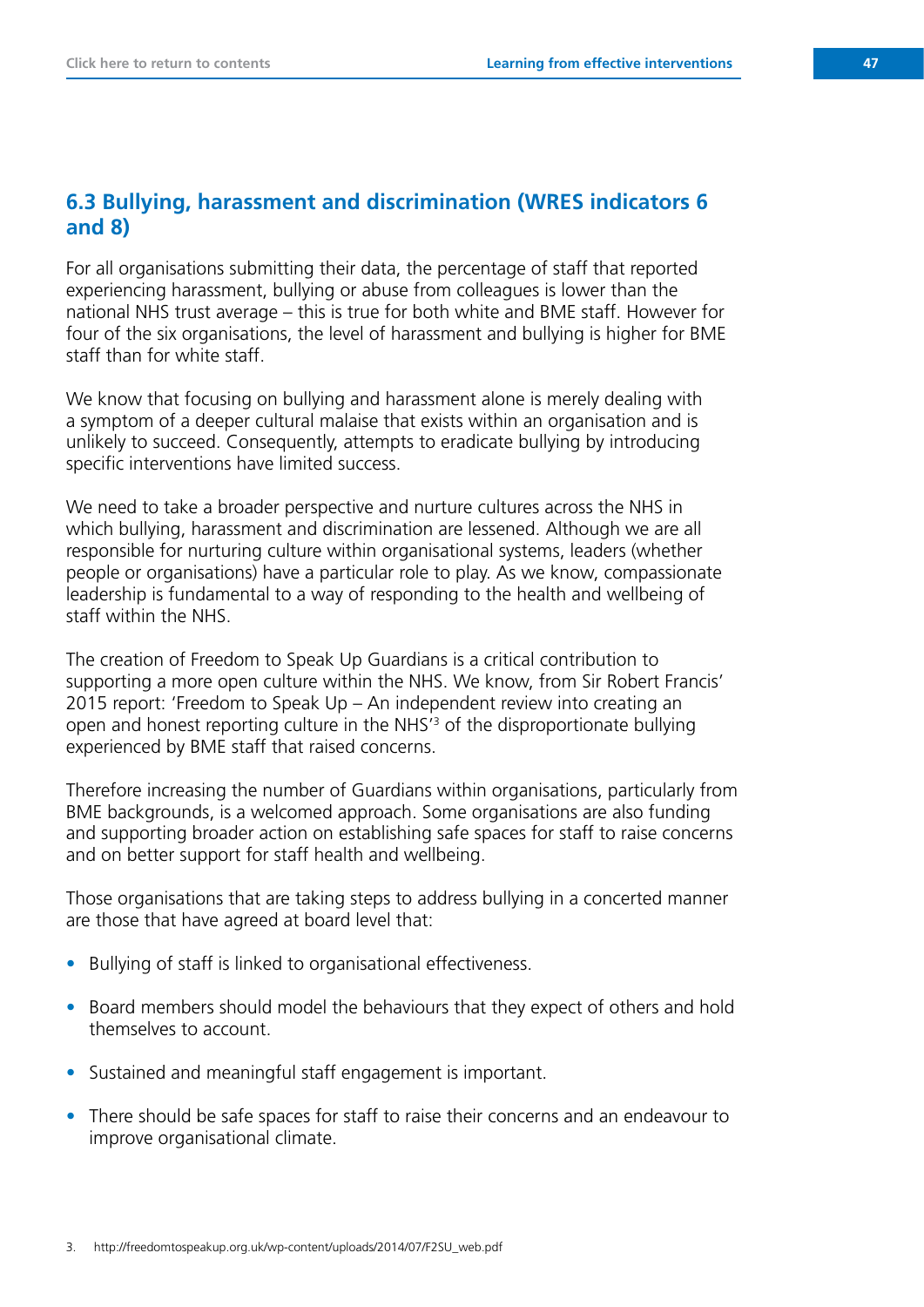#### **6.4 Board representation and culture (WRES indicator 9)**

Across the national healthcare bodies, the proportion of BME representation on the board varies from 0% to 12.5%. Yet we know that organisations are more likely to be efficient, innovative and meet the needs of the workforce that they serve when leadership is drawn from diverse communities across the country.

The focus on workforce race equality is not a diversion from the urgent strategic challenges facing NHS organisations, whether local or national. Instead, race equality, and the wider inclusion agenda, can and must be a major part of the solution. We know that at board level, diverse teams make better and safer decisions. Organisations with more representative leadership are in a better position to engage the diverse workforce and communities they serve. Furthermore, at a time when 'business as usual' is not an option for any NHS organisation, not least a national body, the proven positive association between board diversity and innovation is persuasive.

Whilst we clearly need a greater diversity of people on boards, we also know that simply changing the demographics of a board is not enough. Boards need to be compassionate, values-driven and should uphold the following principles:

- **• Awareness of bias:** A board committed to equality develops individuals' awareness and understanding of their own biases. It also assists its members in developing the skills to understand and moderate their behaviour and their decision-making.
- **• Inclusivity:** A fair board is conscious of its collective behaviour. It challenges itself to see its functions from the perspectives of others, and its members recognise their role as leaders of culture, setting the values and behaviours they want others to acquire.
- **Shared decision-making:** A diverse board recognises that better decisions may arrive through diversity of thought and challenge. It also knows that a 'good' board is not always one where everyone agrees with one another and where decisions are easily made.
- **• Modelling behaviour:** Board members, as leaders, must embody the values they want the organisation to uphold. An important way of doing this is to set out a clear organisational vision for equality, diversity and inclusion, one that shows how equality is linked to the organisation's core values and objectives.

As noted earlier in this report, the area of talent management is absolutely critical here. Organisations cannot establish diversity across boards if there are very few staff from diverse backgrounds already at senior management levels. There is a need to fill current vacancies and future leadership pipelines with the correct numbers of people from diverse backgrounds.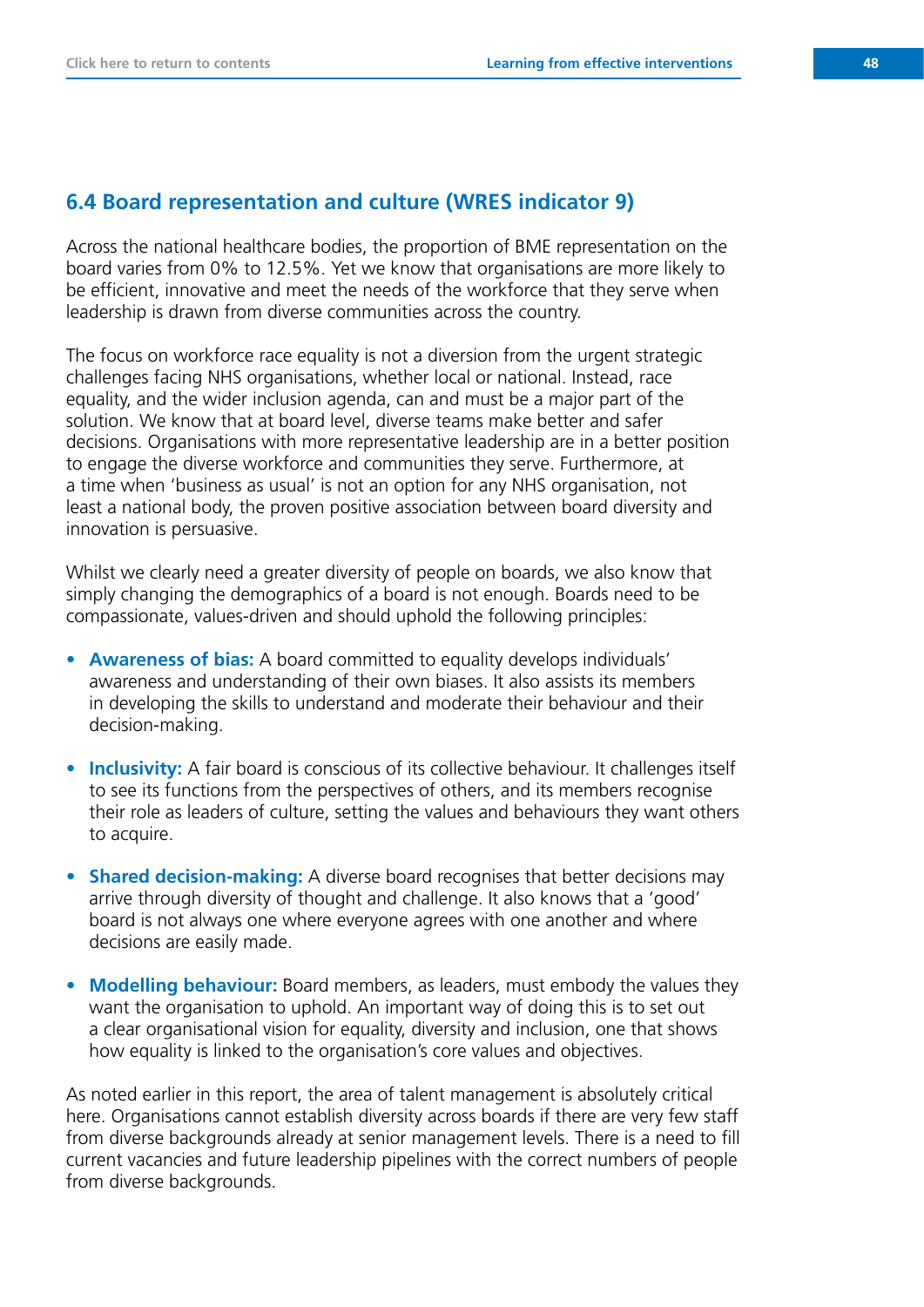We need to move beyond an agenda traditionally led by equality and diversity champions to one led by the whole board. This means shifting the focus on 'making up the numbers', to also one where the culture of inclusive and compassionate leadership is a core competency for all senior staff. Accountability and monitoring the level of progress against these objectives will be critical, and will be a key area of attention for the WRES team going forward.

National healthcare organisations can take learning from a growing number of NHS trusts that are already setting themselves targets to align the BME representation of their board with the proportion of the BME workforce in their organisation. Some trusts are working towards developing SMART corporate equality objectives based upon such 'aspirational targets', as part of their response to the Public Sector Equality Duty.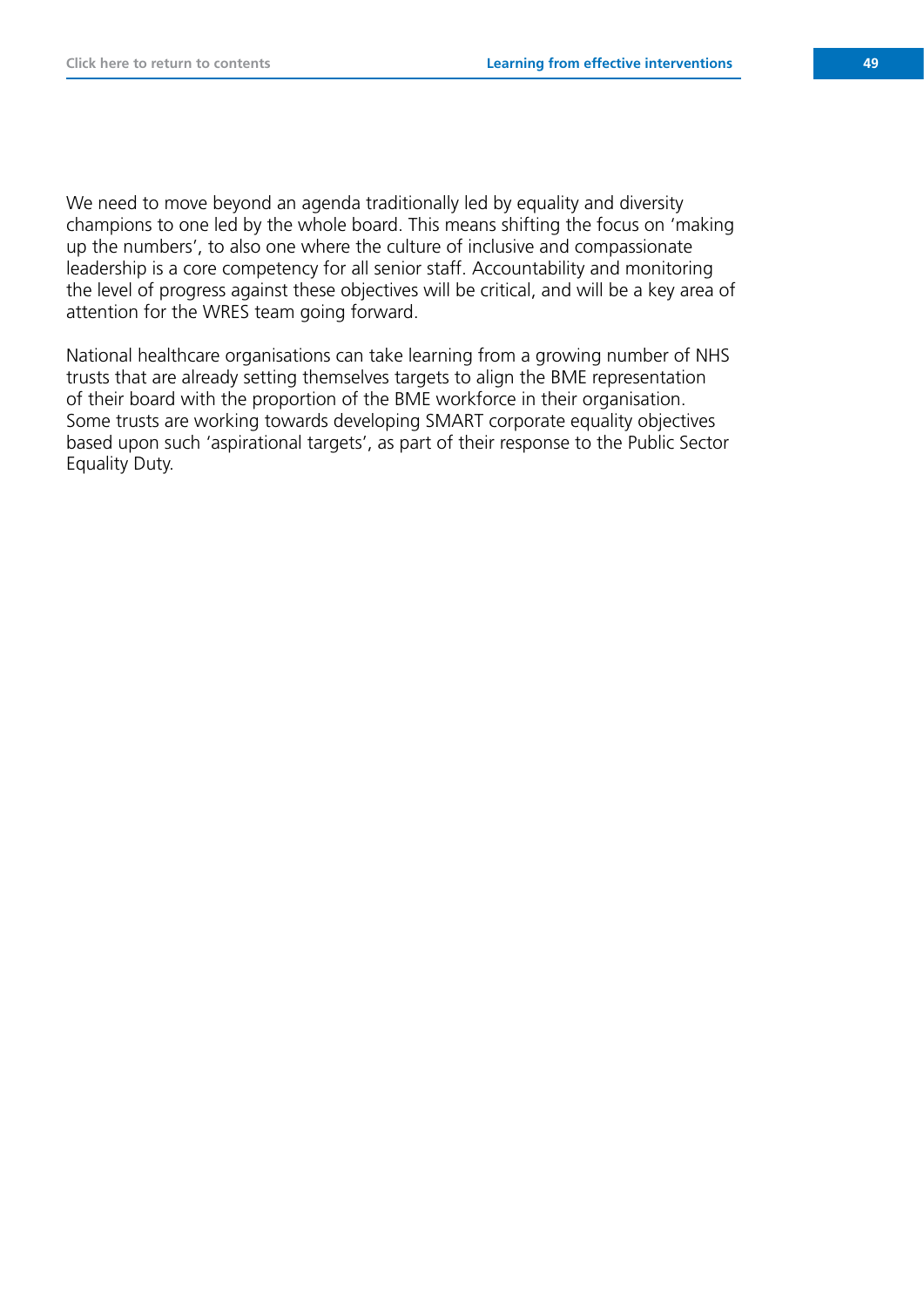# **07 Next steps and conclusions**

The WRES is designed to help initiate continuous improvement in the treatment of, and opportunities for, BME staff across the NHS. The design and effective system alignment of the WRES has, to date, been planned around implementation by local NHS organisations. However, in the spirit of openness and transparency, the national healthcare bodies have taken the admirable decision to implement the WRES themselves.

Whilst the data for these organisations suggest that much work is needed, these organisations recognise the undeniable fact that tackling workforce race equality is no longer an optional extra. Returns on investment on this agenda are cumulative and measurable in terms of better outcomes for patients, greater employee engagement and satisfaction, and more productive and efficient use of resources.

This report is an important reminder of the opportunity facing the boards of national healthcare bodies to lead by example on this agenda. However, data and evidence is just one of the pieces needed to complete the jigsaw of conditions that require simultaneous attention in order to shift the dial on workforce race equality. Consequently, organisations should not be under the illusion that merely submitting their annual WRES data is the end stage of this process – rather it is merely the beginning.

Based upon evidence and the data presented in this report, the following 10 recommendations are made to the national healthcare bodies:

- Improve the quality of data collections, including ethnicity monitoring of staff at all levels
- Carryout routine staff surveys, ensuring a census of the entire workforce rather than sample surveys
- Conduct deep dives into the WRES data to fully understand the root cause of issues
- Ensure BME staff are involved in discussions regarding the WRES data and associated action plans
- Identify a board member responsible for the WRES (and for the equality agenda in general)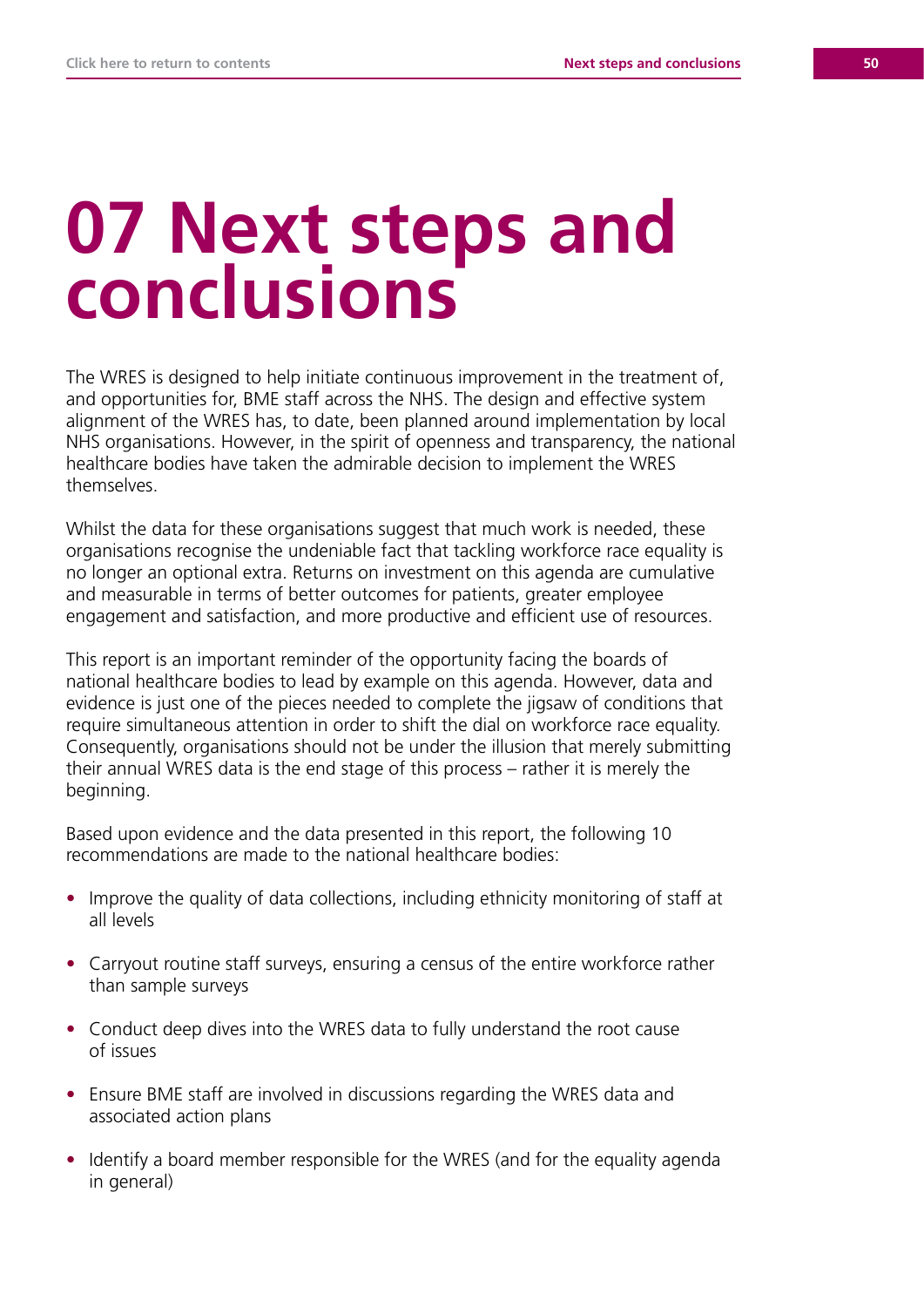- Establish and support the development of a BME staff group or network within the organisation
- Set aspirational (and Specific Measurable Achievable Realistic Timley) targets in relation to the WRES indicators – including one to increase BME executive board membership
- Embed and mainstream equality, diversity and inclusion within the day-to-day business of the organisation
- Identify sufficient resources to work on, and lead, this complex agenda within the organisation
- Work closely with the other organisations within your healthcare footprint to help facilitate learning and the sharing of replicable good practice

It is clear that it should not only be local NHS organisations that lead on the agenda to continuously improve and create lasting change; national action and support is also critical. And it would not be right if national organisations were monitoring, assuring and regulating this agenda with regard to local NHS organisations, and were not, at the same time, 'taking their own medicine'. The national WRES team is therefore committed to supporting the national healthcare bodies and their boards on the journey of continuous improvement in this area, just as it is currently doing for local NHS organisations across the country.

Having 'warmed-up' the system on the workforce race equality agenda, the next phase of the WRES programme will look to embed even greater accountability and the measurement of progress on these indicators – underpinned by amplifying cultures of continuous improvement across all local and national healthcare organisations.